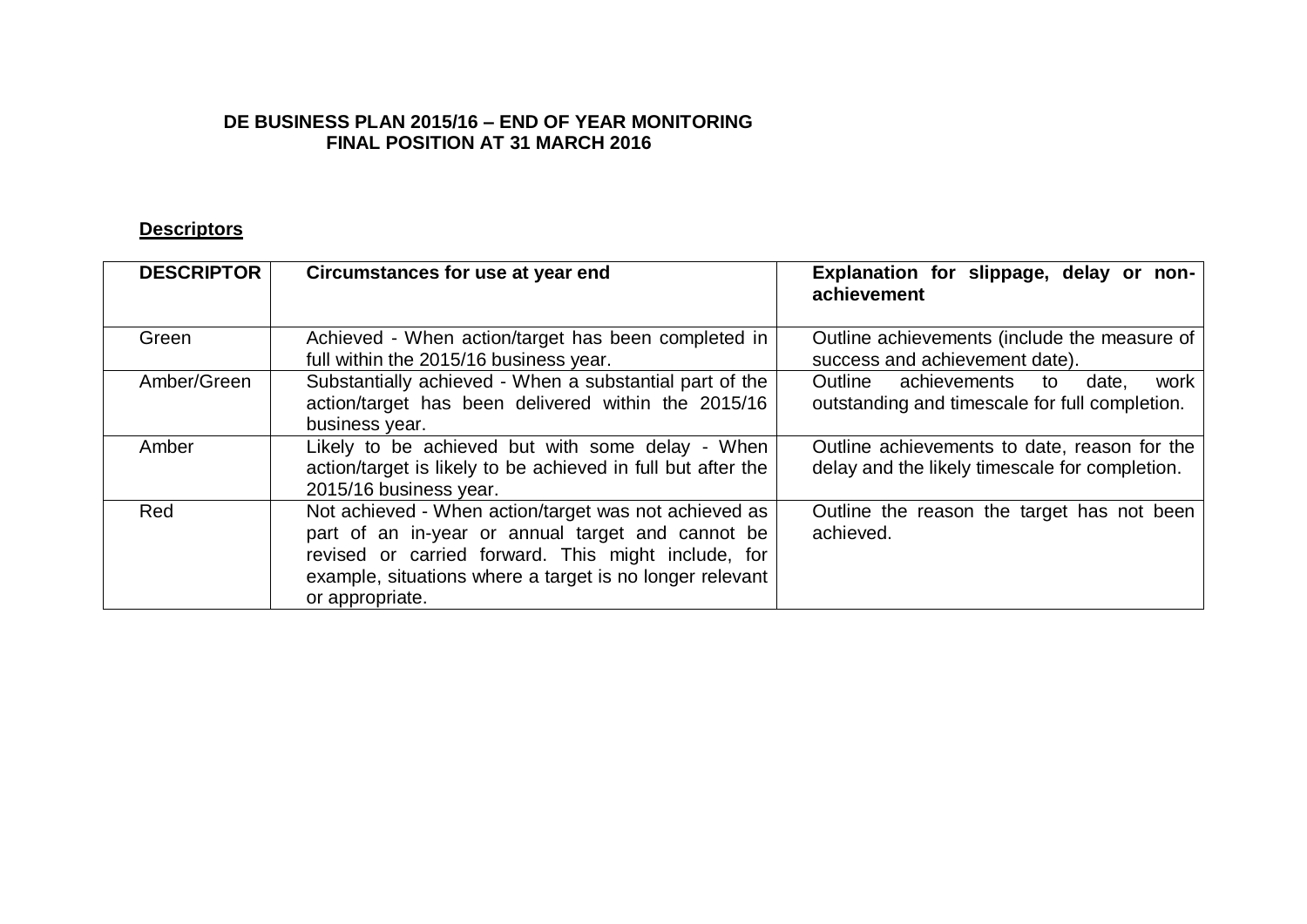# **CORPORATE GOAL 1: RAISING STANDARDS FOR ALL**

| Area               | <b>Success</b><br>Key<br><b>Indicator</b>                                                                                                                                                                                | <b>Commitment/Action</b>                                                                                                                                                                                   | Lead<br><b>Directorate</b>  | <b>Status</b>                                                                                                                                                                                | <b>Comments</b>                                                                                                                                                                |
|--------------------|--------------------------------------------------------------------------------------------------------------------------------------------------------------------------------------------------------------------------|------------------------------------------------------------------------------------------------------------------------------------------------------------------------------------------------------------|-----------------------------|----------------------------------------------------------------------------------------------------------------------------------------------------------------------------------------------|--------------------------------------------------------------------------------------------------------------------------------------------------------------------------------|
| <b>Early Years</b> | Sufficient<br>pre-<br>places<br>school<br>available so that<br>every child can be<br>offered a place                                                                                                                     | 1.1 Ensure sufficient<br>level of provision to<br>meet demand.                                                                                                                                             | Families and<br>Communities | Green                                                                                                                                                                                        | Achieved. For 2015/16<br>99.8%<br>admissions<br>of<br>children whose parents<br>with<br>stayed<br>the<br>admissions process to the<br>end were offered a pre-<br>school place. |
|                    |                                                                                                                                                                                                                          | Review<br>1.2<br>the<br>prioritising criteria for<br>allocation of places to<br>that<br>they<br>ensure<br>adequately prioritise<br>low<br>income<br>families,<br>including<br>low paid working<br>parents. |                             | Amber                                                                                                                                                                                        | Likely to be achieved but<br>with some delay. Options<br>developed<br>for<br>consideration, to be taken<br>forward in 16/17.                                                   |
|                    | Review<br>Reduced<br>1.3<br>non<br>from<br>participation rates<br>responses<br>parents who chose<br>not to participate in<br>the<br>pre-school<br>admission<br>process<br>explore<br>and<br>any<br>potential barriers to |                                                                                                                                                                                                            | Green                       | Achieved.<br>Analysis<br>of<br>responses to the survey is<br>complete and findings will<br>be taken into account in<br>future planning for pre-<br>school<br>provision<br>and<br>admissions. |                                                                                                                                                                                |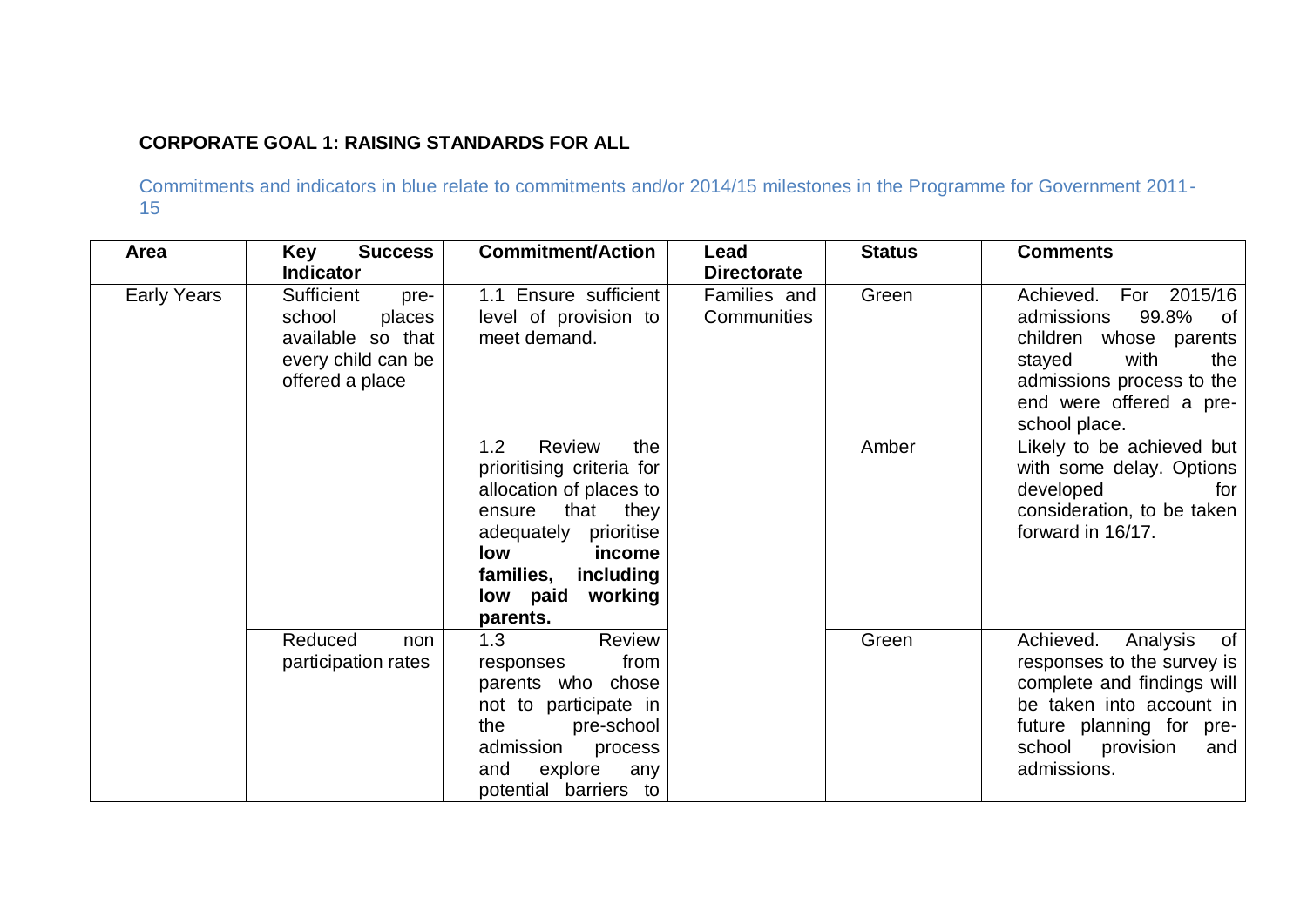| Area | <b>Success</b><br>Key                                        | <b>Commitment/Action</b>                                                                                                                                                                     | Lead               | <b>Status</b> | <b>Comments</b>                                                                                                                                                                                                                                                                                                  |
|------|--------------------------------------------------------------|----------------------------------------------------------------------------------------------------------------------------------------------------------------------------------------------|--------------------|---------------|------------------------------------------------------------------------------------------------------------------------------------------------------------------------------------------------------------------------------------------------------------------------------------------------------------------|
|      | <b>Indicator</b>                                             |                                                                                                                                                                                              | <b>Directorate</b> |               |                                                                                                                                                                                                                                                                                                                  |
|      |                                                              | parents applying for<br>funded<br>pre-school<br>provision<br>by end<br>September 2015.                                                                                                       | Families and       |               |                                                                                                                                                                                                                                                                                                                  |
|      | Early<br>years<br>education<br>strengthened and<br>developed | 1.4<br>Progress<br>implementation of the<br>framework for early<br>years 'Learning to<br>Learn' to strengthen<br>develop early<br>and<br>years education and<br>implement<br>key<br>actions. | Communities        | Amber/Green   | Substantially<br>achieved.<br>Majority of actions fully or<br>in process of being<br>implemented. The actions<br>in relation to proposed<br>amendments to primary<br>legislation<br>did<br>not<br>through<br>the<br>progress<br>legislative process before<br>dissolution.                                       |
|      |                                                              | 1.5<br><b>Review</b><br>and<br>progress the findings<br>of the independent<br>review of Sure Start<br>by end March 2016.                                                                     |                    | Amber/Green   | <b>Substantially Achieved:</b><br>Implementation<br>has<br>all<br>commenced<br>on<br>recommendations with a<br>significant<br>number<br>implemented; longer term<br>development for a minority<br>recommendations<br>0f<br>required.<br>Implementation expected<br>completed<br>be<br>by<br>to<br>December 2016. |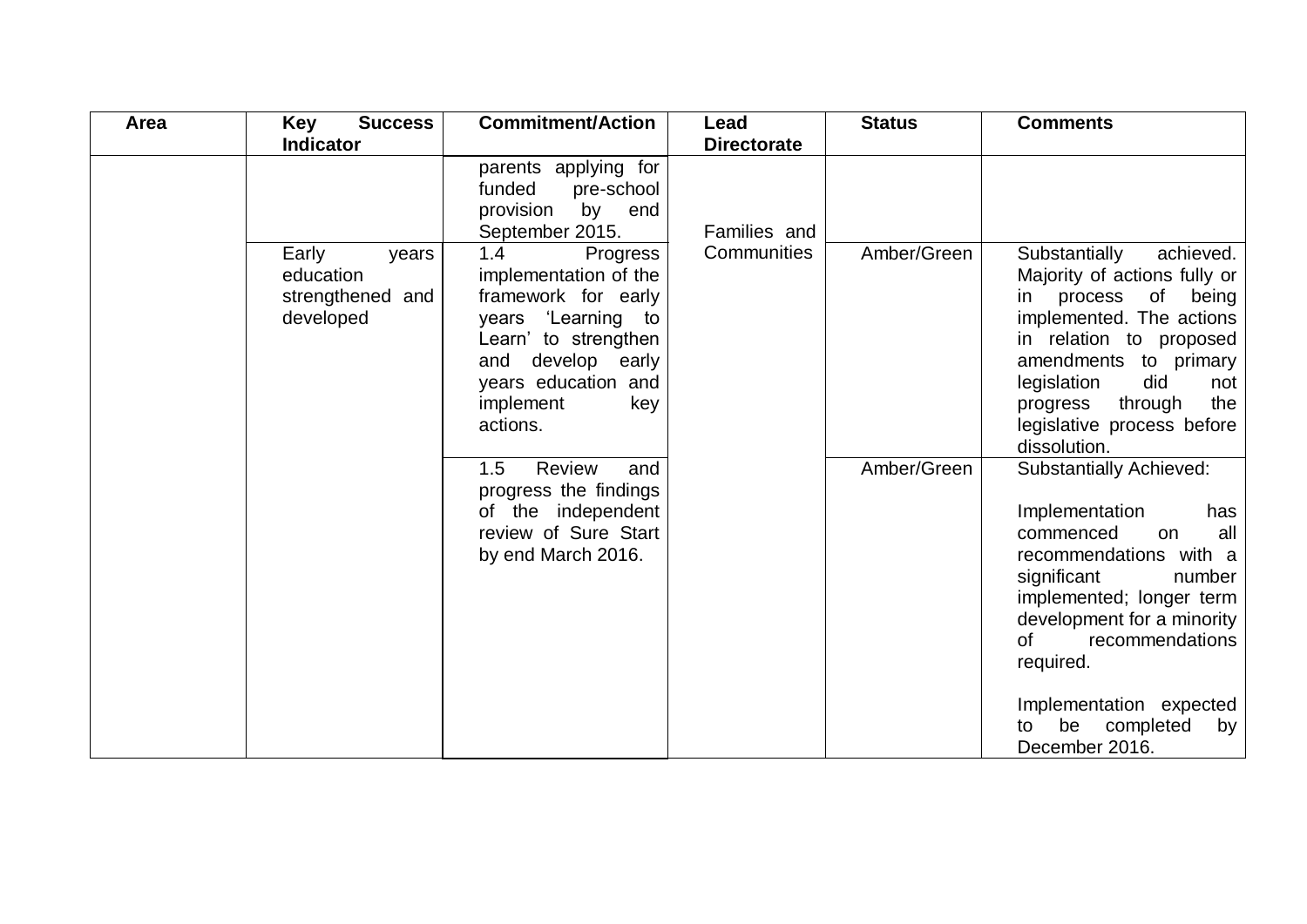| Area | Key<br><b>Success</b> | <b>Commitment/Action</b>                                                                                                                                                                                                                                                                                                                               | Lead               | <b>Status</b> | <b>Comments</b>                                                                                                      |
|------|-----------------------|--------------------------------------------------------------------------------------------------------------------------------------------------------------------------------------------------------------------------------------------------------------------------------------------------------------------------------------------------------|--------------------|---------------|----------------------------------------------------------------------------------------------------------------------|
|      | <b>Indicator</b>      |                                                                                                                                                                                                                                                                                                                                                        | <b>Directorate</b> |               |                                                                                                                      |
|      |                       | 1.6<br>Oversee<br>and<br>contribute to<br>early<br>years<br>cross-<br>departmental<br>work<br>stream and projects<br>including<br>Together:<br>a United<br><b>Building</b><br>Community (TBUC),<br><b>North</b><br>South<br>Ministerial<br>Council<br>(NSMC), British-Irish<br>Council<br>(BIC),<br>Atlantic<br>Philanthropies funded<br>projects etc. |                    | Green         | BIC EY<br>work stream<br>meetings<br>attended<br>regularly. Next meeting to<br>be hosted in London in<br>April 2016. |
|      |                       | 1.7 Further develop<br>the 'Getting Ready to<br>Learn' work stream<br>of the<br>part<br>as<br>Delivering<br>Social<br>Change<br>(DSC)<br>signature programme<br>Early<br>Intervention<br>Transformation<br>Programme<br>to<br>additional<br>provide<br>opportunities<br>for<br>parents to develop<br>maintain<br>and<br>a<br>supportive<br>home        |                    | Green         | Achieved. Getting Ready<br>to Learn launched March<br>2016.                                                          |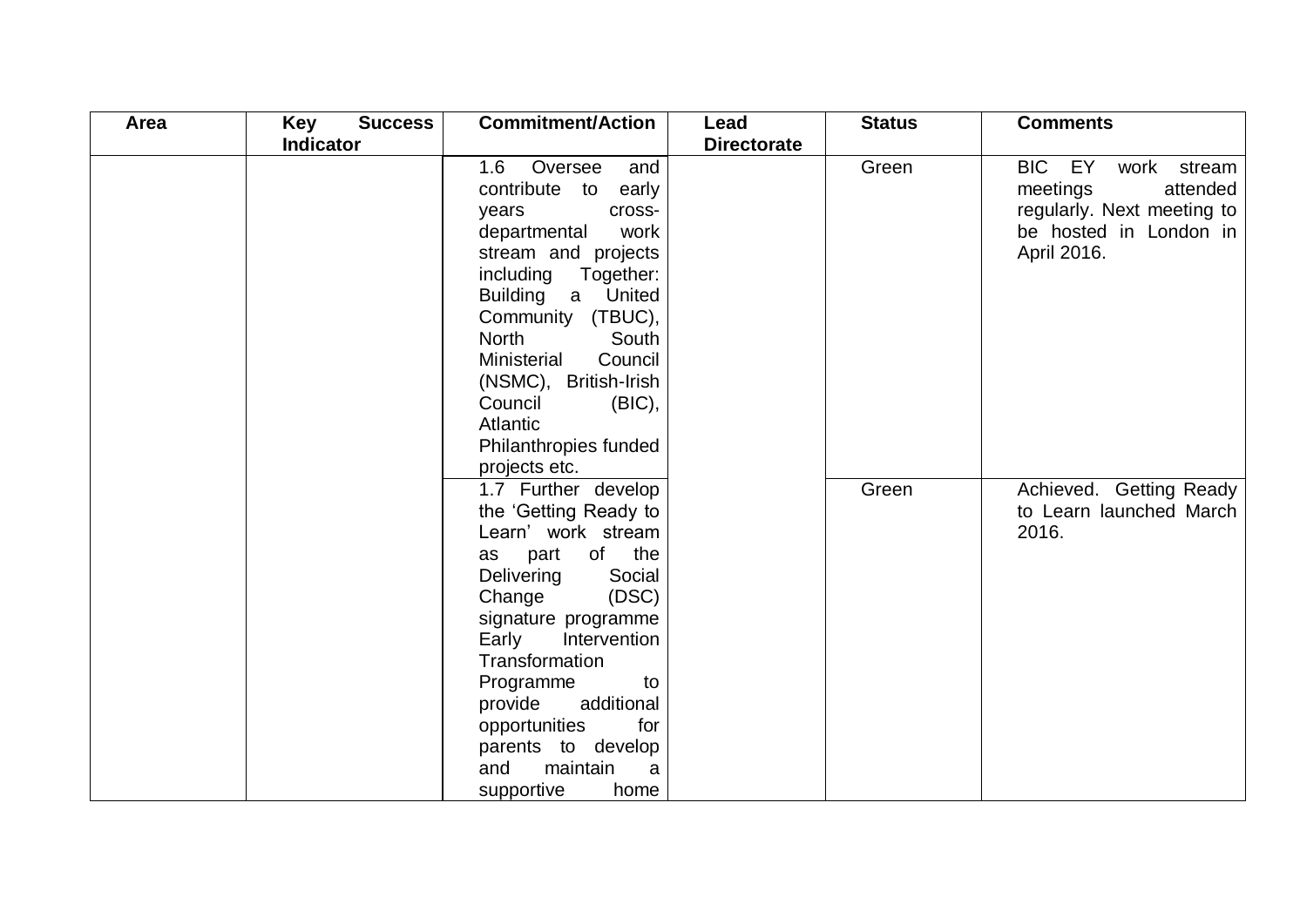| Area                | <b>Key</b><br><b>Success</b><br><b>Indicator</b>                                                                                                                                                                                                 | <b>Commitment/Action</b>                                                                                                                                                                                                                               | Lead<br><b>Directorate</b>                                                                                           | <b>Status</b>  | <b>Comments</b>                                                                                                                                                                                                                    |
|---------------------|--------------------------------------------------------------------------------------------------------------------------------------------------------------------------------------------------------------------------------------------------|--------------------------------------------------------------------------------------------------------------------------------------------------------------------------------------------------------------------------------------------------------|----------------------------------------------------------------------------------------------------------------------|----------------|------------------------------------------------------------------------------------------------------------------------------------------------------------------------------------------------------------------------------------|
|                     |                                                                                                                                                                                                                                                  | learning environment.                                                                                                                                                                                                                                  |                                                                                                                      |                |                                                                                                                                                                                                                                    |
| Pupil<br>attainment | %<br>Increase the<br>pupils attaining at<br>the<br>above<br>or<br>expected levels in<br>Communication<br>and Using Maths<br>at the end of Key<br>Stage $2^1$ to 82.2%<br>and<br>82.9%,<br>respectively;<br><b>Current position:</b><br>KS2 14/15 | 1.8<br>Continue<br>throughout the year<br>implement<br>the<br>to<br>school improvement<br>policy, Every School<br>a Good School.<br>1.9<br>Continue<br>throughout the year<br>to implement 'Count,<br>Read: Succeed', and<br>associated<br>programmes, | Curriculum,<br>Qualifications<br>and<br><b>Standards</b><br>Curriculum,<br>Qualifications<br>and<br><b>Standards</b> | Green<br>Green | Ongoing.<br>and 2 of the<br>$\overline{1}$<br>Years<br>L&N CPD have<br><b>KS2/3</b><br>successfully<br>been<br>completed. At end March<br>552 principals and 1,866<br>teachers took part in the                                    |
|                     | 768%<br>Communication<br>77.4%<br>Using<br>maths<br>(best estimate)<br>Increase the % of<br>pupils attaining at<br>above<br>the<br>or                                                                                                            | including the<br>Key<br>Stage 2/3 Literacy<br>and<br>Numeracy<br>Continuing<br>Professional<br>Development (CPD).                                                                                                                                      |                                                                                                                      |                | programme and over 170<br>cross-phase action plans<br>have been received from<br>school clusters involving<br>380 primary and 169 post-<br>primary schools. A full<br>evaluation<br><sub>of</sub><br>the<br>programme is underway. |

l

 $1$  During the financial year 2015/16 the most recent performance data will relate to the 2014/15 academic year.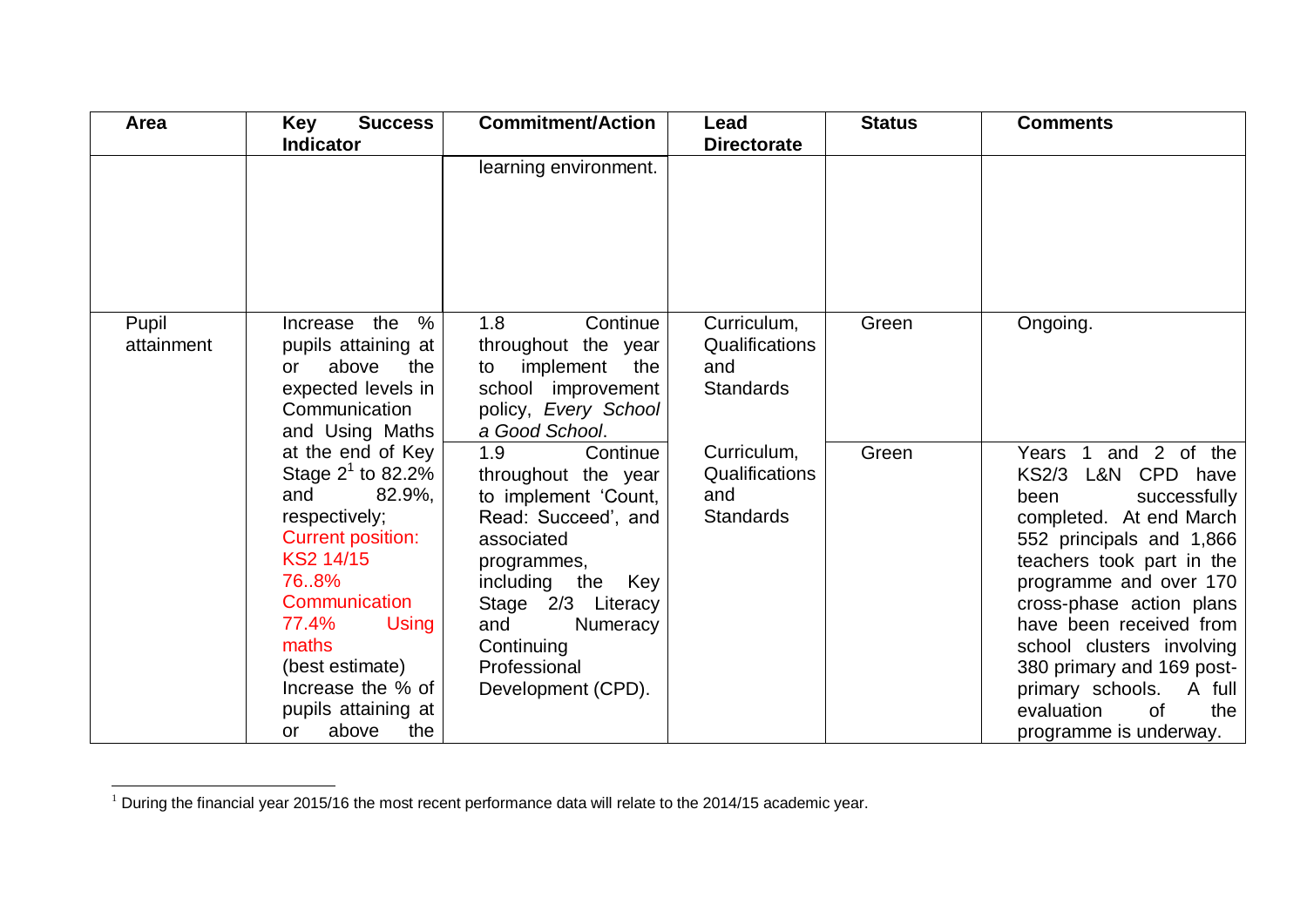| Area | <b>Key</b><br><b>Success</b>                                                                                                                                                                                                                                                                                                                        | <b>Commitment/Action</b>                                                                                                                                                                                                                                                                                         | Lead                                                     | <b>Status</b> | <b>Comments</b>                                                                                                                                                                                                                                                                                                                                                                                                                                                                                                          |
|------|-----------------------------------------------------------------------------------------------------------------------------------------------------------------------------------------------------------------------------------------------------------------------------------------------------------------------------------------------------|------------------------------------------------------------------------------------------------------------------------------------------------------------------------------------------------------------------------------------------------------------------------------------------------------------------|----------------------------------------------------------|---------------|--------------------------------------------------------------------------------------------------------------------------------------------------------------------------------------------------------------------------------------------------------------------------------------------------------------------------------------------------------------------------------------------------------------------------------------------------------------------------------------------------------------------------|
|      | <b>Indicator</b>                                                                                                                                                                                                                                                                                                                                    |                                                                                                                                                                                                                                                                                                                  | <b>Directorate</b>                                       |               |                                                                                                                                                                                                                                                                                                                                                                                                                                                                                                                          |
|      | expected levels in<br>Communication<br>and Using Maths<br>at the end of Key<br>Stage 3 to 76.9%<br>79.1%,<br>and<br>respectively<br><b>Current position:</b><br>KS3 14/15<br>grammar<br>98.4%<br>Communication<br>99.7%<br>Using<br>maths<br>(best estimate)<br>Non grammar<br>58.5%<br>Communication<br>63.5%<br>Using<br>maths<br>(best estimate) | 1.10 On a regular<br>basis throughout the<br>year, monitor<br>and<br>the<br>challenge<br>Education Authority<br>(EA) and DE's other<br>Arm's Length Bodies'<br>(ALB) targets and<br>actions to improve<br>performance at sub-<br>system level through<br>Governance<br>and<br>Accountability<br>Review meetings. | Curriculum,<br>Qualifications<br>and<br><b>Standards</b> | Green         | Governance<br>and<br>Accountability<br><b>Review</b><br>meetings (GARs) held<br>with the CCMS on 28 April<br>2015 and with the EA on<br>June 2015<br>23<br>both<br>included<br>discussion<br>of<br>school performance and<br>pupil outcomes.<br>The agenda for the CCMS<br>GAR on 12 November<br>2015 made reference to<br>the support available to<br><b>CCMS</b><br>schools,<br>particularly<br>those<br><i>in</i><br>Formal Intervention; and<br>the CCMS GAR on 9<br>February 2016 referred to<br>School Leadership. |
|      | Increase the % of                                                                                                                                                                                                                                                                                                                                   |                                                                                                                                                                                                                                                                                                                  | Curriculum,                                              |               |                                                                                                                                                                                                                                                                                                                                                                                                                                                                                                                          |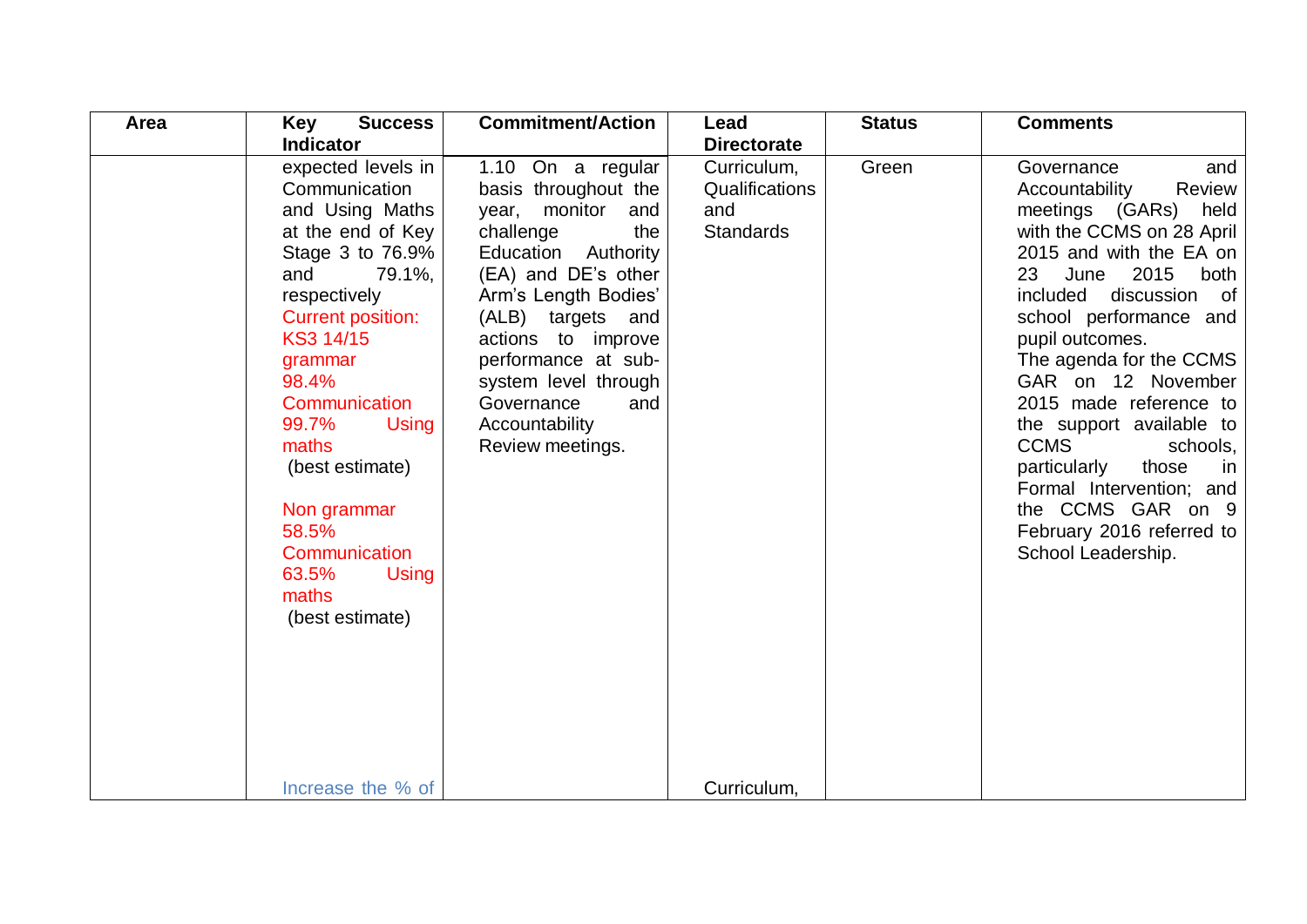| Area | Key<br><b>Success</b><br><b>Indicator</b>                                                                                                                                                                                                                   | <b>Commitment/Action</b> | Lead<br><b>Directorate</b>         | <b>Status</b> | <b>Comments</b> |
|------|-------------------------------------------------------------------------------------------------------------------------------------------------------------------------------------------------------------------------------------------------------------|--------------------------|------------------------------------|---------------|-----------------|
|      | leavers<br>school<br>attaining 5<br>or<br>more GCSEs at<br>$A^*$ -C<br>$($ or<br>equivalent)<br>including GCSEs<br>in Maths and<br>English <sup>2</sup> to<br>63% in 2013/14<br>66% in 2014/15<br>67% in 2015/16<br>Current position :<br>66.0% in<br>14/15 |                          | Qualifications<br>and<br>Standards |               |                 |
|      | the<br>Increase<br>of<br>percentage<br>school<br>leavers<br>achieving GCSE<br>Grades A <sup>*</sup> -C in<br><b>English</b><br>and<br><b>Maths</b><br>Ensure that a<br>minimum of 35%<br>of school leavers<br>achieve at least 3                            |                          |                                    |               |                 |

 $^2$  During the financial year 2015/16 the most recent performance data will relate to the 2013/14 academic year.

 $\overline{a}$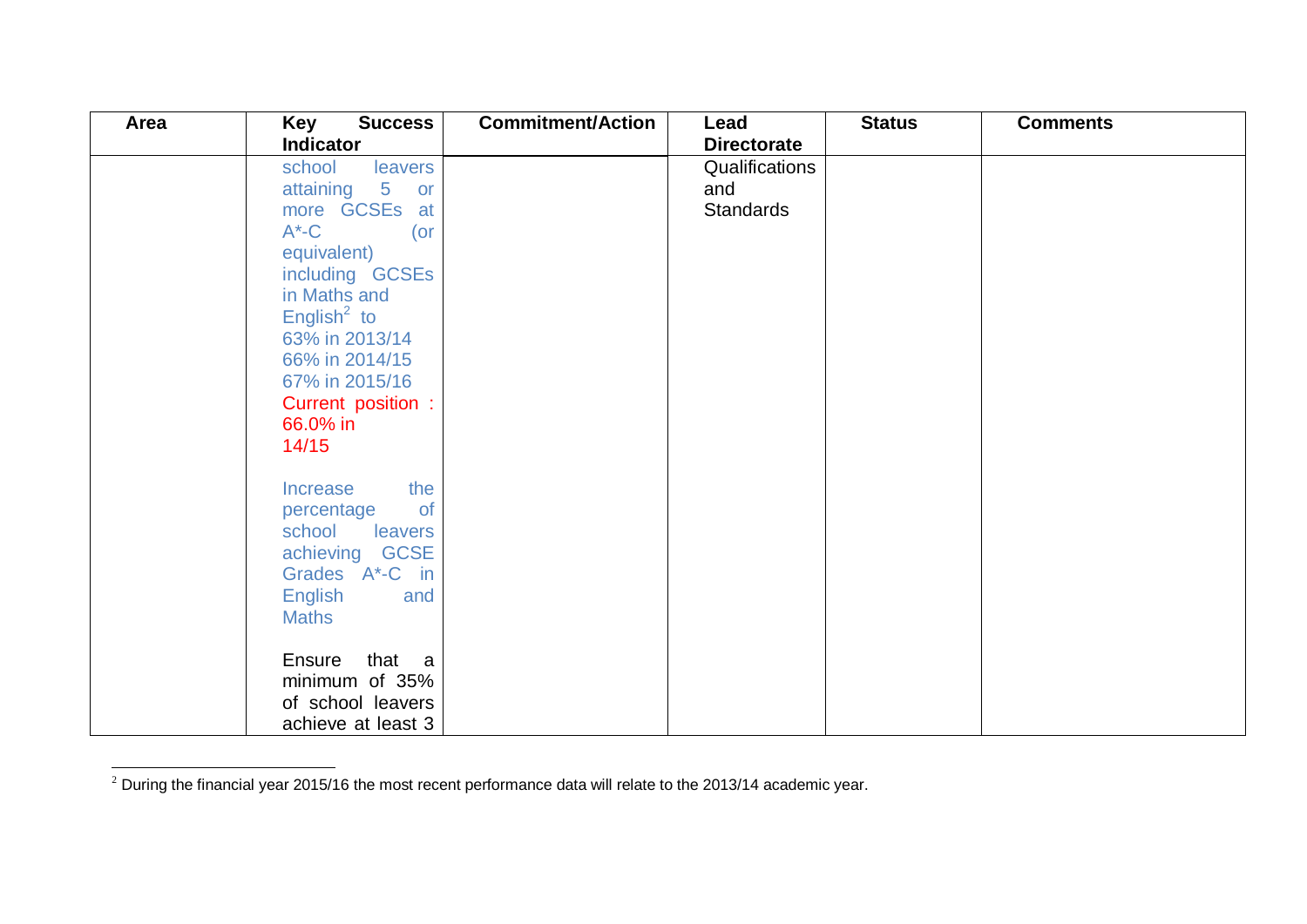| Area       | <b>Success</b><br>Key                                                                                                                                                                                              | <b>Commitment/Action</b>                                                                                                                                  | Lead                                                     | <b>Status</b> | <b>Comments</b>                                                                                                                                                                        |
|------------|--------------------------------------------------------------------------------------------------------------------------------------------------------------------------------------------------------------------|-----------------------------------------------------------------------------------------------------------------------------------------------------------|----------------------------------------------------------|---------------|----------------------------------------------------------------------------------------------------------------------------------------------------------------------------------------|
|            | <b>Indicator</b>                                                                                                                                                                                                   |                                                                                                                                                           | <b>Directorate</b>                                       |               |                                                                                                                                                                                        |
|            | A levels at A*-C<br>(or equivalent)<br>Current position<br>38.2% in 14/15                                                                                                                                          |                                                                                                                                                           |                                                          |               |                                                                                                                                                                                        |
|            | Increase % of<br>school<br>leavers<br>with at least 2 A<br>levels at grades<br>$A^*$ -E<br>(or<br>equivalent) $3$ to<br>52% in 2013/14<br>56% in 2014/15<br>59.3% in 2015/16<br>Current position<br>57.7% in 14/15 |                                                                                                                                                           | Curriculum,<br>Qualifications<br>and<br><b>Standards</b> |               |                                                                                                                                                                                        |
| Curriculum | From September<br>2015, all grant-<br>aided<br>post-<br>primary schools<br>are supported to<br>deliver a broad,<br>balanced<br>and<br>coherent<br>offer<br>curricular                                              | 1.11<br>To<br>provide<br>transitional funding to<br>Area<br>Learning<br>Communities<br>to<br>support delivery of<br>Entitlement<br>the<br>Framework (EF). |                                                          | Green         | Support funding for Area<br>Learning Communities<br>was issued to schools in<br>December 2015 once the<br>annual<br>implementation<br>had<br>been<br>plans<br>considered and approved. |

 $\overline{a}$ 

 $3$  During the financial year 2015/16 the most recent performance data will relate to the 2013/14 academic year.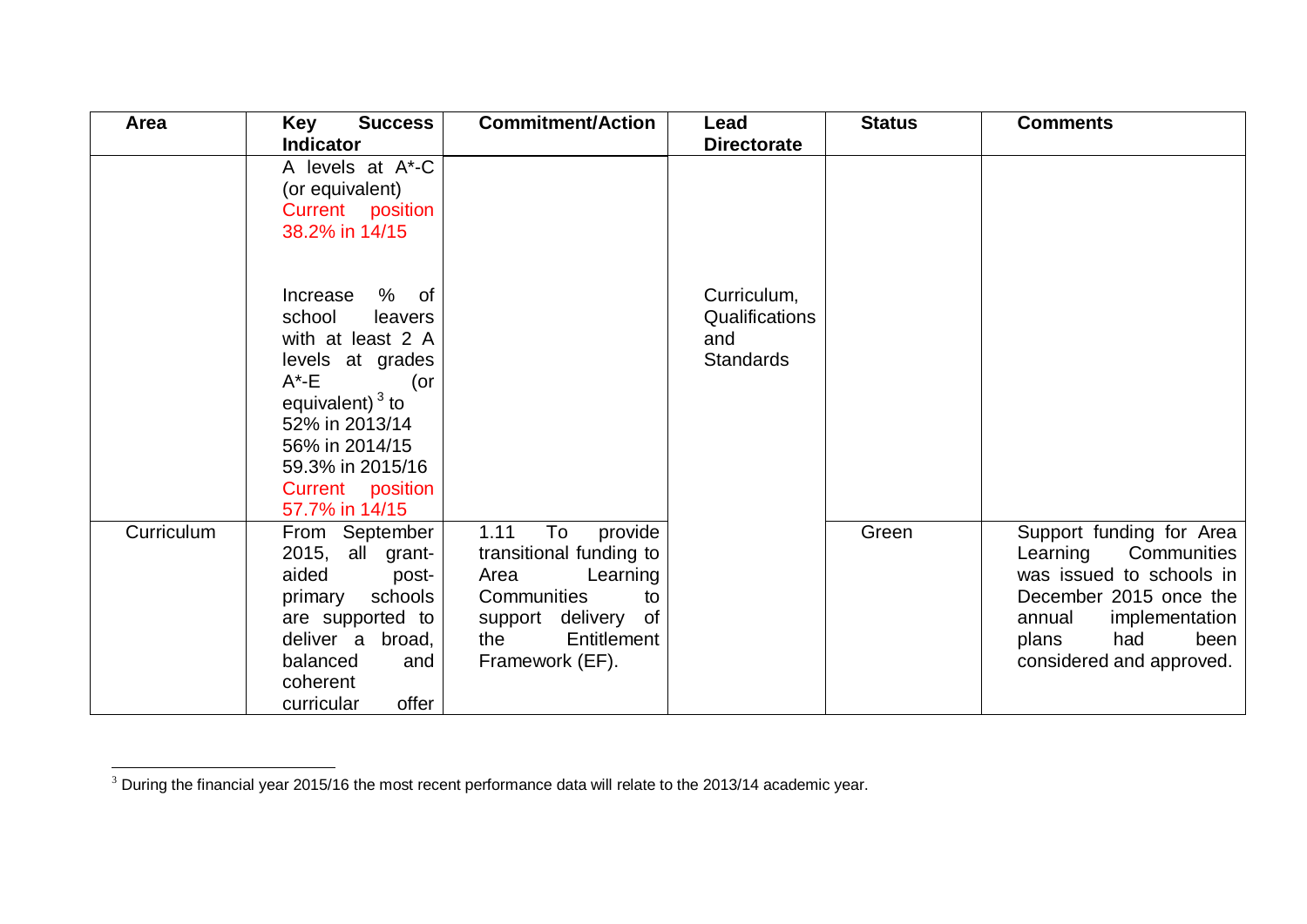| <b>Commitment/Action</b>                                                                                                             | Lead                                                     | <b>Status</b> | <b>Comments</b>                                                                                                                                                                                                                                                                                                                                                                                                                                                                                                               |
|--------------------------------------------------------------------------------------------------------------------------------------|----------------------------------------------------------|---------------|-------------------------------------------------------------------------------------------------------------------------------------------------------------------------------------------------------------------------------------------------------------------------------------------------------------------------------------------------------------------------------------------------------------------------------------------------------------------------------------------------------------------------------|
|                                                                                                                                      | <b>Directorate</b>                                       |               |                                                                                                                                                                                                                                                                                                                                                                                                                                                                                                                               |
| 1.12 Monitor delivery,<br>and work with the EA<br>support<br>areas<br>to<br>where schools may<br>not meet statutory<br>requirements. | Curriculum,<br>Qualifications<br>and<br><b>Standards</b> | Green         | undertaken<br>Work<br>was<br>throughout the year to<br>establish the procedures<br>that will apply if a school is<br>not meeting the full<br><b>This</b><br>requirements.<br>included EA's support and<br>challenge function<br>and<br>the delivery of<br>two<br>curriculum conferences in<br>February 2016, targeted<br>at post-primary principals<br>emphasise<br>key<br>to<br>curriculum<br>messages,<br>including highlighting the<br>statutory requirements of<br>the EF and the importance<br>of choices on offer being |
|                                                                                                                                      |                                                          |               |                                                                                                                                                                                                                                                                                                                                                                                                                                                                                                                               |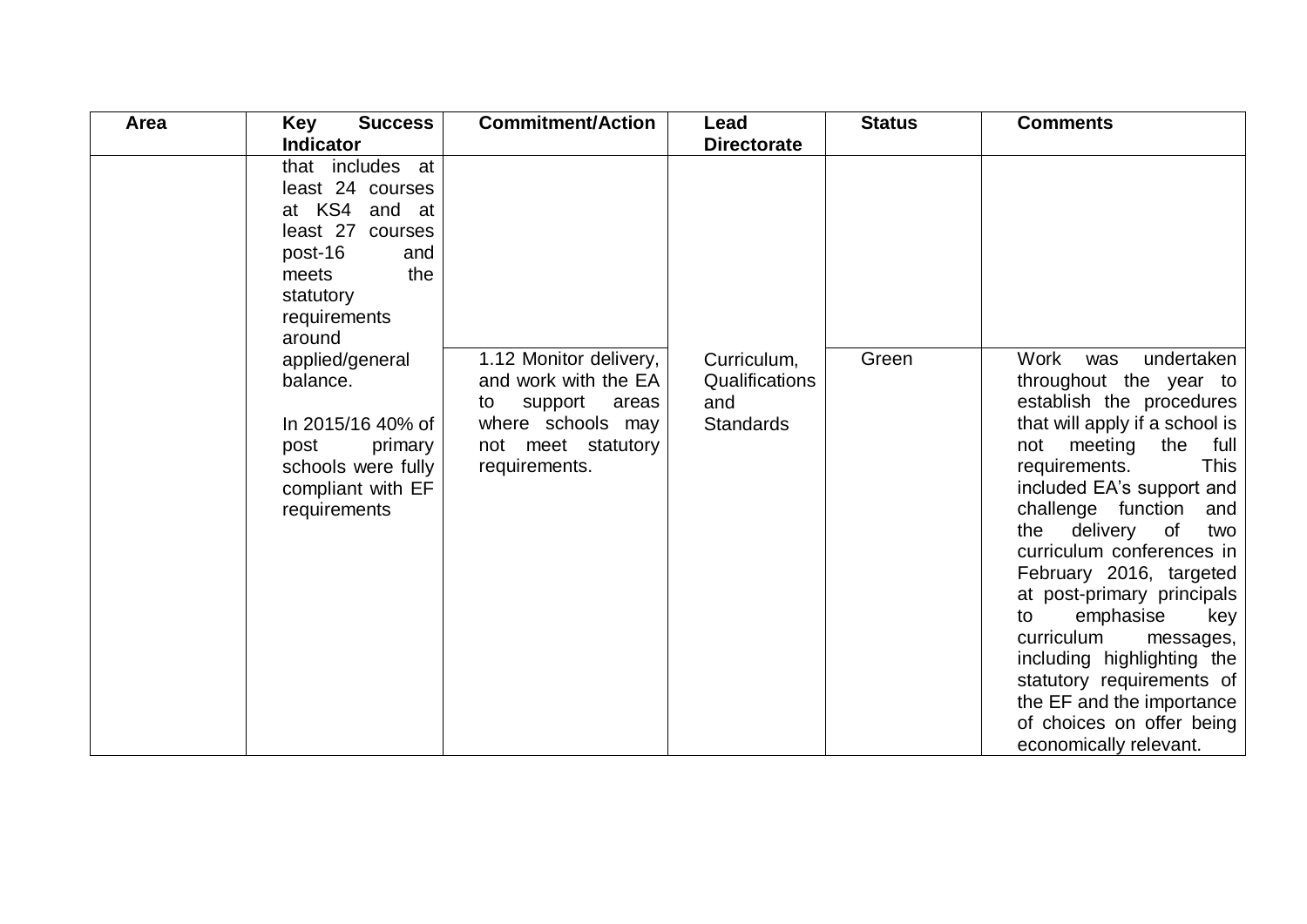| Area | <b>Key</b><br><b>Success</b>                                                                                                                                                                                                                                                                                 | <b>Commitment/Action</b>                                                                                                                                                                                                                    | Lead               | <b>Status</b> | <b>Comments</b>                                                                                                                                                                                                                                                                                                                                                                                                                                                                                                                                     |
|------|--------------------------------------------------------------------------------------------------------------------------------------------------------------------------------------------------------------------------------------------------------------------------------------------------------------|---------------------------------------------------------------------------------------------------------------------------------------------------------------------------------------------------------------------------------------------|--------------------|---------------|-----------------------------------------------------------------------------------------------------------------------------------------------------------------------------------------------------------------------------------------------------------------------------------------------------------------------------------------------------------------------------------------------------------------------------------------------------------------------------------------------------------------------------------------------------|
|      | <b>Indicator</b>                                                                                                                                                                                                                                                                                             |                                                                                                                                                                                                                                             | <b>Directorate</b> |               |                                                                                                                                                                                                                                                                                                                                                                                                                                                                                                                                                     |
|      | effective<br>The<br>implementation of<br>the<br>statutory<br>curriculum                                                                                                                                                                                                                                      | 1.13 By December<br>2015 evaluate<br>the<br>for<br>the<br>pilots<br>expansion of<br>Area<br>Learning<br>Communities<br>into<br>the<br>supporting<br>delivery<br>the<br>of<br>curriculum between<br>the primary and post-<br>primary phases. |                    | Amber/Green   | Reports provided by Area<br>Communities<br>Learning<br>that participated in this<br>pilot project have been<br>evaluated and a draft<br>produced.<br>report<br><b>A</b><br>summary of the findings<br>will be provided to the<br>Minister.                                                                                                                                                                                                                                                                                                          |
|      | An increase in the<br>proportion of A-<br>Science,<br>Level<br>Technology,<br>Engineering and<br><b>Maths</b><br>(STEM)<br>examination<br>entries in 2015/16<br>cohort, from a<br>baseline of 40.9%<br>(Proportion of A-<br>Level<br>Examination<br>Entries in STEM<br>subjects<br><i>in</i><br>$2011/12$ ). | 1.14 Throughout the<br>year identify<br>and<br>support appropriate<br>intervention<br>to<br>programmes<br>increase interest in<br>and take-up of STEM<br>subjects.                                                                          |                    | Green         | Figures for 2014/15 A<br>level entries show an<br>of 41.6%<br>achievement<br>$(+0.7)$ percentage pts).<br>This is in contrast to an<br>overall fall in A<br>level<br>entries of 4.6%.<br><b>JCQ</b><br>figures for A level entries<br>indicated<br>here<br>that<br>of A<br>number<br>level<br>students sitting Maths has<br>increased by 8.6% from<br>last year, making it the<br>single most<br>popular<br>subjects at this level.<br>There has also been a<br>3.2% increase in STEM<br>subjects overall. The final<br>figures for 2014/15 A level |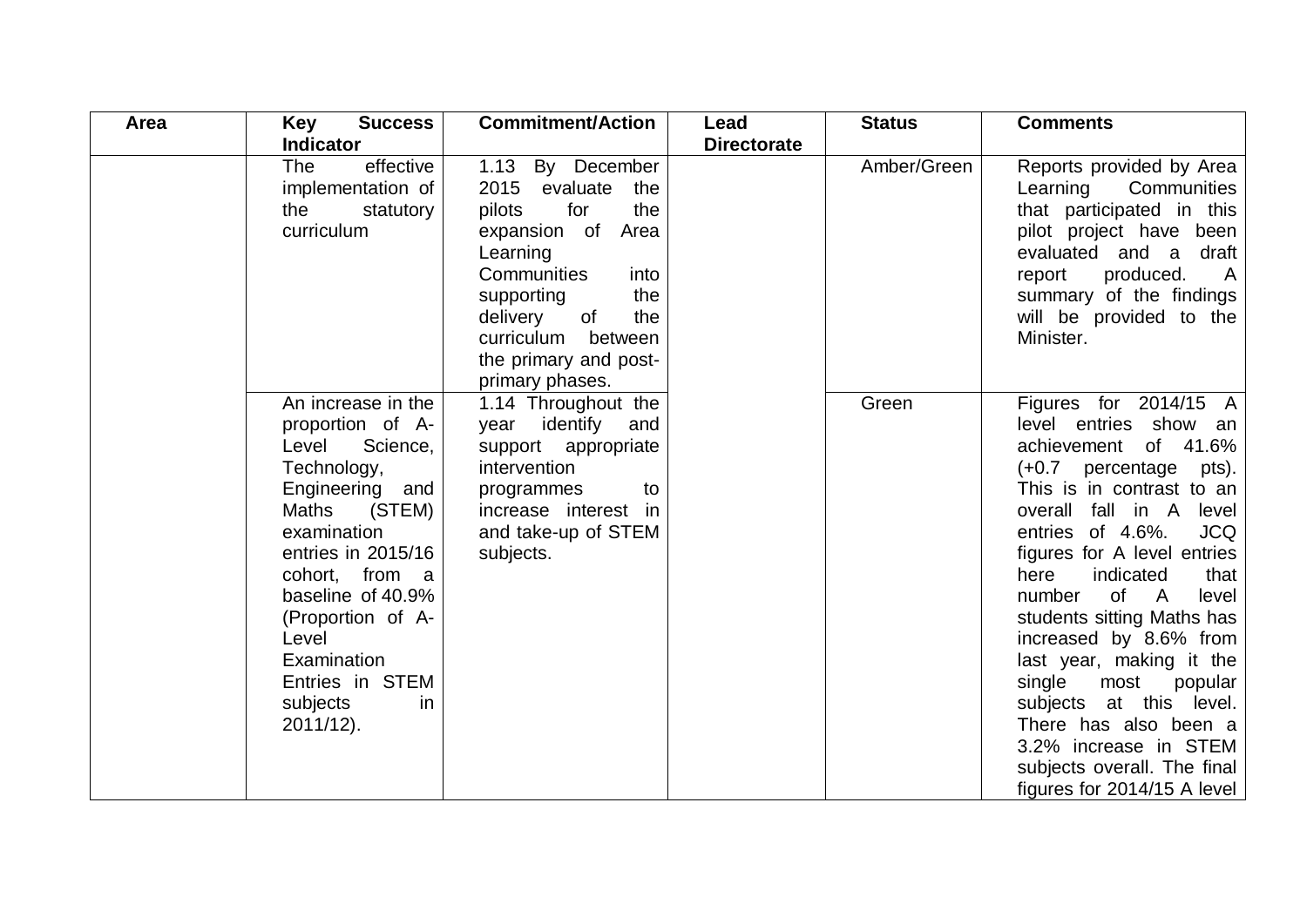| Area       | <b>Key</b><br><b>Success</b>                                                                                                                                                                                                           | <b>Commitment/Action</b>                                                                                                                                                                          | Lead               | <b>Status</b> | <b>Comments</b>                                                                                                                                                                                                                                                                                                                                                                                                                                                                                                                                                                                                                                  |
|------------|----------------------------------------------------------------------------------------------------------------------------------------------------------------------------------------------------------------------------------------|---------------------------------------------------------------------------------------------------------------------------------------------------------------------------------------------------|--------------------|---------------|--------------------------------------------------------------------------------------------------------------------------------------------------------------------------------------------------------------------------------------------------------------------------------------------------------------------------------------------------------------------------------------------------------------------------------------------------------------------------------------------------------------------------------------------------------------------------------------------------------------------------------------------------|
|            | <b>Indicator</b>                                                                                                                                                                                                                       |                                                                                                                                                                                                   | <b>Directorate</b> |               |                                                                                                                                                                                                                                                                                                                                                                                                                                                                                                                                                                                                                                                  |
|            |                                                                                                                                                                                                                                        |                                                                                                                                                                                                   |                    |               | entries will be know in<br>early 2016.<br>We are continuing to<br>invest in and promote<br><b>STEM</b><br>related<br>within<br>programmes<br>schools.                                                                                                                                                                                                                                                                                                                                                                                                                                                                                            |
| Assessment | Functional<br>assessment<br>arrangements at<br>Key Stages 1, 2<br>and 3, maximising<br>the proportion of<br>schools reporting<br>levels<br>to<br>the<br>Council for<br>the<br>Curriculum,<br>Examinations and<br>Assessment<br>(CCEA). | 1.15 Throughout the<br>that<br>ensure<br>year<br>statutory assessment<br>arrangements<br>continue to support<br>the delivery of the<br>statutory Curriculum<br>DE<br>and<br>policy<br>objectives. |                    | Amber         | The degree to which the<br>arrangements have been<br>embedded<br>has<br>been<br>impacted by union and<br>wider<br>professional<br>opposition. The Minister<br>met with NITC and while<br>progress was made and<br>most of the<br>unions<br>suspended their action in<br>of<br>the<br>level<br>part,<br>with<br>the<br>engagement<br>statutory process remains<br>low. A Ministerial letter<br>advising<br>of<br>schools<br>progress<br>and<br>arrangements was issued<br>in February 2016. CCEA's<br>"Assess and<br>Progress"<br>hub is<br>now<br>live and<br>provides a one-stop shop<br>tailored assessment<br>of<br>support. Discussions with |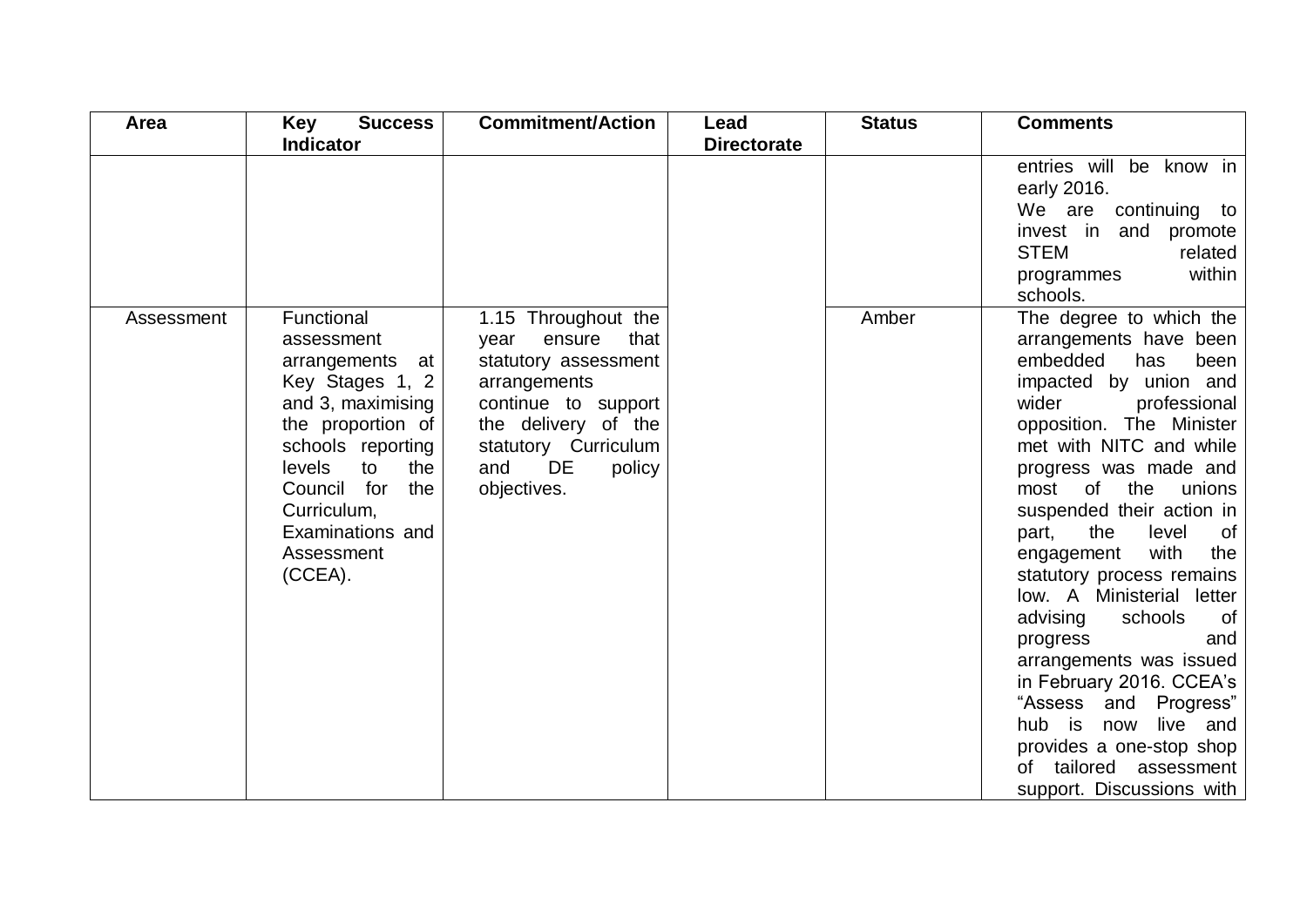| Area                                       | <b>Key</b><br><b>Success</b>                                                                                                                                                                                                                                                          | <b>Commitment/Action</b>                                                                                                                                                                                                                                                                                               | Lead                                      | <b>Status</b> | <b>Comments</b>                                                                                                                                                                                                                                                                                                                                                                                                                                                                                                                                                                                      |
|--------------------------------------------|---------------------------------------------------------------------------------------------------------------------------------------------------------------------------------------------------------------------------------------------------------------------------------------|------------------------------------------------------------------------------------------------------------------------------------------------------------------------------------------------------------------------------------------------------------------------------------------------------------------------|-------------------------------------------|---------------|------------------------------------------------------------------------------------------------------------------------------------------------------------------------------------------------------------------------------------------------------------------------------------------------------------------------------------------------------------------------------------------------------------------------------------------------------------------------------------------------------------------------------------------------------------------------------------------------------|
|                                            | <b>Indicator</b>                                                                                                                                                                                                                                                                      |                                                                                                                                                                                                                                                                                                                        | <b>Directorate</b>                        |               | NITC are continuing.                                                                                                                                                                                                                                                                                                                                                                                                                                                                                                                                                                                 |
|                                            | Evidence of DE<br>activity<br>in<br>response to policy<br>options<br>and<br>recommendations<br>described<br>within<br>the Organisation<br>for Economic Co-<br>operation<br>and<br>Development<br>(OECD) review of<br>evaluation<br>and<br><i>in</i><br>assessment<br>education report | 1.16 Throughout the<br>engage<br>with<br>year<br>relevant stakeholders<br>on the refinement of<br>policy developments<br>associated with the<br>policy options<br>and<br>recommendations<br>contained<br>the<br>in<br><b>OECD</b><br><b>of</b><br>review<br>evaluation<br>and<br>in<br>assessment<br>education report. | Planning and<br>Performance<br>Management | Green         | further<br>stakeholder<br>A<br>event was held on 18<br>November at Stranmillis<br>College.<br>Although well<br>received, attendance was<br>low and the Minister has<br>agreed that no further<br>sessions are held. The<br>Programme Board<br>(PB)<br>met on 5 January and<br>decided that as the key<br>themes in the report were<br>already being, or could be,<br>taken forward<br>through<br>normal<br>policy<br><b>PB</b><br>development,<br>the<br><b>Further</b><br>should cease.<br>with<br>engagement<br><b>stakeholders</b><br>will<br>take<br>other<br>place<br>through<br>relevant fora. |
| School<br>Evaluation<br>and<br>improvement | consistent<br><b>The</b><br>implementation of<br>Every School a<br>Good School, the<br>Department's<br>school<br>improvement                                                                                                                                                          | 1.17 Throughout the<br>every<br>school<br>year<br>inspection includes a<br>on retention<br>focus<br>what<br>and<br>rates<br>schools are doing to<br>meet the needs of                                                                                                                                                  | Education<br>and Training<br>Inspectorate | Green         | ETI ensures that written<br>reports are accompanied<br>by relevant statistics on<br>numbers of pupils in the<br>schools being inspected.<br>The report also shows<br>attendance data against                                                                                                                                                                                                                                                                                                                                                                                                         |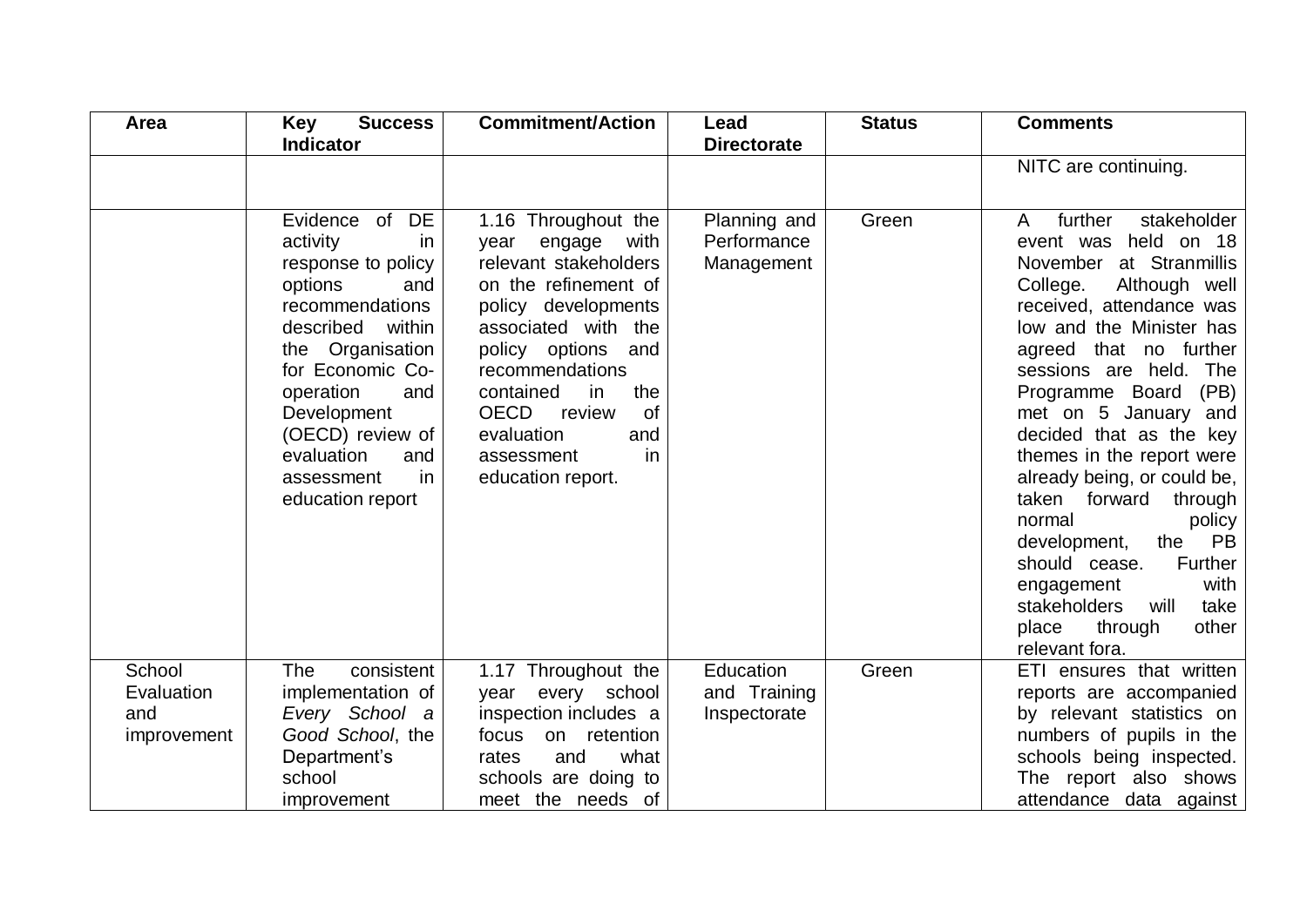| Area | Key<br><b>Success</b> | <b>Commitment/Action</b>                                                                                                                                                                                                                                                                                                                                                                      | Lead                                                     | <b>Status</b> | <b>Comments</b>                                                                                                                                                                                                                                                                                                                                                                                                                                                      |
|------|-----------------------|-----------------------------------------------------------------------------------------------------------------------------------------------------------------------------------------------------------------------------------------------------------------------------------------------------------------------------------------------------------------------------------------------|----------------------------------------------------------|---------------|----------------------------------------------------------------------------------------------------------------------------------------------------------------------------------------------------------------------------------------------------------------------------------------------------------------------------------------------------------------------------------------------------------------------------------------------------------------------|
|      | <b>Indicator</b>      |                                                                                                                                                                                                                                                                                                                                                                                               | <b>Directorate</b>                                       |               |                                                                                                                                                                                                                                                                                                                                                                                                                                                                      |
|      | policy                | every child.                                                                                                                                                                                                                                                                                                                                                                                  |                                                          |               | <b>There</b><br>the NI average.<br>also<br>been<br>has<br>an<br>increased focus, in recent<br>the<br>on<br>years,<br>responsibility<br>which a<br>school has for those of its<br>pupils<br>attending<br>alternative (often out of<br>school)<br>educational<br>provision.                                                                                                                                                                                            |
|      |                       | 1.18<br>Following<br>discussion<br>of<br>operational<br>implementation,<br>complete the revision<br>of<br>the<br>Formal<br>Intervention Process<br>increase<br>its<br>to<br>robustness<br>and<br>responsiveness<br>to<br>the needs of pupils<br>and working with the<br>Education<br>and<br>Training Inspectorate<br>(ETI) and the EA,<br>revised<br>agree a<br>during<br>process<br>2015/16. | Curriculum,<br>Qualifications<br>and<br><b>Standards</b> | Green         | Revisions to Annex C of<br><b>ESAGS</b><br>school<br>improvement policy were<br>implemented<br>from<br>September 2015 to align<br>with changes to ETI's<br>performance levels. All<br>schools were notified of<br>the revisions by letter (20<br>August). Individual letters<br>issued to those schools<br>due follow-up inspections<br>in the 2015/16 academic<br>year (i.e. those schools<br>that we know may<br>be<br>due<br>impacted<br>to<br>the<br>revisions). |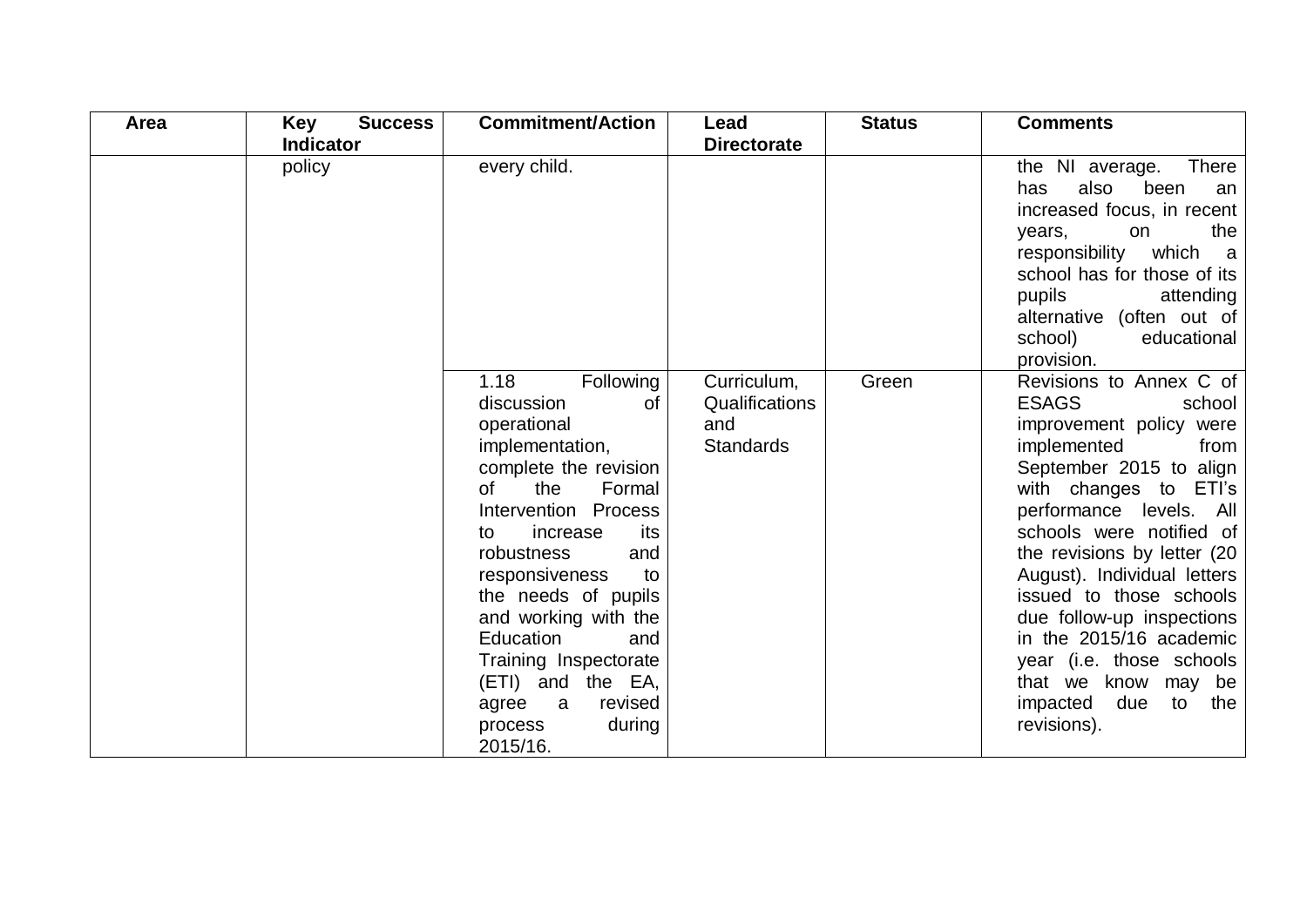| Area | <b>Key</b><br><b>Success</b> | <b>Commitment/Action</b>                                                                                                               | Lead                                      | <b>Status</b> | <b>Comments</b>                                                                                                                                                                                                                                                                                                                                                                                                                                                                                                                                                                                                                                                              |
|------|------------------------------|----------------------------------------------------------------------------------------------------------------------------------------|-------------------------------------------|---------------|------------------------------------------------------------------------------------------------------------------------------------------------------------------------------------------------------------------------------------------------------------------------------------------------------------------------------------------------------------------------------------------------------------------------------------------------------------------------------------------------------------------------------------------------------------------------------------------------------------------------------------------------------------------------------|
|      | <b>Indicator</b>             |                                                                                                                                        | <b>Directorate</b>                        |               |                                                                                                                                                                                                                                                                                                                                                                                                                                                                                                                                                                                                                                                                              |
|      |                              | 1.19 Throughout the<br>promote<br>year,<br>improvement through<br>whole-school<br>the<br>inspection of at least<br>220 school and pre- | Education<br>and Training<br>Inspectorate | Amber/Green   | ETI completed 202 whole-<br>school<br>inspections of<br>school<br>and pre-school<br>settings, and 10 youth<br>settings.                                                                                                                                                                                                                                                                                                                                                                                                                                                                                                                                                      |
|      |                              | school settings, and<br>at least 10 youth<br>settings.                                                                                 |                                           |               | <b>ETI</b><br>addition,<br>$\ln$<br>completed: 28 inspections<br>of nursery units as part of<br>primary<br>school<br>inspections; 12 baseline<br>visit inspections of pre-<br>school settings and 2<br>baseline visits of nursery<br>within<br>units<br>primary<br>19<br>schools;<br>planned<br>specialist<br>follow-up<br>inspection visits as part of<br>the<br>Promoting<br>Improvement in English<br>and Mathematics project;<br>39<br>sustaining<br>improvement<br>pilot<br>inspections of school and<br>pre-school settings and 2<br>youth settings; and 46<br>follow-up inspections of<br>school and pre-school<br>settings, 3 youth settings<br>and 5 nursery units. |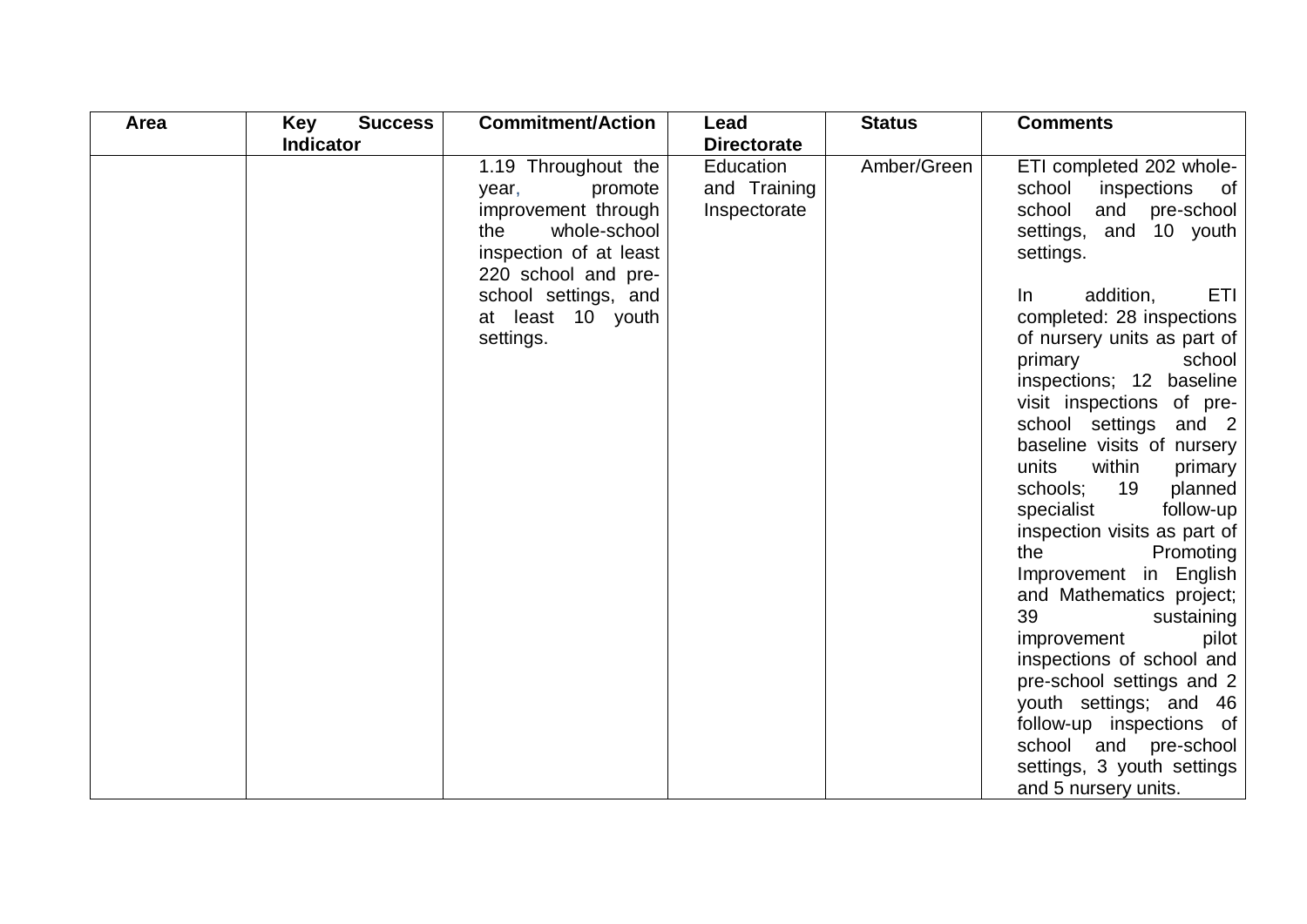| Area | <b>Key</b><br><b>Success</b><br><b>Indicator</b> | <b>Commitment/Action</b>                                                                                                                                                                                                                             | Lead<br><b>Directorate</b>                | <b>Status</b> | <b>Comments</b>                                                                                                                                                                                                                                                                                             |
|------|--------------------------------------------------|------------------------------------------------------------------------------------------------------------------------------------------------------------------------------------------------------------------------------------------------------|-------------------------------------------|---------------|-------------------------------------------------------------------------------------------------------------------------------------------------------------------------------------------------------------------------------------------------------------------------------------------------------------|
|      |                                                  |                                                                                                                                                                                                                                                      | Education<br>and Training<br>Inspectorate |               | reduction<br><b>The</b><br>in<br>impacted<br>resources<br>directly on ETI's capacity<br>to undertake inspection<br>activity.                                                                                                                                                                                |
|      |                                                  | 1.20<br>Ensure<br>all<br>schools address the<br>Areas<br>for<br>Improvement<br>identified<br>during<br>inspection.                                                                                                                                   |                                           | Green         | Areas for Improvement<br>identified<br>during<br>inspection are focused<br>upon, as appropriate, as<br>part of the Follow-up<br>Inspection process.<br>In<br>addition,<br>ongoing<br>improvement in individual<br>schools is a key focus of<br>the district inspector role<br>which members of ETI<br>have. |
|      |                                                  | 1.21 Throughout the<br>undertake<br>year<br>further collaboration<br>with the Department<br>Education<br>of<br>and<br><b>Skills</b><br>(DES)<br>Inspectorate<br>in<br>relation to north/south<br>professional<br>development,<br>inspector exchanges |                                           | Green         | Inspector exchanges and<br>visits<br>corporate<br>were<br>undertaken between DES<br>ETI<br>and<br>during<br>the<br>business year 2015/16.<br>An additional late request<br>for an ETI inspector to<br>formally participate in a<br>DES inspection in October<br>2015 was facilitated.                       |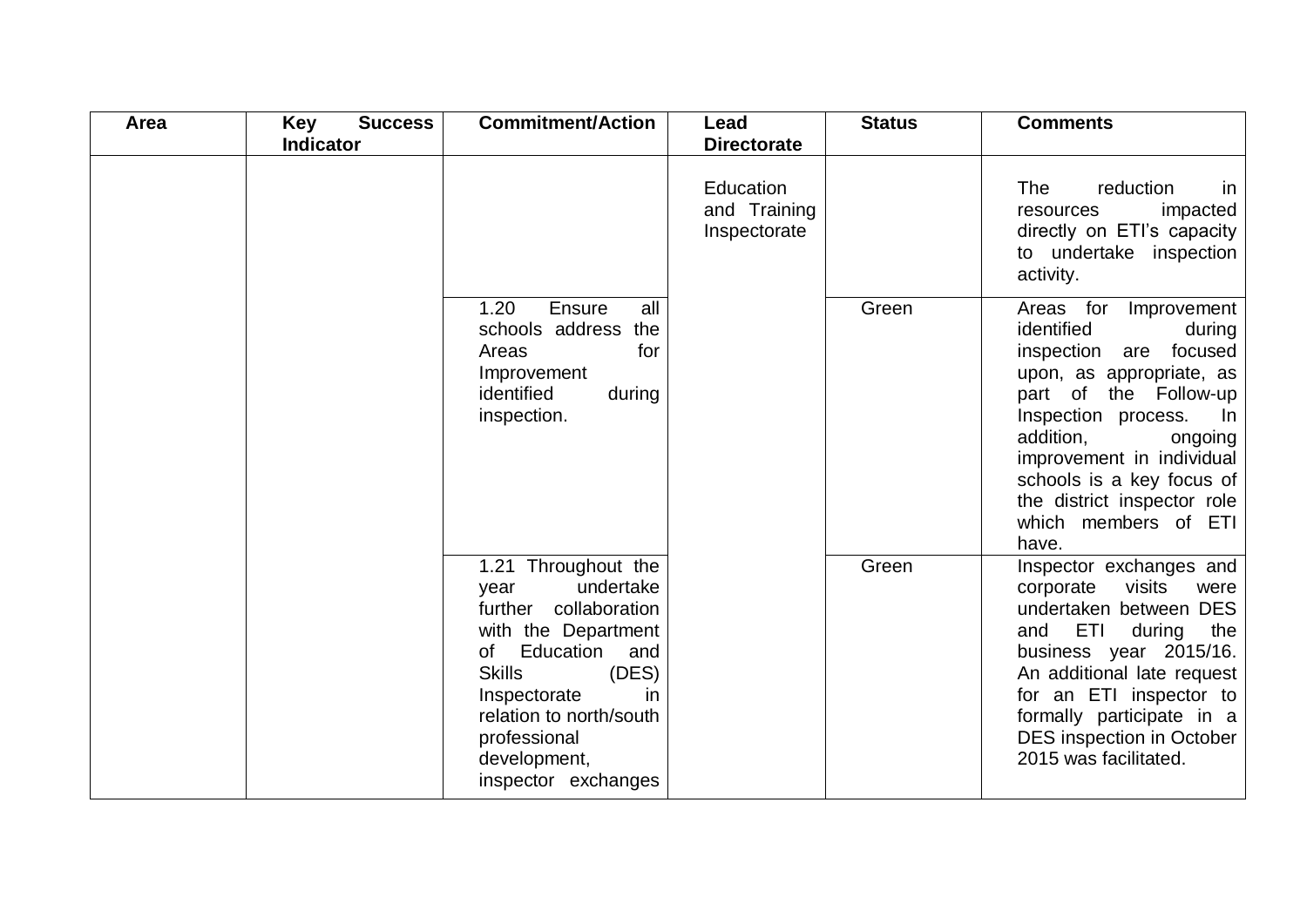| Area | <b>Success</b><br>Key | <b>Commitment/Action</b>                 | Lead                                      | <b>Status</b> | <b>Comments</b>                                                                                                                                                                                                                                              |
|------|-----------------------|------------------------------------------|-------------------------------------------|---------------|--------------------------------------------------------------------------------------------------------------------------------------------------------------------------------------------------------------------------------------------------------------|
|      | <b>Indicator</b>      |                                          | <b>Directorate</b>                        |               |                                                                                                                                                                                                                                                              |
|      |                       | and joint literacy and<br>numeracy work. | Education<br>and Training<br>Inspectorate |               | <b>DES</b><br>inspectors<br>ETI's<br>participated<br>in<br>evaluation of the PIEM<br>project.                                                                                                                                                                |
|      |                       |                                          |                                           |               | There were regular joint<br>meetings of ETI and DES<br>Inspectorates'<br>Management Groups.                                                                                                                                                                  |
|      |                       |                                          |                                           |               | Lead inspectors in the ETI<br>and DES Inspectorate<br>worked collaboratively on<br>developing the inspection<br>of early years.                                                                                                                              |
|      |                       |                                          |                                           |               | ETI<br>In addition,<br>has<br>participated,<br>and<br>is<br>participating, in east/west<br>professional development<br>opportunities<br>and<br>inspector<br>exchanges<br>during the business year<br>$2015 - 16$ ;<br>Estyn<br>an<br>inspector joined an ETI |
|      |                       |                                          |                                           |               | inspection in November<br>2015, and ETI inspectors<br>joined Estyn and Ofsted<br>inspections.                                                                                                                                                                |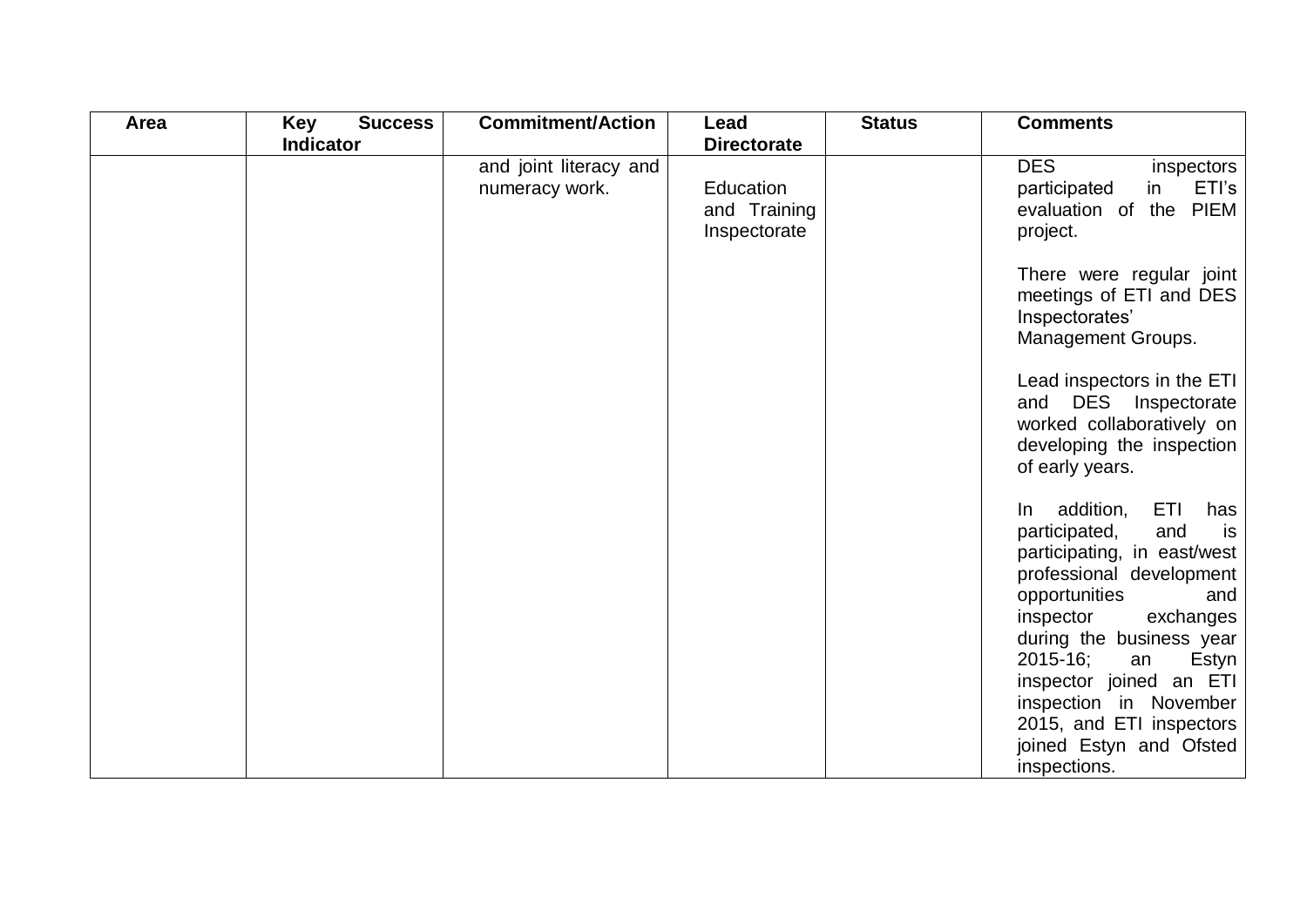| Area           | <b>Success</b><br>Key                                                                                     | <b>Commitment/Action</b>                                                                                                                                                                                                                                                          | Lead                                                     | <b>Status</b> | <b>Comments</b>                                                                                                                                                                                                                                                                                                                                                                                           |
|----------------|-----------------------------------------------------------------------------------------------------------|-----------------------------------------------------------------------------------------------------------------------------------------------------------------------------------------------------------------------------------------------------------------------------------|----------------------------------------------------------|---------------|-----------------------------------------------------------------------------------------------------------------------------------------------------------------------------------------------------------------------------------------------------------------------------------------------------------------------------------------------------------------------------------------------------------|
|                | <b>Indicator</b>                                                                                          |                                                                                                                                                                                                                                                                                   | <b>Directorate</b>                                       |               |                                                                                                                                                                                                                                                                                                                                                                                                           |
|                |                                                                                                           | 1.22<br>Develop,<br>in<br>conjunction<br>with<br>stakeholders,<br>a<br>dashboard<br>0f<br>measures for school<br>evaluation. A panel<br>of practitioners shall<br>be established<br>to<br>make<br>a<br>recommendation<br>on<br>the way forward by<br>the end of December<br>2015. | Curriculum,<br>Qualifications<br>and<br><b>Standards</b> | Green         | Advisory<br>panel<br>established, initial<br>pilot<br>school<br>with<br>principals<br>completed and workshops<br>with principals and other<br>stakeholders completed<br>Recommendations were<br>made to the Minister by<br>march 2016                                                                                                                                                                     |
| Qualifications | A broad range of<br>suitable<br>and<br>robust<br>qualifications<br>available to pupils<br>in schools here | 1.23 Throughout the<br>take forward<br>year<br>both short-term and<br>actions<br>long-term<br>the<br>flowing<br>from<br>fundamental<br>review<br>of qualifications.                                                                                                               | Curriculum,<br>Qualifications<br>and<br><b>Standards</b> | Green         | All 30 recommendations<br>either<br>been<br>have<br>completed or are<br>been<br>taken forward.<br>Expert<br>Group,<br>An<br>established as part of the<br>Fundamental<br>Review,<br>have been tasked to bring<br>forward<br>advice<br>and<br>recommendations on the<br>longer term vision<br>for<br>qualifications here.<br>The<br>Group is on schedule to<br>produce its final report in<br>autumn 2016. |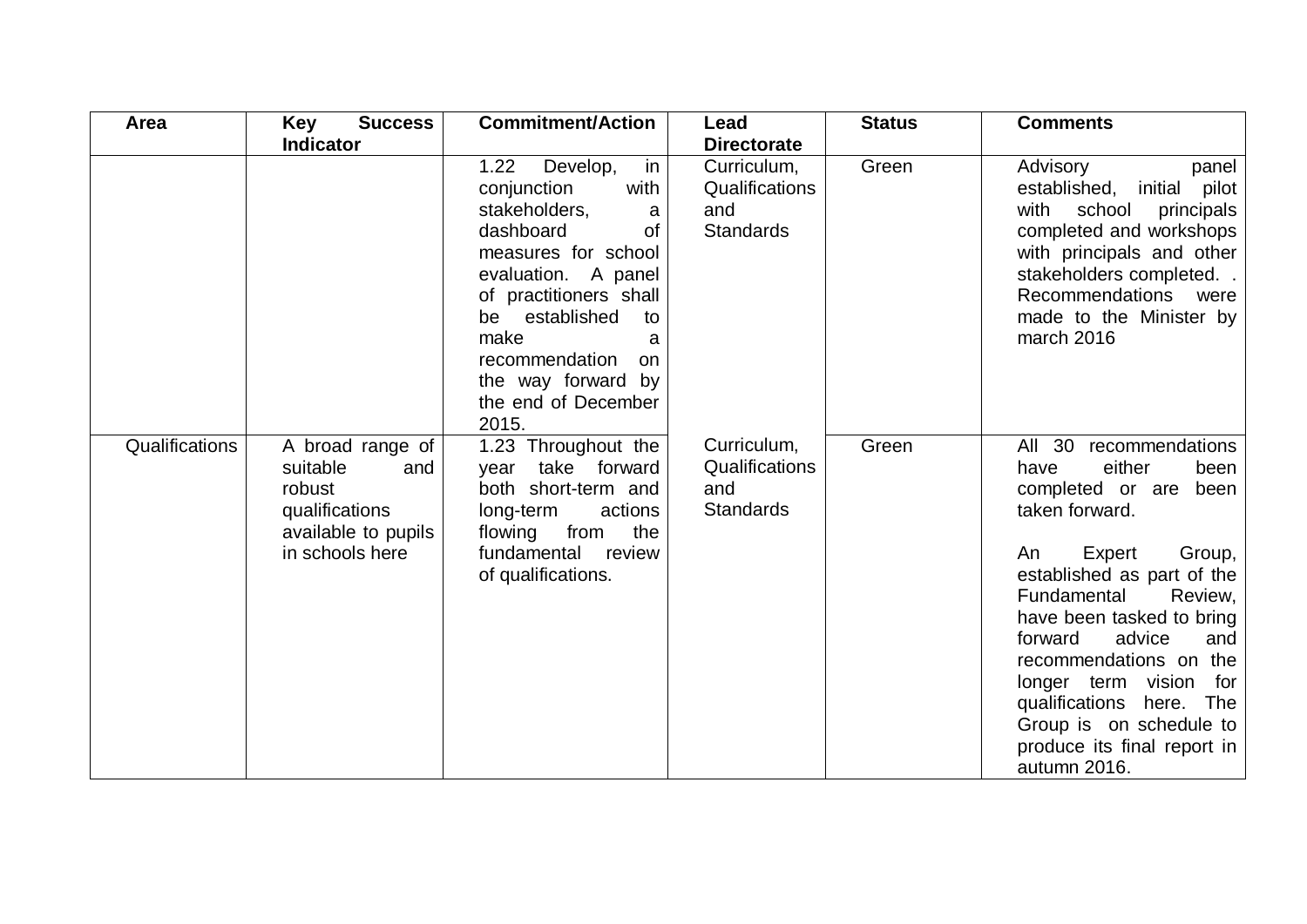## **CORPORATE GOAL 2: CLOSING THE PERFORMANCE GAP, INCREASING ACCESS AND EQUALITY**

| Area                                    | <b>Success</b><br>Key<br><b>Indicator</b>                                                                             | <b>Commitment/Action</b>                                                                                                                                                                                                                                                                                                                      | Lead<br><b>Directorate</b>                   | <b>Status</b> | <b>Comments</b>                                                                                                                                                                                                                                                                                                                                                                                                                                                                          |
|-----------------------------------------|-----------------------------------------------------------------------------------------------------------------------|-----------------------------------------------------------------------------------------------------------------------------------------------------------------------------------------------------------------------------------------------------------------------------------------------------------------------------------------------|----------------------------------------------|---------------|------------------------------------------------------------------------------------------------------------------------------------------------------------------------------------------------------------------------------------------------------------------------------------------------------------------------------------------------------------------------------------------------------------------------------------------------------------------------------------------|
| Promoting<br>Equality of<br>Opportunity |                                                                                                                       | 2.1 During 2015/16 continue to<br>deliver the commitments in the<br>Department's Equality Scheme.                                                                                                                                                                                                                                             | <b>Equality</b><br>All<br>and<br>Ireland     | Green         | Delivered throughout<br>the year                                                                                                                                                                                                                                                                                                                                                                                                                                                         |
| Special<br>Educational<br><b>Needs</b>  | <b>Pupils</b><br>with<br>Special<br>Educational<br>(SEN)<br><b>Needs</b><br>achieving in line<br>with their potential | 2.2 Support the progress of the<br>SEN and Disability (SEND) Bill<br>through the Assembly.<br>By May 2015 agree arrangements<br>for SEN supports in early years<br>settings.<br>By January 2016 issue<br>draft<br><b>SEND</b><br>Regulations<br>for<br>consultation.<br>By January 2016 issue draft SEN<br>Code of Practice for consultation. | Access,<br>Inclusion<br>Well<br>and<br>Being | Green         | Early<br>Years<br>arrangements<br>agreed<br>and<br>allocations made to<br>EA to end March<br>2016.<br><b>SEND</b><br>Bill received<br>Assent<br>Royal<br>- 23<br>March 2016 - known<br>Special<br>as<br>Educational<br><b>Needs</b><br>and Disability Act<br>(Northern<br>Ireland)<br>2016 (chapter 8).<br>Consultation on draft<br><b>Regulations</b><br>launched<br>22<br>February. Code of<br>Practice<br>being<br>developed<br>through<br>focused consultation<br>from January 2016. |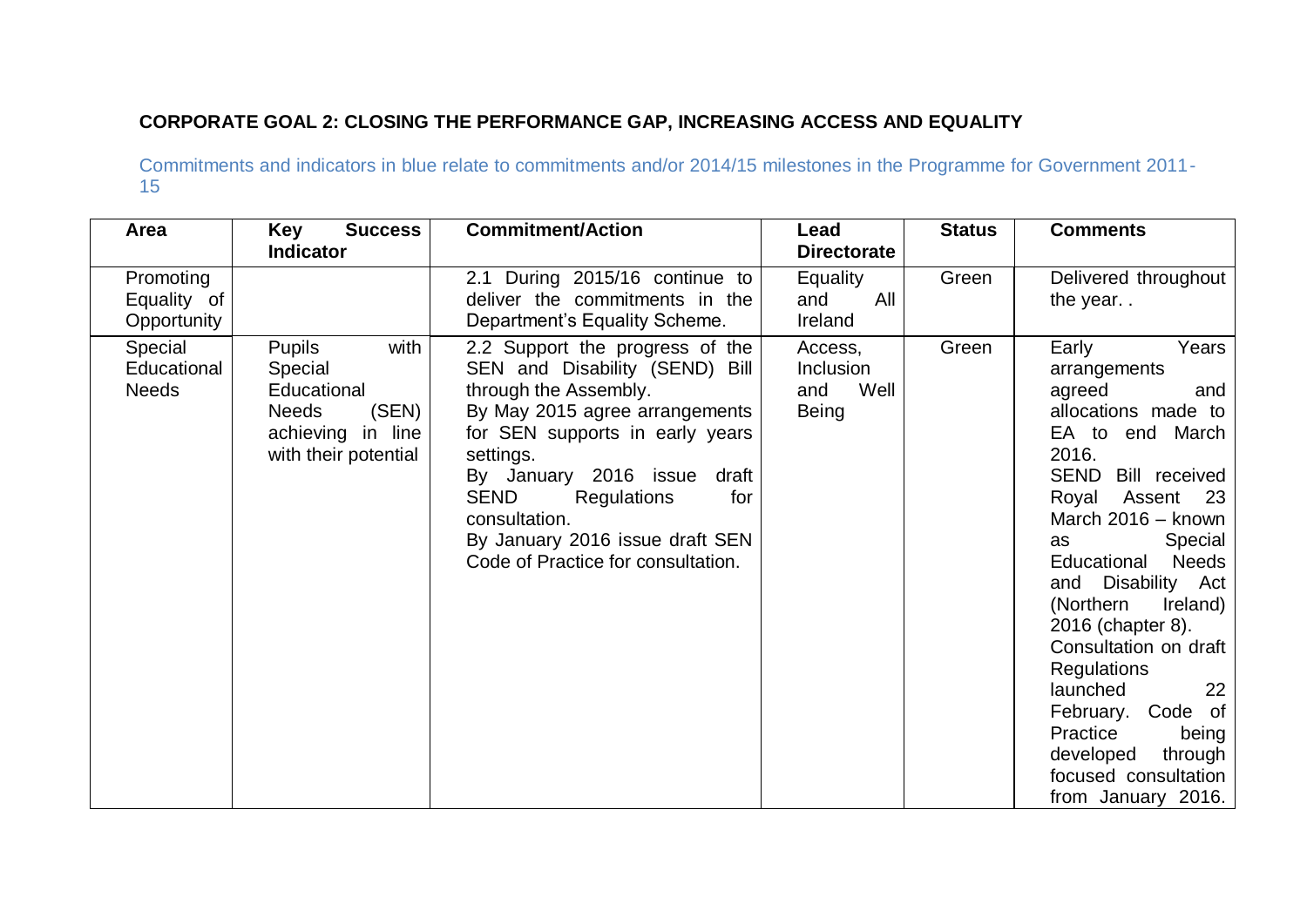| Area       | <b>Success</b><br><b>Key</b>                                                                                                         | <b>Commitment/Action</b>                                                                                                                                                                                                                                | Lead                           | <b>Status</b>   | <b>Comments</b>                                                                                                                                                                                                                                                                                                                                     |
|------------|--------------------------------------------------------------------------------------------------------------------------------------|---------------------------------------------------------------------------------------------------------------------------------------------------------------------------------------------------------------------------------------------------------|--------------------------------|-----------------|-----------------------------------------------------------------------------------------------------------------------------------------------------------------------------------------------------------------------------------------------------------------------------------------------------------------------------------------------------|
|            | <b>Indicator</b>                                                                                                                     |                                                                                                                                                                                                                                                         | <b>Directorate</b>             |                 |                                                                                                                                                                                                                                                                                                                                                     |
|            |                                                                                                                                      |                                                                                                                                                                                                                                                         |                                |                 | A public consultation<br>on the draft Code will<br>follow.                                                                                                                                                                                                                                                                                          |
|            |                                                                                                                                      | Continue to work with other<br>2.3<br>departments and relevant bodies,<br>throughout the year, regarding the<br>implementation of DE specific<br>2015/16<br>autism<br>actions, as<br>outlined in the NI Executive's<br>Autism Strategy and Action Plan. |                                | Green           | DE has liaised with<br>Education<br>the<br>Authority<br>and the<br>Middletown<br>Centre<br>for Autism in relation<br>education-<br>the<br>to<br>related actions and<br>has participated in<br>the Autism Strategy<br>Interdepartmental<br>Senior<br><b>Officials</b><br>Progress<br>group.<br>against actions has<br>been provided<br>to<br>DHSSPS. |
| Youth Work | Youth work services<br>strategically aligned<br>education<br>to<br>priorities,<br>planned<br>delivered<br>and<br>according to robust | 2015/16 progress  <br>2.4<br>During<br>implementation of 'Priorities for<br>Youth' with the support of key<br>sectoral partners.                                                                                                                        | Families<br>and<br>Communities | Amber/<br>Green | Substantially<br>achieved, as set out<br>the<br>2015/16<br>in<br>Regional<br>Development<br>Framework.                                                                                                                                                                                                                                              |
|            | assessment of need                                                                                                                   | 2.5 By autumn 2015 complete a<br>consultation exercise on the future<br>of the Youth Council.                                                                                                                                                           |                                | Green           | Achieved. Ministerial<br>announcement made<br>in relation to the<br>future of the Youth<br>Council<br>10 <sup>°</sup><br>on<br>December 2015.                                                                                                                                                                                                       |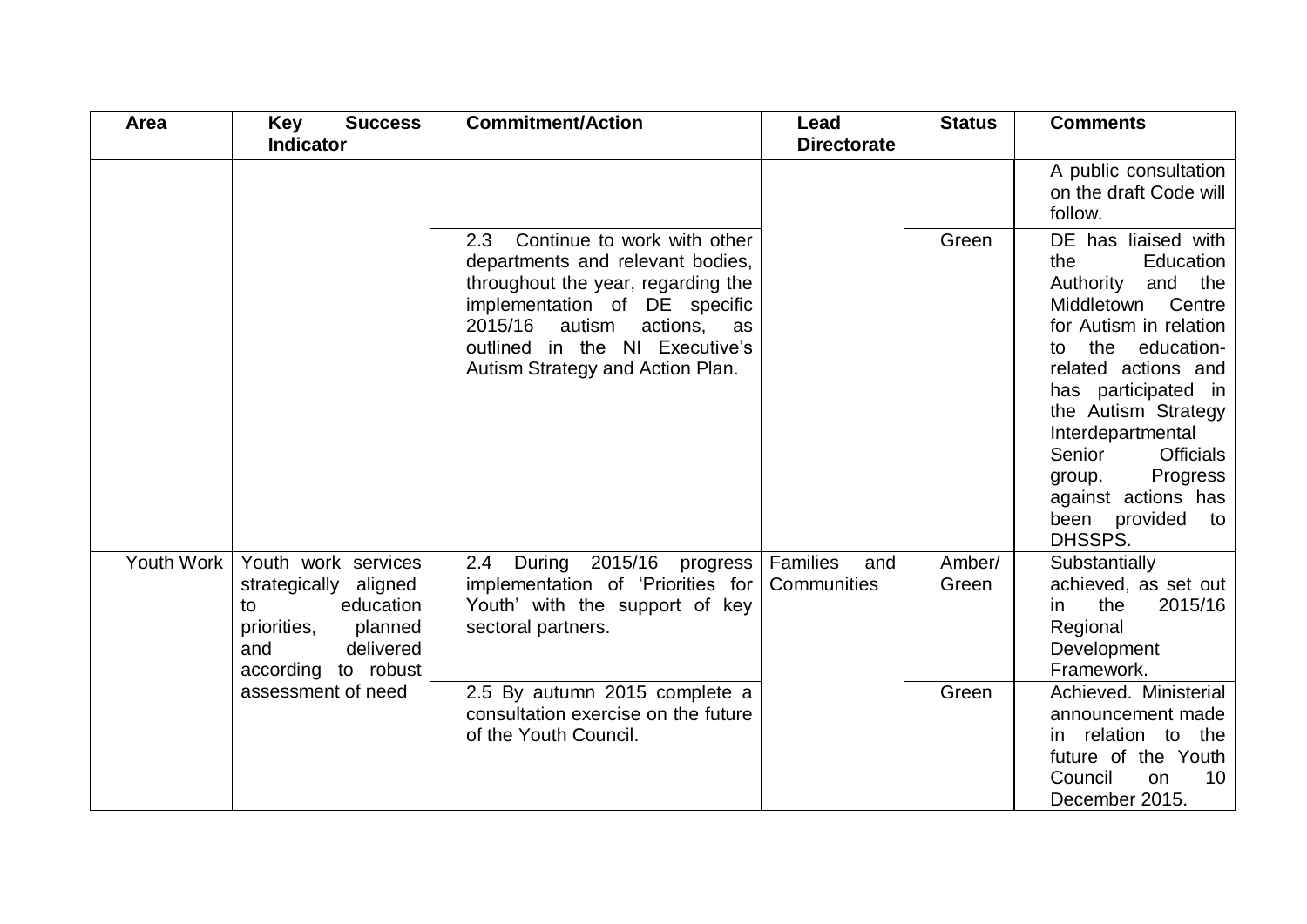| Area                                  | <b>Key</b><br><b>Success</b>                                                    | <b>Commitment/Action</b>                                                                                                                         | Lead                                                | <b>Status</b>   | <b>Comments</b>                                                                                                                                                                                                                                                                                                                                                          |
|---------------------------------------|---------------------------------------------------------------------------------|--------------------------------------------------------------------------------------------------------------------------------------------------|-----------------------------------------------------|-----------------|--------------------------------------------------------------------------------------------------------------------------------------------------------------------------------------------------------------------------------------------------------------------------------------------------------------------------------------------------------------------------|
|                                       | <b>Indicator</b>                                                                |                                                                                                                                                  | <b>Directorate</b>                                  |                 |                                                                                                                                                                                                                                                                                                                                                                          |
|                                       |                                                                                 | March 2016, subject<br>By<br>to<br>Ministerial agreement, commence<br>any changes required to the<br>current legislation as appropriate.         |                                                     | Red             | The proposed repeal<br>of primary legislation<br>did<br>not<br>progress<br>through<br>the<br>legislative<br>process<br>before dissolution.                                                                                                                                                                                                                               |
| Addressing<br>Barriers to<br>Learning | Reduce the % of<br>half days missed<br>0f<br>because<br>unauthorised<br>absence | 2.6 Reduce the % of half days<br>missed because of unauthorised<br>absence in primary schools by<br>0.5% and in post primary schools<br>by 0.5%. | Access,<br>Inclusion<br>Well<br>and<br><b>Being</b> | Amber/<br>Green | 0.3%<br>reduction<br>achieved<br>in.<br>unauthorised<br>absences<br>both<br>in<br>primary and<br>post-<br>primary in relation to<br>comparison<br>with<br>overall<br>absence<br>levels.<br>Schools written to<br>directly in relation to<br>coding issues, in<br>particular, in relation<br>unauthorised<br>to<br>absence where no<br>has<br>been<br>reason<br>provided. |
|                                       |                                                                                 | 2.7 Secure an increase in the<br>overall attendance rate to:<br>94.3% in 2014/15<br>94.6% in 2015/16.                                            |                                                     | Green           | 2014/15<br>target<br>achieved.<br>Attendance rate was<br>94.6% in 2014/15.<br>Workshops held with<br>principals. Additional<br>guidance<br>issued.                                                                                                                                                                                                                       |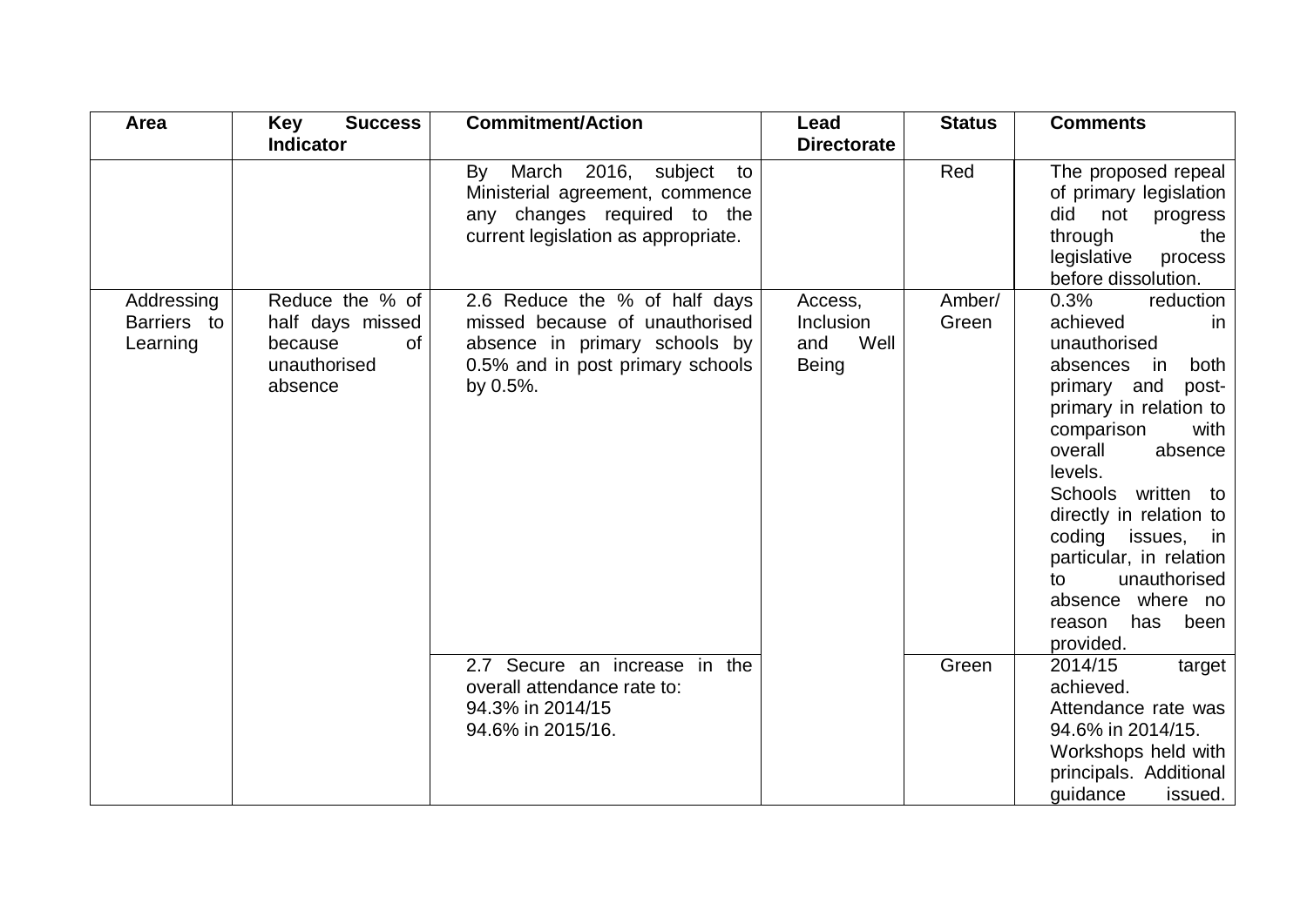| <b>Success</b><br>Area<br>Key | <b>Commitment/Action</b>                                                          | Lead                              | <b>Status</b> | <b>Comments</b>                                                                                                                                                                                                                                                                                                                                                                                                                                                                                                                                             |
|-------------------------------|-----------------------------------------------------------------------------------|-----------------------------------|---------------|-------------------------------------------------------------------------------------------------------------------------------------------------------------------------------------------------------------------------------------------------------------------------------------------------------------------------------------------------------------------------------------------------------------------------------------------------------------------------------------------------------------------------------------------------------------|
| <b>Indicator</b>              |                                                                                   | <b>Directorate</b>                |               |                                                                                                                                                                                                                                                                                                                                                                                                                                                                                                                                                             |
|                               | 2.8 Secure an increase in the                                                     | Access,                           | Amber/        | Information<br>leaflet<br>issued to parents to<br>raise importance of<br>attendance.<br>Of the schools with                                                                                                                                                                                                                                                                                                                                                                                                                                                 |
|                               | overall attendance rate in schools<br>with currently less than 90%<br>attendance. | Inclusion<br>Well<br>and<br>Being | Green         | an attendance rate<br>of less than 90% in<br>2013/14<br>and<br>for<br>data<br>whom<br>was<br>available in 2014/15,<br>of<br>61%<br>schools<br>improved attendance<br>rate; 10% remained<br>static; 29% had a<br>decrease<br>in.<br>attendance rate.<br>Work continues to<br>address<br>poor<br>attendance<br>in all<br>schools.<br>In addition to the<br>guidance<br>issued.<br>Attendance<br>is<br>a a<br>standing item on the<br>agenda<br>0f<br>governance<br>and<br>accountability<br>meetings with the<br>EA. DE will promote<br>sharing best practice |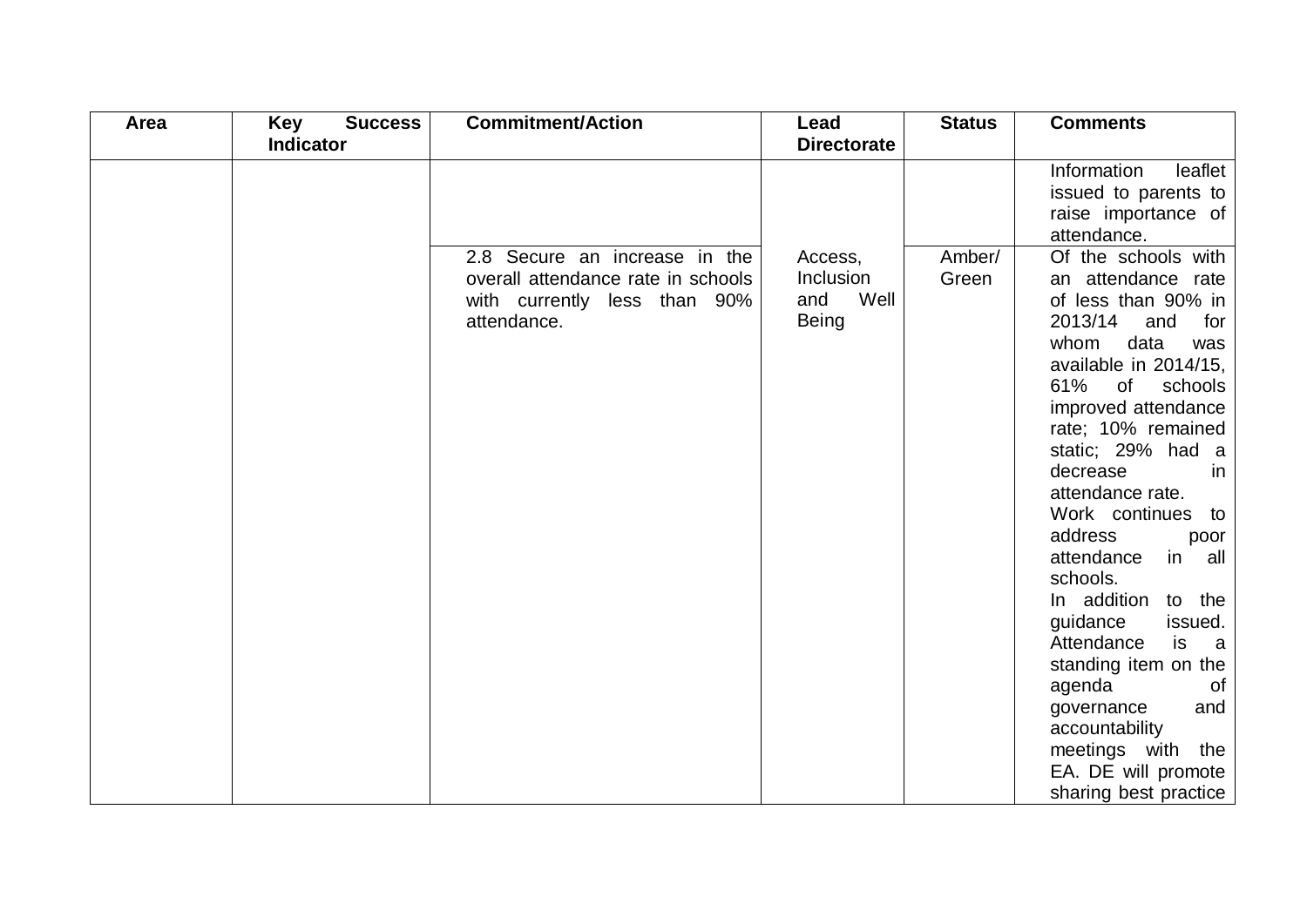| Area | <b>Success</b><br><b>Key</b>                                                           | <b>Commitment/Action</b>                                                                                                                                                                                                                                                                                                                             | Lead                                         | <b>Status</b>    | <b>Comments</b>                                                                                                                                                                                                                                                                                                               |
|------|----------------------------------------------------------------------------------------|------------------------------------------------------------------------------------------------------------------------------------------------------------------------------------------------------------------------------------------------------------------------------------------------------------------------------------------------------|----------------------------------------------|------------------|-------------------------------------------------------------------------------------------------------------------------------------------------------------------------------------------------------------------------------------------------------------------------------------------------------------------------------|
|      | <b>Indicator</b>                                                                       |                                                                                                                                                                                                                                                                                                                                                      | <b>Directorate</b>                           |                  |                                                                                                                                                                                                                                                                                                                               |
|      |                                                                                        |                                                                                                                                                                                                                                                                                                                                                      |                                              |                  | attendance<br>on<br><b>ETI</b><br>through<br>an<br>publication due to be<br>published<br>in<br>the<br>2016/17<br>academic<br>year.                                                                                                                                                                                            |
|      | Reduce the % of<br>half days missed<br>because<br><b>of</b><br>unauthorised<br>absence | Develop<br>attendance<br>2.9<br>an<br>deliver<br>the<br>strategy<br>and<br>commitments<br>outlined<br>the<br>in.<br>Memorandum of Reply (to<br>the<br><b>Public Accounts Committee (PAC)</b><br>Report on<br>Improving<br>Pupil<br>Attendance)<br>published<br>$\overline{4}$<br>on<br>August 2014 for implementation in<br>the 2015/16 school year. | Access,<br>Inclusion<br>Well<br>and<br>Being | Amber /<br>Green | Draft strategy issued<br>for<br>public<br>consultation<br>March<br>2016.<br>Strategy<br>will<br>be<br>finalised<br>and<br>launched early in the<br>2016/17 school year.<br>The<br>Department<br>continues to monitor<br>progress in respect<br>of the commitments<br>out<br>set<br>in in<br>the<br>Memorandum<br>0f<br>Reply. |
|      | Operational<br>30<br>support<br>of<br>Nurture Units (20                                | 2.10 In conjunction<br>with<br>the<br>Social<br>for<br>Department<br>Development, ensure<br>ongoing                                                                                                                                                                                                                                                  |                                              | Green            | Funding for the full<br>financial<br>year<br>(2015/16)<br>was                                                                                                                                                                                                                                                                 |
|      | <b>DSC</b><br>10                                                                       | delivery of the Nurture Units                                                                                                                                                                                                                                                                                                                        |                                              |                  | allocated to the EA                                                                                                                                                                                                                                                                                                           |
|      | existing),<br>support                                                                  | project until March 2016.                                                                                                                                                                                                                                                                                                                            |                                              |                  | and all 30 units have                                                                                                                                                                                                                                                                                                         |
|      | external<br>for<br>evaluation<br>and                                                   | In particular, DE will:<br>Allocate the £1.6m<br>secured                                                                                                                                                                                                                                                                                             |                                              |                  | continued to operate<br>successfully.                                                                                                                                                                                                                                                                                         |
|      | policy                                                                                 | 'change fund' funding to maintain                                                                                                                                                                                                                                                                                                                    |                                              |                  |                                                                                                                                                                                                                                                                                                                               |
|      | development.                                                                           | the operation of the 30 funded                                                                                                                                                                                                                                                                                                                       |                                              |                  | The QUB evaluation                                                                                                                                                                                                                                                                                                            |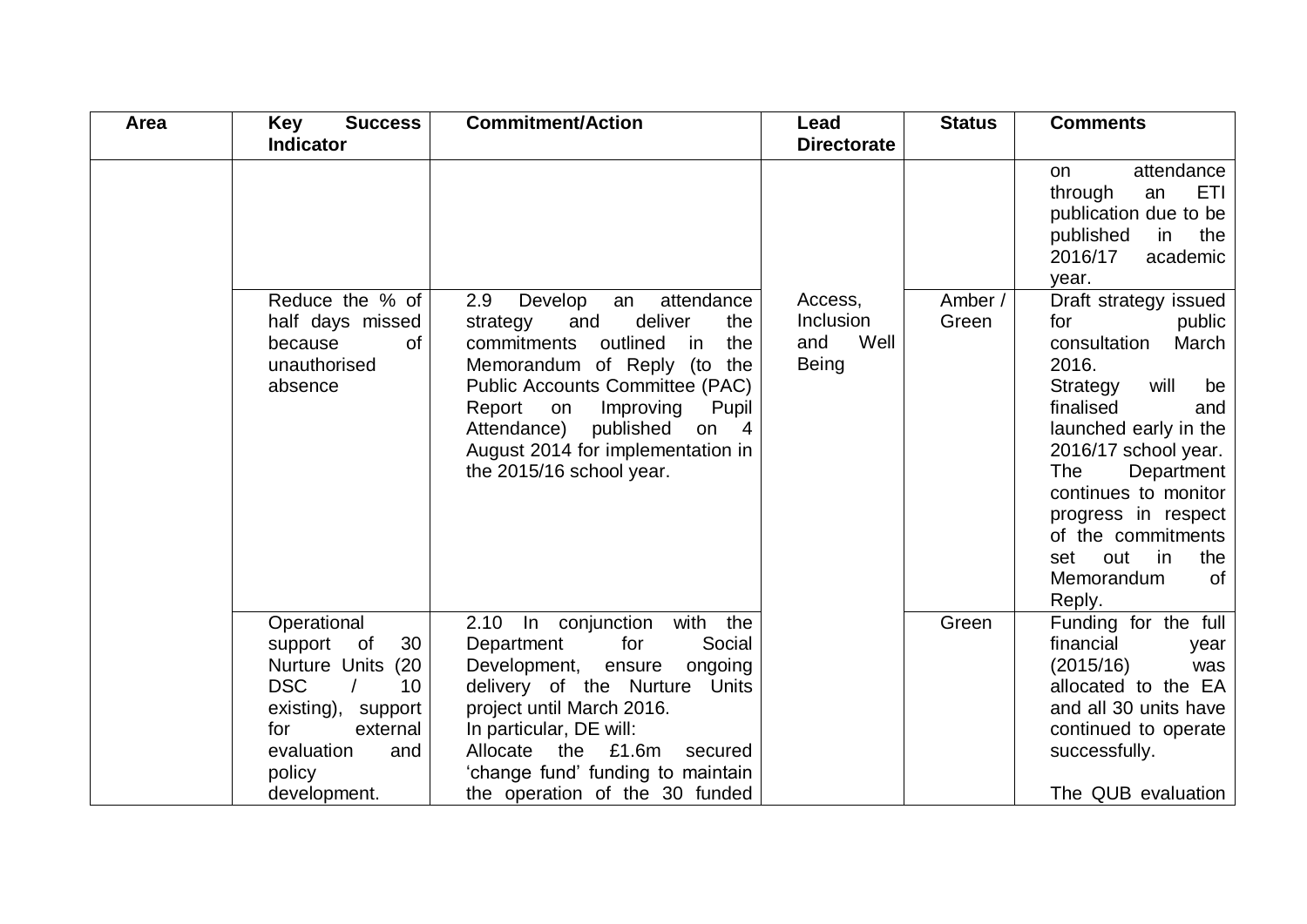| Area | <b>Success</b><br><b>Key</b>                                                                                                                       | <b>Commitment/Action</b>                                                                                                                                                                                                                                                                                                                            | Lead                                           | <b>Status</b> | <b>Comments</b>                                                                                                                                                                                                                                                                                                                                                                                                                                                                                              |
|------|----------------------------------------------------------------------------------------------------------------------------------------------------|-----------------------------------------------------------------------------------------------------------------------------------------------------------------------------------------------------------------------------------------------------------------------------------------------------------------------------------------------------|------------------------------------------------|---------------|--------------------------------------------------------------------------------------------------------------------------------------------------------------------------------------------------------------------------------------------------------------------------------------------------------------------------------------------------------------------------------------------------------------------------------------------------------------------------------------------------------------|
|      | <b>Indicator</b>                                                                                                                                   |                                                                                                                                                                                                                                                                                                                                                     | <b>Directorate</b>                             |               |                                                                                                                                                                                                                                                                                                                                                                                                                                                                                                              |
|      |                                                                                                                                                    | schools until an informed decision<br>on mainstream funding can be<br>taken;<br>By November 2015 complete the<br>evaluation of the effectiveness of<br>nurture by Queen's University<br>Belfast (QUB); and<br>By March 2016 develop a DE<br>Nurture policy based on the<br>outcome of QUB's evaluation (and<br>bid for future funding as required). |                                                |               | has<br>been<br>now<br>completed and has<br>identified significant<br>improvements<br>among the children<br>receiving<br>the<br>intervention<br>An options<br>paper<br>outlining<br>proposals<br>for the<br>long-term<br>development<br>and<br>funding of Nurture in<br>Primary Schools is<br>being prepared for<br>consideration by the<br><b>Education Minister.</b><br>Financial assistance<br>sustain<br>all 30<br>to<br>currently<br>funded<br>units<br>has<br>been<br>confirmed up to 31<br>March 2017. |
|      | $\%$<br><b>of</b><br><b>Increase</b><br><b>School</b><br>Free<br><b>Meals Entitlement</b><br>(FSME)<br>pupils<br>5 <sub>1</sub><br>attaining<br>or | 2.11<br>In<br>the<br>context<br>0f<br>'Count,<br>implementing<br>Read:<br>Succeed', implement proposals to<br>significantly improve literacy levels<br>and<br>thereby<br>contribute<br>to                                                                                                                                                           | Curriculum,<br>Qualifications<br>and Standards | Green         | <b>Greater West Belfast</b><br>Primary<br>school<br>the<br>project<br>and<br>KS2/3 literacy<br>and<br><b>CPD</b><br>numeracy                                                                                                                                                                                                                                                                                                                                                                                 |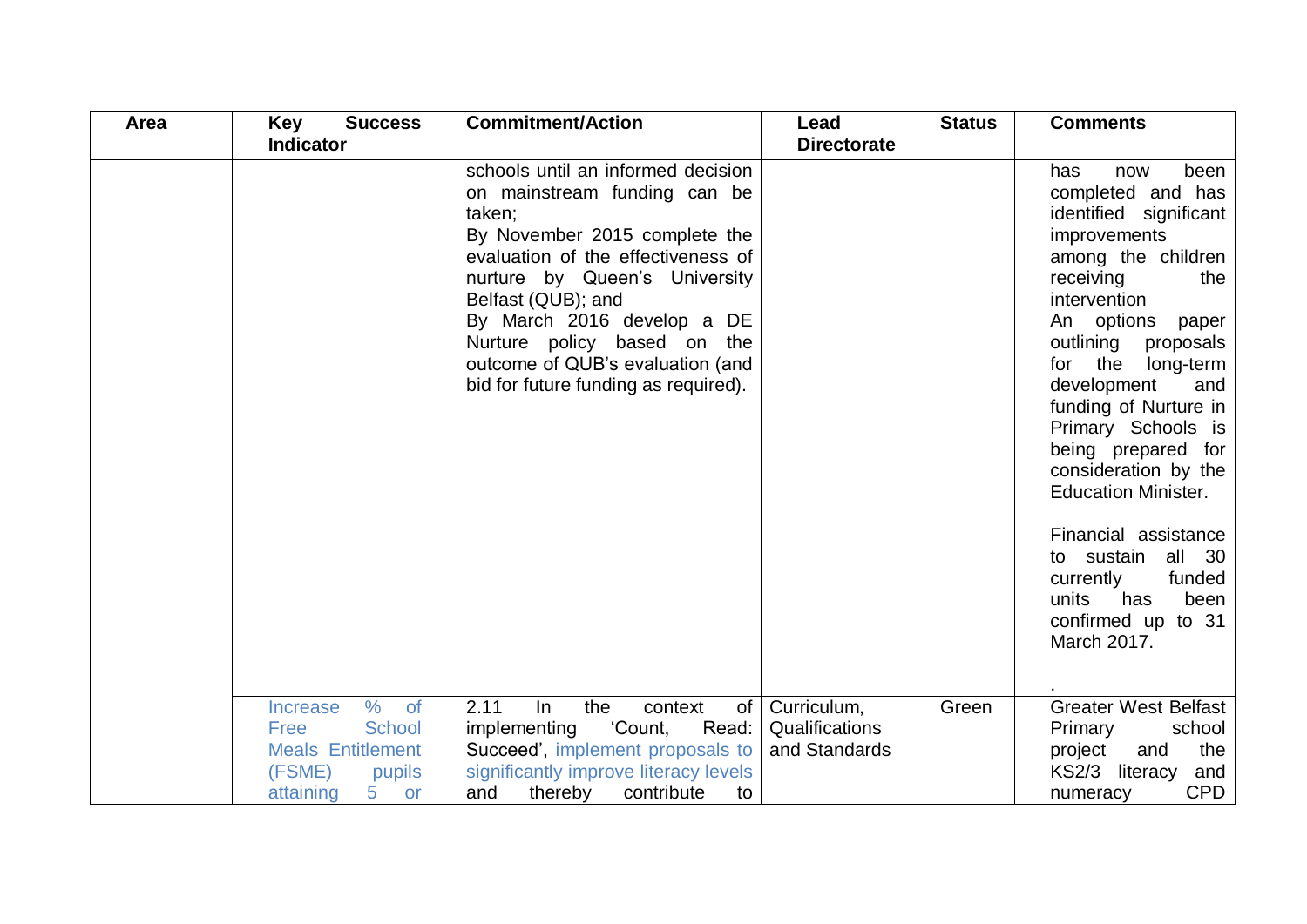| Area | <b>Success</b><br>Key                                                                                                                                                                                                           | <b>Commitment/Action</b>                                                                                                                                                                                                                                                                                               | Lead                                           | <b>Status</b> | <b>Comments</b>                                                                                                                                                                                                                                                                                                                                                                                                                                                                                                                                                                                                                 |
|------|---------------------------------------------------------------------------------------------------------------------------------------------------------------------------------------------------------------------------------|------------------------------------------------------------------------------------------------------------------------------------------------------------------------------------------------------------------------------------------------------------------------------------------------------------------------|------------------------------------------------|---------------|---------------------------------------------------------------------------------------------------------------------------------------------------------------------------------------------------------------------------------------------------------------------------------------------------------------------------------------------------------------------------------------------------------------------------------------------------------------------------------------------------------------------------------------------------------------------------------------------------------------------------------|
|      | <b>Indicator</b>                                                                                                                                                                                                                |                                                                                                                                                                                                                                                                                                                        | <b>Directorate</b>                             |               |                                                                                                                                                                                                                                                                                                                                                                                                                                                                                                                                                                                                                                 |
|      | more GCSEs at<br>$A^{\ast}$ -C<br>$($ or<br>equivalent)<br>including GCSEs<br>English and<br>in.<br>Maths $4$ to 45% in<br>2013/14<br>49% in 2014/15<br>49% in 2015/16<br><b>Current Position:</b><br><b>SLS 14/15</b><br>41.3% | addressing<br>multi-generational<br>disadvantage.<br>2.12 Work with DES to share<br>experience and develop good<br>practice in addressing educational<br>underachievement in the context<br><b>NSMC</b><br>Educational<br>the<br>0f<br>Underachievement<br>Working<br>Group. Meetings to be scheduled<br>twice a year. | Curriculum,<br>Qualifications<br>and Standards | Green         | completed<br>project<br>their second year.<br>DSC Literacy<br>The<br>Numeracy<br>and<br>Legacy Programme<br>has been delivered<br>to schools, sharing<br>best<br>practice<br><i>interventions</i><br>for<br>tackling<br>underachievement.<br>Co-operation Ireland<br>have put together an<br>Advisory<br>Group<br>made<br>0f<br><b>up</b><br>educationalists from<br>north and south and<br>their first meeting is<br>scheduled for 5 April.<br>The first of 2 all<br>island seminars has<br>been scheduled for<br>12 May. DE project<br>manager<br>will<br>continue to<br>liaise<br>with Co-operation as<br>and when required. |

 $4$  During the financial year 2015/16 the most recent performance data will relate to the 2013/14 academic year.

 $\overline{a}$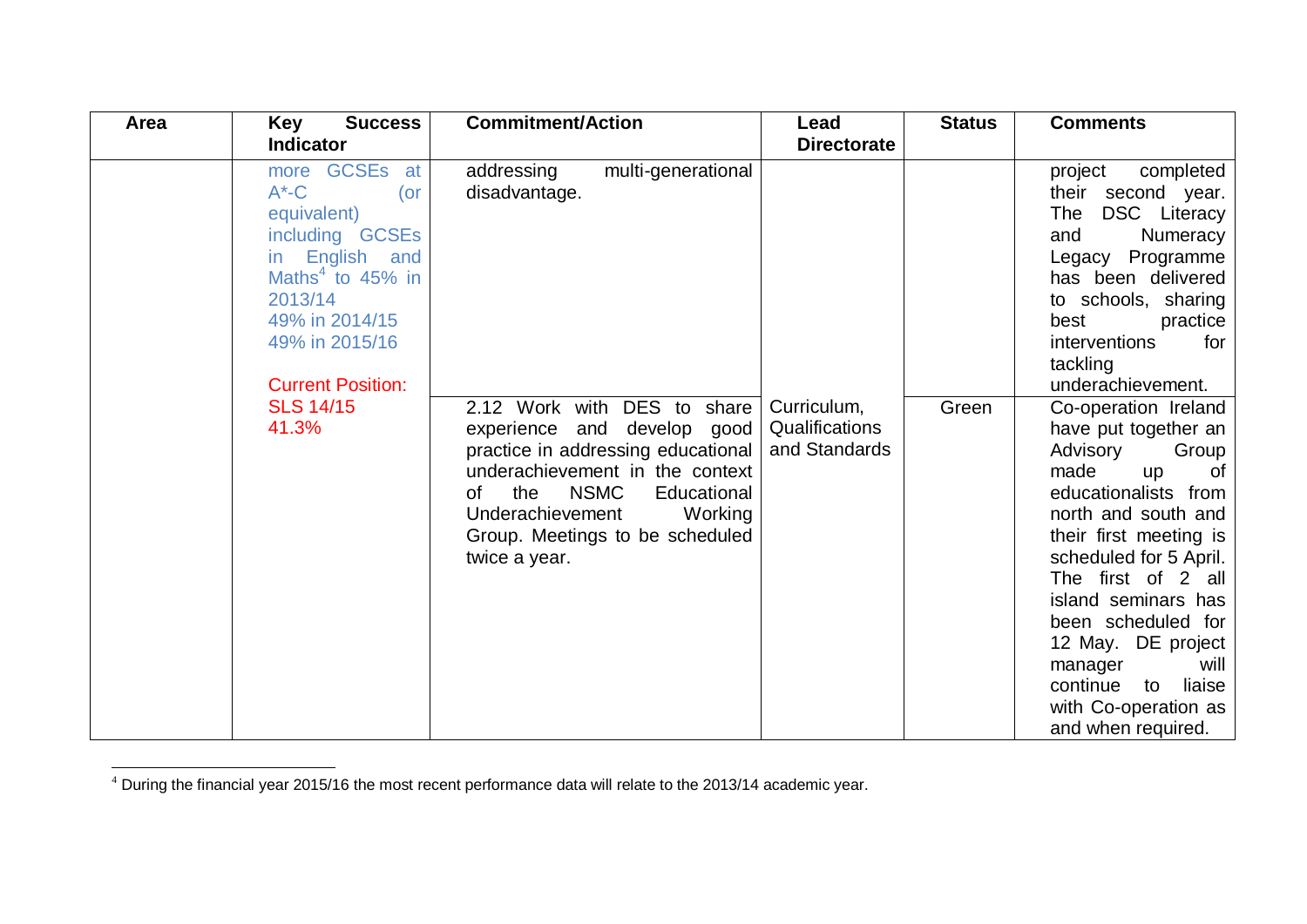| Area | <b>Key</b><br><b>Success</b>                                                                                                                                                                                 | <b>Commitment/Action</b>                                                                                                                                                                                                                                                                                                                                                                        | Lead                                         | <b>Status</b> | <b>Comments</b>                                                                                                                                                                                                                                                                                                                                                                                            |
|------|--------------------------------------------------------------------------------------------------------------------------------------------------------------------------------------------------------------|-------------------------------------------------------------------------------------------------------------------------------------------------------------------------------------------------------------------------------------------------------------------------------------------------------------------------------------------------------------------------------------------------|----------------------------------------------|---------------|------------------------------------------------------------------------------------------------------------------------------------------------------------------------------------------------------------------------------------------------------------------------------------------------------------------------------------------------------------------------------------------------------------|
|      | <b>Indicator</b>                                                                                                                                                                                             |                                                                                                                                                                                                                                                                                                                                                                                                 | <b>Directorate</b>                           |               |                                                                                                                                                                                                                                                                                                                                                                                                            |
|      |                                                                                                                                                                                                              | 2.13 Throughout the year support<br>implementation<br>of the<br>the<br>Entitlement<br>Framework<br>underpinned by a<br>refreshed<br>Careers Strategy to be published<br>by June 2015.                                                                                                                                                                                                           |                                              | Amber         | Entitlement<br>Framework<br>support<br>has been provided<br>directly to schools<br>delivering<br>courses<br>on a collaborative<br>basis. Action Plan<br>from the review of<br>the Careers Strategy<br>agreed<br>and<br>was<br>published.<br>Minister<br>O'Dowd and Minister<br>Farry<br>jointly<br>launched the new<br>Careers<br>Strategy,<br>'Preparing<br>for<br>Success 2015-2020'<br>on 1 March 2016. |
|      | Increase the % of<br>After<br>Looked<br>Children<br>leaving<br>school<br>with<br>at least 5 GCSEs<br>at grades A*-C (or<br>equivalent) includi<br><b>GCSEs</b><br>in<br>ng<br>English<br>and<br><b>Maths</b> | 2.14 Continue collaborative work<br>with the Department of Health and<br>Social Services and Public Safety<br>Education<br>and<br>the<br>Welfare<br>Service to embed the use of<br>Personal Education Plans and to<br>ensure that there is sufficient<br>guidance available to support<br>schools in educating Looked After<br>Children and ensuring the Looked<br>After Child's needs are met. | Access,<br>Inclusion<br>Well<br>and<br>Being | Amber         | Alongside<br>the<br>development of the<br>LAC<br>policy<br>the<br>Department is also<br><b>PEP</b><br>revising<br>its<br>guidance. Updated<br>guidance<br>will<br>be<br>piloted in the 16/17<br>school year.<br>DE will continue to<br>work with DHSSPS<br>and the EA (through                                                                                                                             |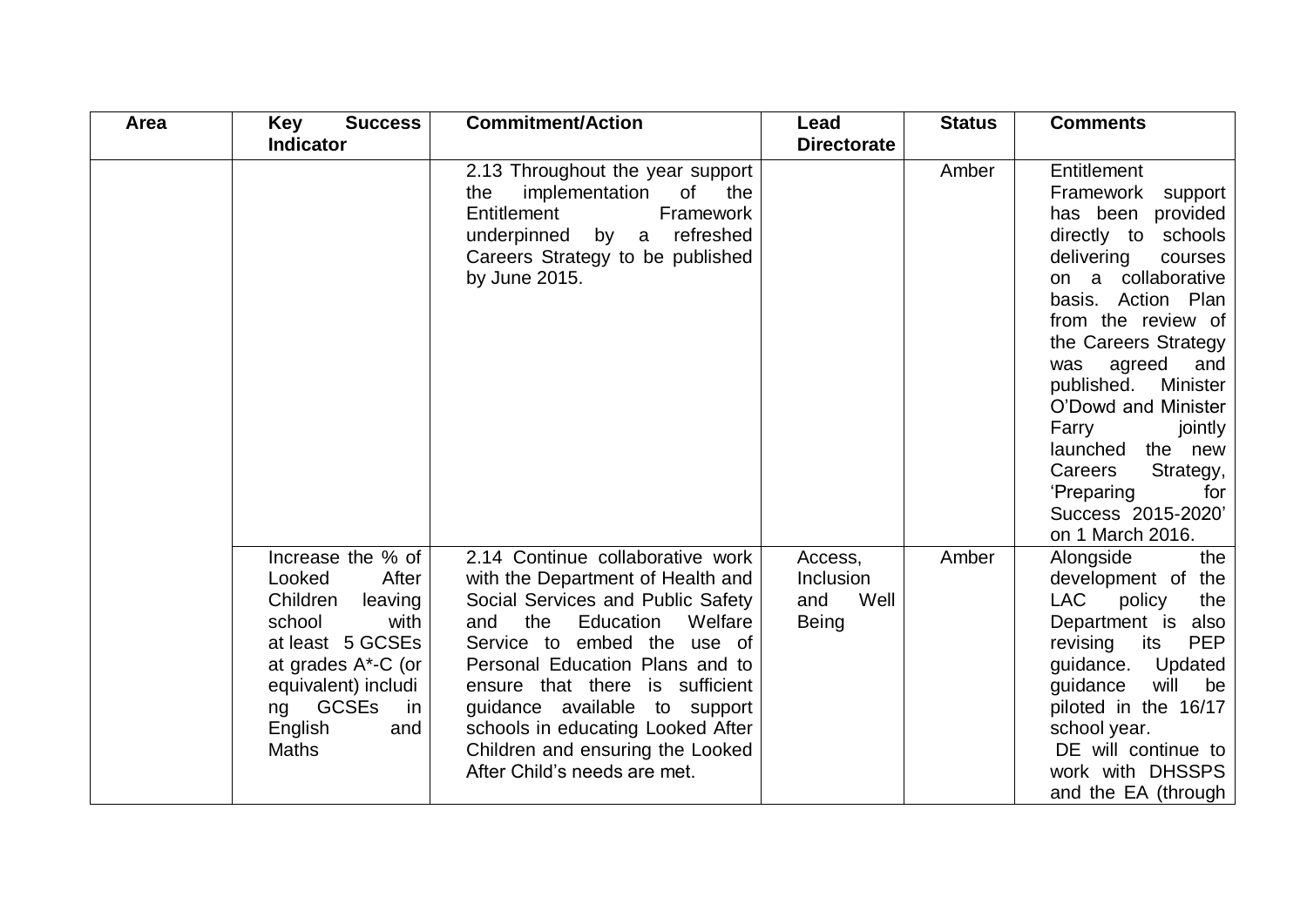| Area | Key<br><b>Success</b> | <b>Commitment/Action</b>                                                                                                                                       | Lead                                         | <b>Status</b> | <b>Comments</b>                                                                                                                                                                                                                                                                                                                                                                                                                                         |
|------|-----------------------|----------------------------------------------------------------------------------------------------------------------------------------------------------------|----------------------------------------------|---------------|---------------------------------------------------------------------------------------------------------------------------------------------------------------------------------------------------------------------------------------------------------------------------------------------------------------------------------------------------------------------------------------------------------------------------------------------------------|
|      | <b>Indicator</b>      |                                                                                                                                                                | <b>Directorate</b>                           |               |                                                                                                                                                                                                                                                                                                                                                                                                                                                         |
|      |                       |                                                                                                                                                                |                                              |               | EWS) to ensure that<br>the needs of Looked<br>After Children are<br>met.<br>Funding has been<br>secured through the<br>EITP for a project to<br>raise the educational<br>outcomes of LAC.                                                                                                                                                                                                                                                               |
|      |                       | Continue work on<br>2.15<br>the<br>development of a Looked After<br>Children Policy with the aim of<br>introducing a policy during the<br>2015/16 school year. | Access,<br>Inclusion<br>Well<br>and<br>Being | Amber         | Early ground work<br>has been completed<br>support<br>the<br>to<br>development of a<br>LAC policy: OECD<br>has<br>recently<br>published<br>a case<br>study report on LAC,<br>ETI will publish a<br>report<br>on<br>the<br>evaluation of<br>the<br>effectiveness<br><b>of</b><br>PEPs in 2016 and<br>VOYPIC have been<br>commissioned<br>to<br>take the views of<br>LAC on a future<br>policy.<br>order<br>In<br>to<br>encompass<br>consideration of the |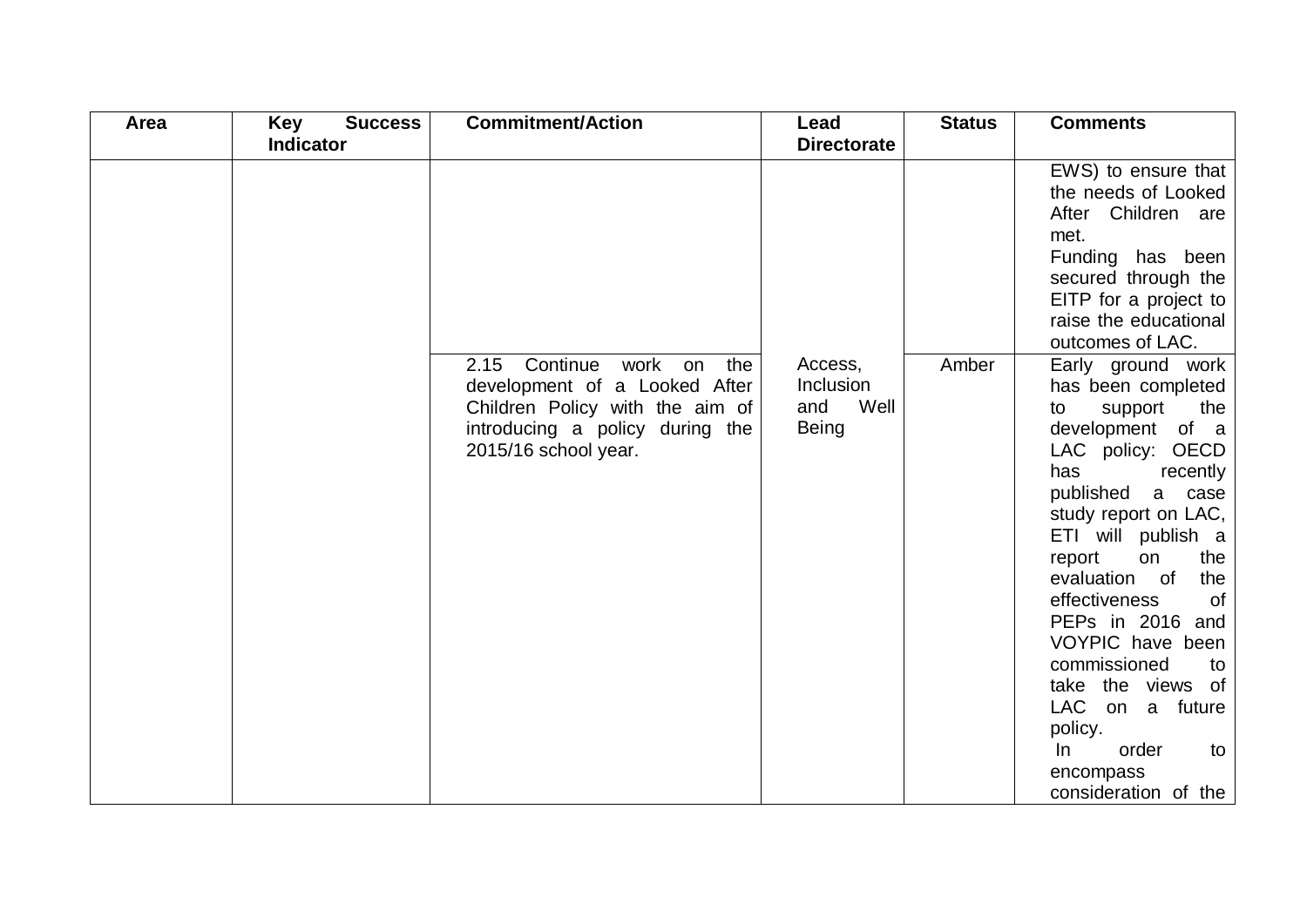| Area | Key<br><b>Success</b> | <b>Commitment/Action</b> | Lead               | <b>Status</b> | <b>Comments</b>                                                                                                                                                                                                                                                                                                                                                                                                            |
|------|-----------------------|--------------------------|--------------------|---------------|----------------------------------------------------------------------------------------------------------------------------------------------------------------------------------------------------------------------------------------------------------------------------------------------------------------------------------------------------------------------------------------------------------------------------|
|      | <b>Indicator</b>      |                          | <b>Directorate</b> |               |                                                                                                                                                                                                                                                                                                                                                                                                                            |
|      |                       |                          |                    |               | outworkings from all<br>of these strands,<br>subject to the views<br>of the Minister, the<br>development of a<br>LAC policy will be<br>progressed<br>during<br>2016/17. The draft<br>LAC<br>policy<br>will<br>require<br>public<br>consultation<br>during<br>the 16/17<br>school<br>year and therefore<br>implementation of a<br>new<br>policy<br>is<br>planned<br>for<br>the<br>beginning of<br>the<br>17/18 school year. |
|      |                       |                          |                    |               | In advance of a<br>specific DE LAC<br>policy, education is a<br>key area within a<br><b>LAC</b><br>strategic<br>statement<br>being<br>developed<br>by<br><b>DHSSPS</b><br>during<br>2016/17<br>the<br>and<br>Department<br>will<br>that<br>key<br>ensure                                                                                                                                                                   |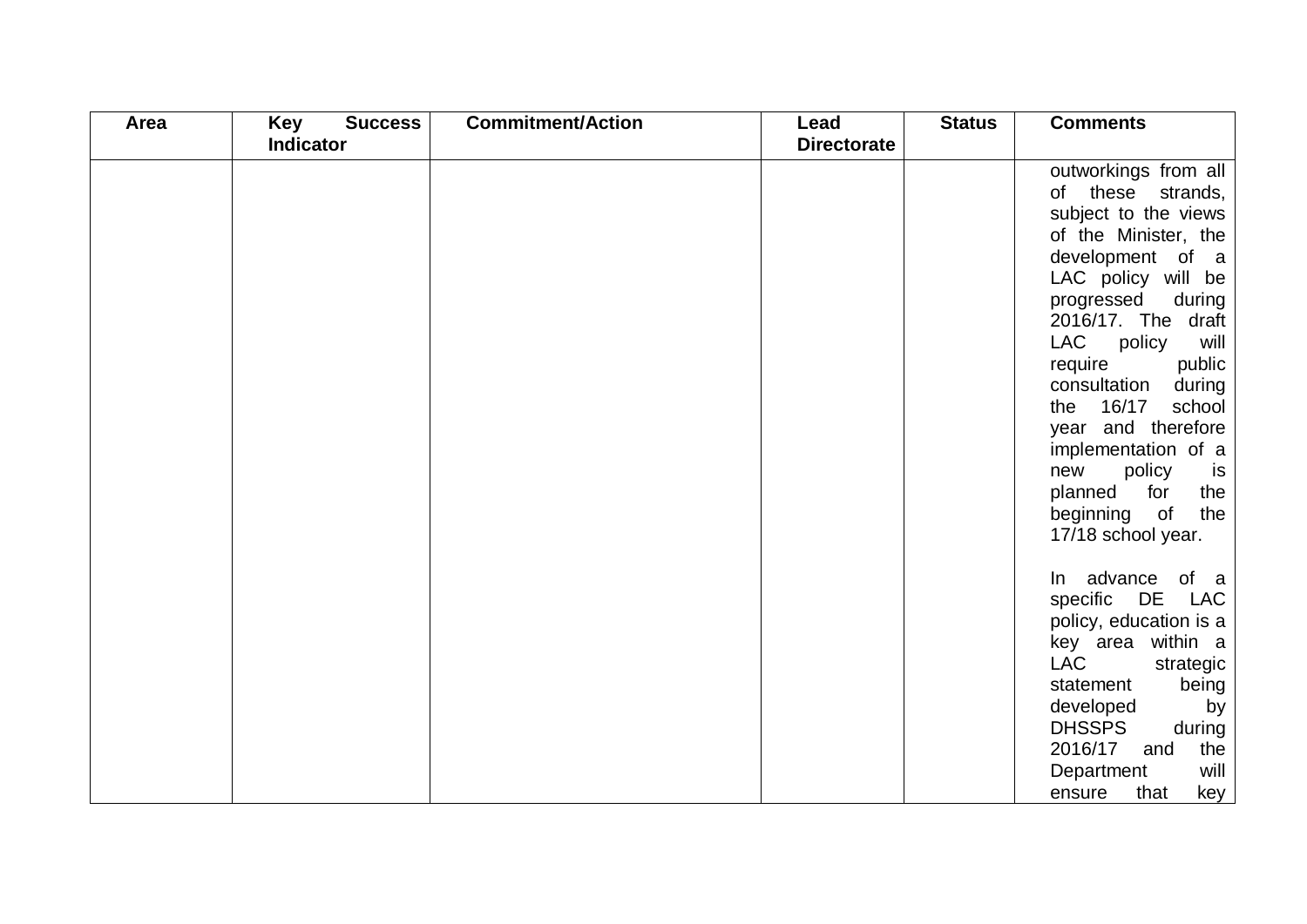| Area | <b>Success</b><br>Key | <b>Commitment/Action</b>                                                                                                                                                                                                                | Lead               | <b>Status</b> | <b>Comments</b>                                                                                                                                                                                                                                                                                                                                                                                                                                                                                                                                                                     |
|------|-----------------------|-----------------------------------------------------------------------------------------------------------------------------------------------------------------------------------------------------------------------------------------|--------------------|---------------|-------------------------------------------------------------------------------------------------------------------------------------------------------------------------------------------------------------------------------------------------------------------------------------------------------------------------------------------------------------------------------------------------------------------------------------------------------------------------------------------------------------------------------------------------------------------------------------|
|      | <b>Indicator</b>      |                                                                                                                                                                                                                                         | <b>Directorate</b> |               |                                                                                                                                                                                                                                                                                                                                                                                                                                                                                                                                                                                     |
|      |                       |                                                                                                                                                                                                                                         |                    |               | education<br>considerations<br>are<br>included<br>the<br>in<br>strategic statement.                                                                                                                                                                                                                                                                                                                                                                                                                                                                                                 |
|      |                       | 2.16<br>Through these<br>actions<br>increase the % of Looked After<br>Children leaving school<br>with<br>at least 5 GCSEs at grades A*-C<br>or equivalent including GCSEs in<br>English and Maths above the<br>2012/13 position of 27%. |                    | Green         | The small number of<br>LAC leaving school<br>in any one year<br>that<br>the<br>means<br>statistics<br>are<br>vulnerable<br>to<br>significant<br>swings<br>this<br>and<br>is<br>not<br>therefore an effective<br><b>The</b><br>measure.<br>percentage of LAC<br>children achieving 5+<br>GCSEs inc English<br>and<br><b>Maths</b><br>has<br>increased from the<br>2012/13* position.<br>Through the new<br>LAC policy and the<br>Attendance strategy<br>there will<br>be<br>a a<br>continued focus on<br>improving<br>attendance<br>and<br>attainment for LAC.<br>*Source:<br>School |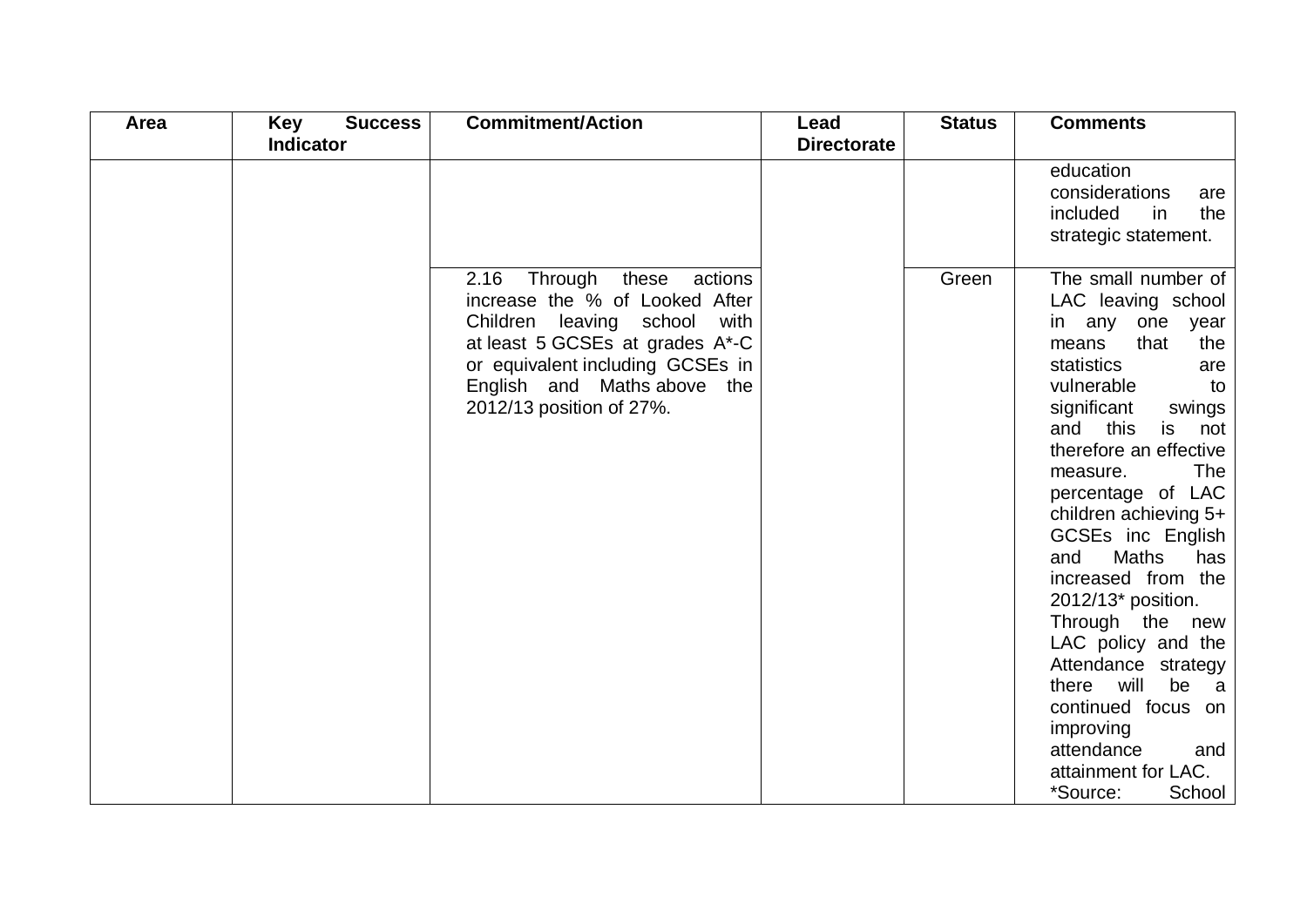| Area                          | <b>Success</b><br><b>Key</b><br><b>Indicator</b>   | <b>Commitment/Action</b>                                                                                                                                                                                                                                                                                                                                              | Lead<br><b>Directorate</b> | <b>Status</b> | <b>Comments</b>                                                                                                                                                                                                                                                                       |
|-------------------------------|----------------------------------------------------|-----------------------------------------------------------------------------------------------------------------------------------------------------------------------------------------------------------------------------------------------------------------------------------------------------------------------------------------------------------------------|----------------------------|---------------|---------------------------------------------------------------------------------------------------------------------------------------------------------------------------------------------------------------------------------------------------------------------------------------|
|                               |                                                    |                                                                                                                                                                                                                                                                                                                                                                       |                            |               | <b>Leavers Survey</b>                                                                                                                                                                                                                                                                 |
| Sustainable<br><b>Schools</b> | Area planning for<br>Sustainable<br><b>Schools</b> | 2.17 By 31 December 2015 review<br>planned actions arising from area<br>plans and annual area profiles<br>with the panning authorities to<br>ensure area needs considered<br>potential<br>and<br>Development<br>Proposals<br>identified<br>and<br>progressed.<br>2.18 During the year process the<br>of<br>majority<br>Development<br>Proposals within 6 weeks of the | Area<br>Planning           | Green<br>Red  | Achieved.<br>First<br>action plans received<br>23<br>November,<br>reviewed<br>and<br>feedback<br>provided<br>$\overline{4}$<br>December.<br>on<br>Final action plans<br>extended to March<br>2107 received.<br>Not achieved. Late<br>return on Directorate<br>input, staffing issues, |
|                               |                                                    | end of the statutory objection<br>period.                                                                                                                                                                                                                                                                                                                             |                            |               | consultee meetings<br>objection<br>post<br>period,<br>ongoing<br>litigation<br>and<br><b>PAC</b><br><b>November</b><br>hearing<br>have<br>affected<br>achievement<br>0f<br>target.                                                                                                    |
|                               |                                                    | 2.19 Following report publication<br>implementation<br><b>of</b><br>progress<br>agreed recommendations arising<br>from the Northern Ireland Audit                                                                                                                                                                                                                     |                            | Green         | Achieved.<br><b>NIAO</b><br>Report published 30<br>June. PAC hearing<br>11 November.<br>on                                                                                                                                                                                            |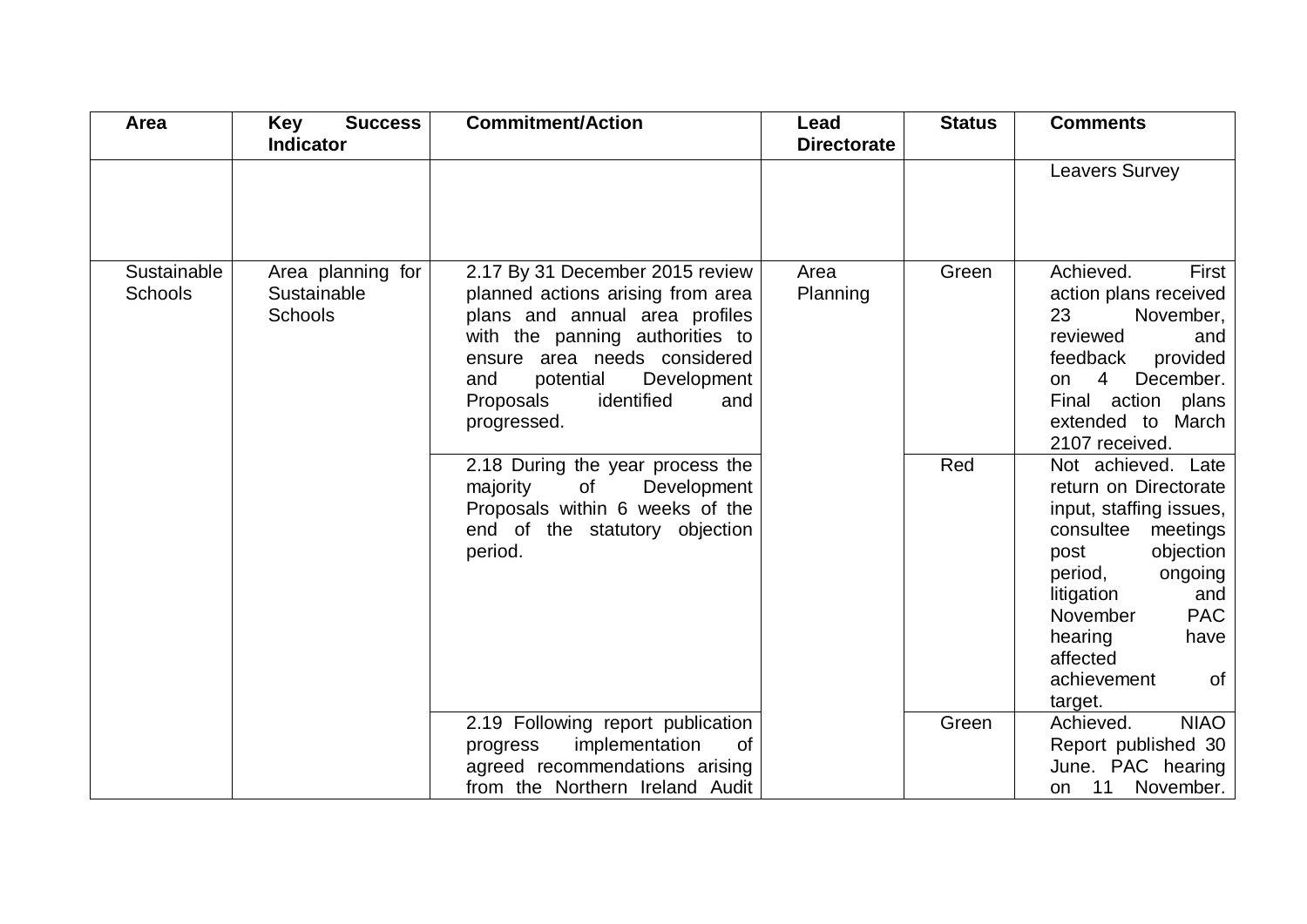| Area | <b>Key</b><br><b>Success</b> | <b>Commitment/Action</b>                                                                                  | Lead               | <b>Status</b> | <b>Comments</b>                                                                                                                                                                                                                                                                                                                                                                                                                                 |
|------|------------------------------|-----------------------------------------------------------------------------------------------------------|--------------------|---------------|-------------------------------------------------------------------------------------------------------------------------------------------------------------------------------------------------------------------------------------------------------------------------------------------------------------------------------------------------------------------------------------------------------------------------------------------------|
|      | <b>Indicator</b>             |                                                                                                           | <b>Directorate</b> |               |                                                                                                                                                                                                                                                                                                                                                                                                                                                 |
|      |                              | Office report on Sustainability of<br>Schools.                                                            |                    |               | Report issued March<br>2016.<br>Implementation<br>of<br>recommendations<br>being<br>managed<br>under a programme<br>with Project leads for<br>7 projects to address<br>the<br>recommendations,<br>project governance<br>and<br>management<br>arrangements<br>in<br>place. Projects are<br>progressing,<br>one<br>project<br>has<br>completed and one<br>cannot<br>commence<br>until other projects<br>at<br>more<br>are<br>a<br>advanced stage. |
|      |                              | 2.20 By 31 March 2016 develop<br>and implement new Area Planning<br>processes and guidance for the<br>EA. | Area<br>Planning   | Green         | Achieved.<br>Area<br>Planning<br>guidance<br>Development<br>and<br>guidance<br>proposal<br>has been reviewed<br>and<br>approved<br>by<br>APSG.                                                                                                                                                                                                                                                                                                  |
|      |                              | Throughout<br>2.21<br>the<br>year<br>implement and support<br>area                                        |                    | Green         | <b>CSSC</b><br>Achieved.<br>now represented on                                                                                                                                                                                                                                                                                                                                                                                                  |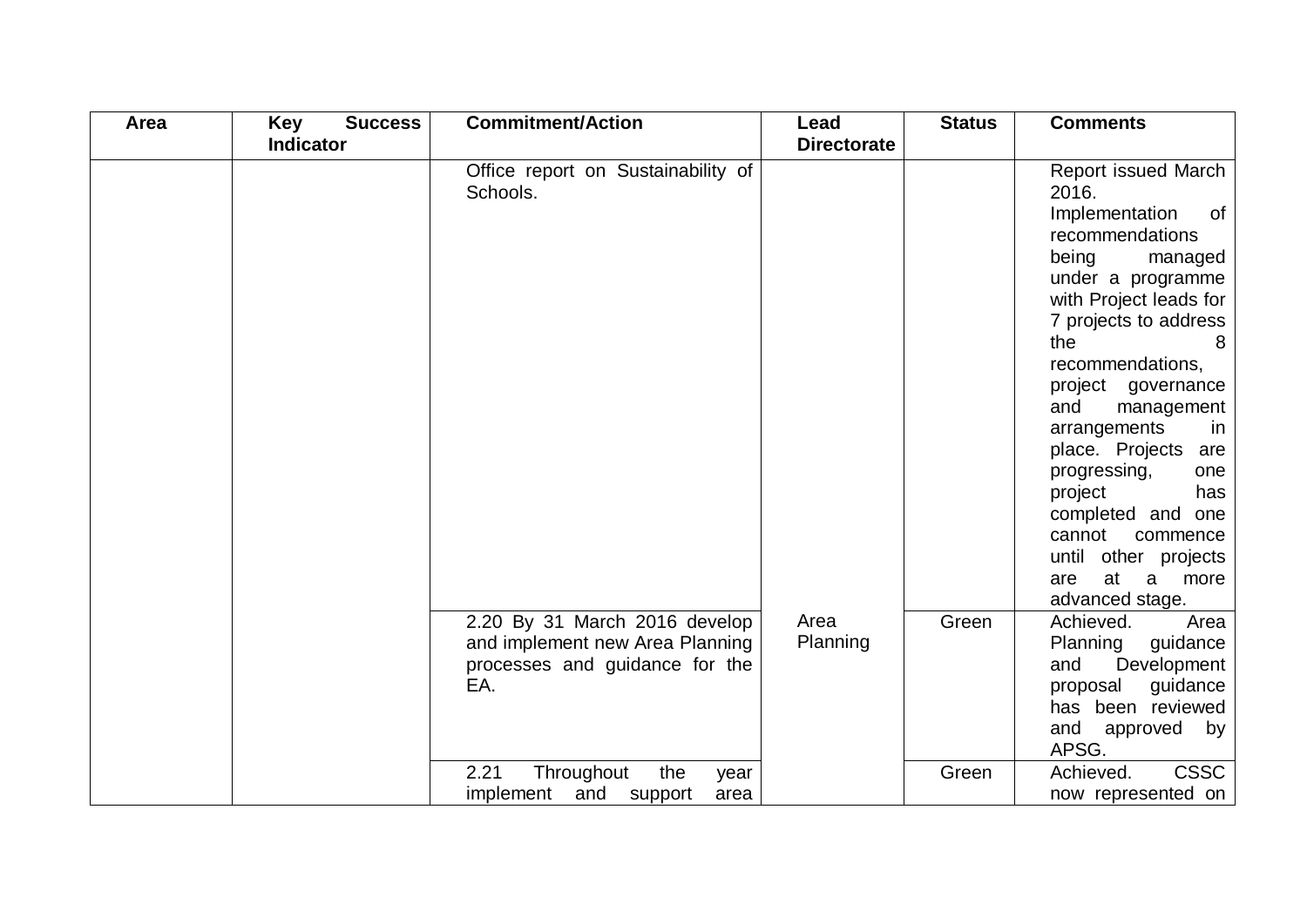| <b>Area</b>              | <b>Success</b><br><b>Key</b>                       | <b>Commitment/Action</b>                                                                                                                                                                                                                                                                                                                                                                                     | Lead                                     | <b>Status</b>   | <b>Comments</b>                                                                                                                                                                                                |
|--------------------------|----------------------------------------------------|--------------------------------------------------------------------------------------------------------------------------------------------------------------------------------------------------------------------------------------------------------------------------------------------------------------------------------------------------------------------------------------------------------------|------------------------------------------|-----------------|----------------------------------------------------------------------------------------------------------------------------------------------------------------------------------------------------------------|
|                          | <b>Indicator</b>                                   |                                                                                                                                                                                                                                                                                                                                                                                                              | <b>Directorate</b>                       |                 |                                                                                                                                                                                                                |
|                          |                                                    | planning governance structures.                                                                                                                                                                                                                                                                                                                                                                              |                                          |                 | APSG and APWG.                                                                                                                                                                                                 |
|                          |                                                    | 2.22<br>Throughout<br>the<br>year<br>establish links with new district<br>council community planning fora,<br>the EA as statutory community<br>planning partner and the Council<br>for Catholic Maintained Schools<br>as a planning authority with regard<br>to the Department's statutory duty<br>to, where possible, promote and<br>encourage community planning<br>and have regard to community<br>plans. |                                          | Green           | Achieved.<br><b>LGD</b><br>events attended in<br>Belfast,<br>Lisburn,<br>Enniskillen<br>Bangor,<br>and Omagh. Liaison<br>with EA on data<br>provision.                                                         |
| Support for<br>families  | Free School Meal<br>Entitlement                    | 2.23 Take the necessary steps to<br>implement required changes as a<br>result of Welfare Reform and the<br>introduction of Universal Credit<br>being agreed by the Assembly.                                                                                                                                                                                                                                 | Families<br>and<br>Communities           | Amber           | <b>Work</b><br>progressed<br>regarding<br>the<br>development of new<br>eligibility criterion for<br>FSM and<br>uniform<br>grants in line with the<br>indicative timetable<br>for piloting Universal<br>Credit. |
| Anti-<br><b>Bullying</b> | Introduction<br>of<br>Anti-Bullying<br>Legislation | 2.24 Continue to progress Anti-<br>Bullying Legislation, looking to:<br>Conclude drafting and introduce<br>the Bill by May 2015;<br>Achieve second reading before<br><b>Summer Recess:</b><br>Conclude Committee stage by end<br>of November 2015;                                                                                                                                                           | Access,<br>Inclusion<br>and<br>Wellbeing | Amber/<br>Green | The Bill successfully<br>completed<br>its<br>Assembly<br>Final<br>Stage on 15 March<br>2016 and received<br>Royal Assent on 12<br>May 2016.                                                                    |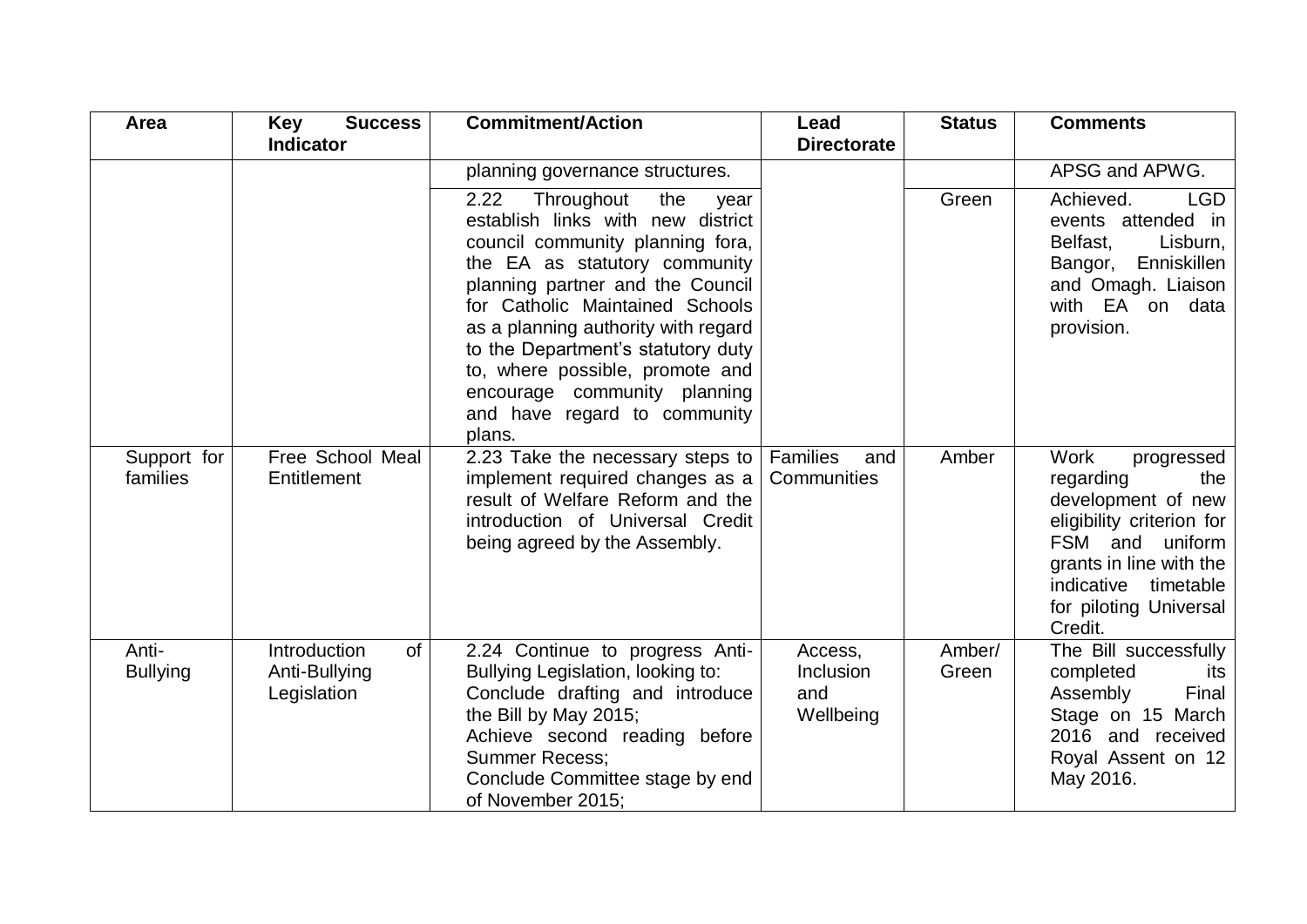| Area                                                                           | Key<br><b>Success</b><br><b>Indicator</b>                                                                          | <b>Commitment/Action</b>                                                                                                                                                                                            | Lead<br><b>Directorate</b>                 | <b>Status</b> | <b>Comments</b>                                                                                                                                                                                                                                                                                                                                                                                                                                                                                                                          |
|--------------------------------------------------------------------------------|--------------------------------------------------------------------------------------------------------------------|---------------------------------------------------------------------------------------------------------------------------------------------------------------------------------------------------------------------|--------------------------------------------|---------------|------------------------------------------------------------------------------------------------------------------------------------------------------------------------------------------------------------------------------------------------------------------------------------------------------------------------------------------------------------------------------------------------------------------------------------------------------------------------------------------------------------------------------------------|
|                                                                                |                                                                                                                    | Obtain Executive agreement to Bill<br>by end of December 2015; and<br><b>Complete Consideration stages by</b><br>end of January 2016 <sup>5</sup> .                                                                 |                                            |               |                                                                                                                                                                                                                                                                                                                                                                                                                                                                                                                                          |
| Encouraging<br>and facilitating<br>Integrated and<br>Irish medium<br>education | The Department's<br>policies<br>and<br>programmes<br>appropriately<br>reflect<br>and<br>these<br>support<br>duties | 2.25 During 2015/16 monitor the<br>outworking of guidance previously<br>provided to directorates on review<br>of policies, programmes and ALB<br>business plans to identify and<br>share examples of best practice. | Collaborative<br>Education and<br>Practice | Green         | The<br>Department's<br>Irish-medium<br>and<br>Integrated Education<br>Team continues to<br>support DE policy<br>teams and NDPBs in<br>continuing to embed<br>positive<br>and<br>pro-<br>active<br>implementation<br>0f<br>the statutory duties.<br>Specific targets<br>to<br><b>DE</b><br>support<br><sub>in</sub><br>implementing<br>the<br>statutory duties were<br>included in all NDPB<br>Business Plans for<br>2015/16.<br>Reporting<br>the<br>statutory<br>on<br>duties<br>will<br>now<br>become part of the<br>annual<br>business |

l  $5$  This is dependent upon the timeliness of legislative drafting, Executive approval and the legislative process within the Assembly.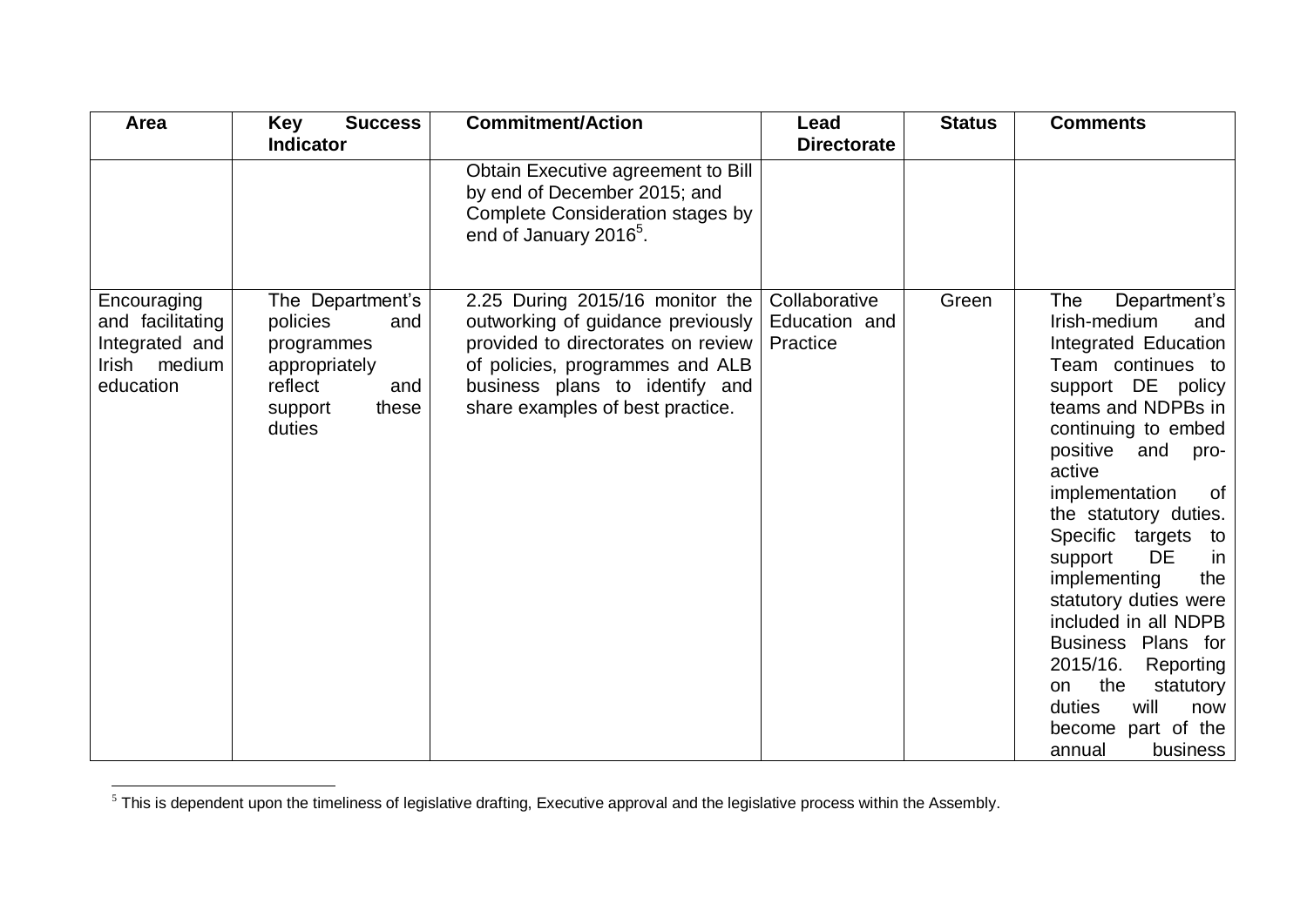| Area | <b>Success</b><br>Key | <b>Commitment/Action</b> | Lead                                       | <b>Status</b> | <b>Comments</b>                                                                                                                                                                                                                                                                                                                                                                                                                                                                                                                                                                                                                                        |
|------|-----------------------|--------------------------|--------------------------------------------|---------------|--------------------------------------------------------------------------------------------------------------------------------------------------------------------------------------------------------------------------------------------------------------------------------------------------------------------------------------------------------------------------------------------------------------------------------------------------------------------------------------------------------------------------------------------------------------------------------------------------------------------------------------------------------|
|      | <b>Indicator</b>      |                          | <b>Directorate</b>                         |               |                                                                                                                                                                                                                                                                                                                                                                                                                                                                                                                                                                                                                                                        |
|      |                       |                          | Collaborative<br>Education and<br>Practice |               | planning cycle.<br>As<br>part of the pro-active<br>implementation<br>of<br>the statutory duties<br>the Department has<br>also taken forward a<br>of<br>range<br>cross-<br>cutting<br>sectoral<br>initiatives including a<br>review of IM schools<br>that<br>had<br>not<br>achieved<br>capital<br>viability; establishing<br>a working group of<br>IM school leaders<br>and<br>extending<br>bespoke IM sector<br>specific<br>school<br>governor training to<br>schools<br>outside<br>Belfast. A stock-take<br>policies<br>of<br>and<br>programmes in the<br>context<br>of<br>the<br>statutory duties was<br>commissioned<br>November<br>during<br>2015. |
|      |                       |                          |                                            |               | The stock take of                                                                                                                                                                                                                                                                                                                                                                                                                                                                                                                                                                                                                                      |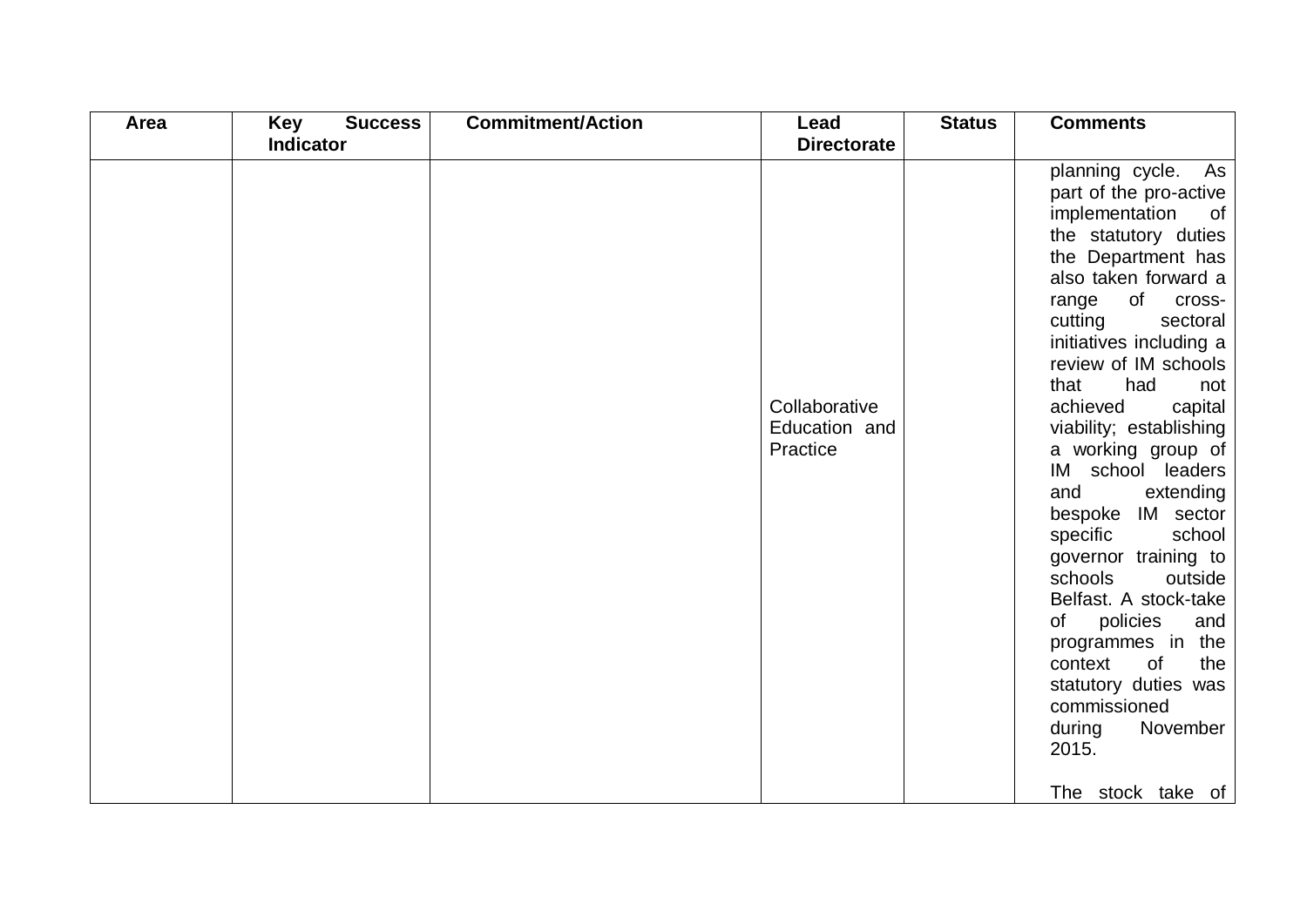| Area                                      | Key<br><b>Success</b>                                                                         | <b>Commitment/Action</b>                                                                                                                                                                    | Lead                                                            | <b>Status</b>   | <b>Comments</b>                                                                                                                                                                                                                                                                                                                                                                                                                         |
|-------------------------------------------|-----------------------------------------------------------------------------------------------|---------------------------------------------------------------------------------------------------------------------------------------------------------------------------------------------|-----------------------------------------------------------------|-----------------|-----------------------------------------------------------------------------------------------------------------------------------------------------------------------------------------------------------------------------------------------------------------------------------------------------------------------------------------------------------------------------------------------------------------------------------------|
| Controlled<br>schools'<br>support<br>body | <b>Indicator</b><br>Controlled<br>The<br>Schools' Support<br>Council (CSSC) is<br>established | 2.26 To provide funding to the<br>Controlled<br>Schools'<br>Support<br>Council (CSSC) to deliver the<br>functions agreed by the Executive<br>on 9 September<br>2014<br>by<br>December 2015. | <b>Directorate</b><br>Education<br>Authority<br><b>Delivery</b> | Amber/<br>Green | policies<br>and<br>has<br>programmes<br>been completed with<br>the production of a<br>central inventory in<br>March 2016. This will<br>be updated regularly.<br><b>Following</b><br>negotiations<br>the<br>Working<br>Group<br>23 <sup>rd</sup><br>agreed<br>on<br>2016 to<br>February<br>accept<br>the<br>Department's offer of<br>grant and has now<br>agreed a<br>revised<br>of 1<br>date<br>start<br>September 2016 for<br>the CSSC |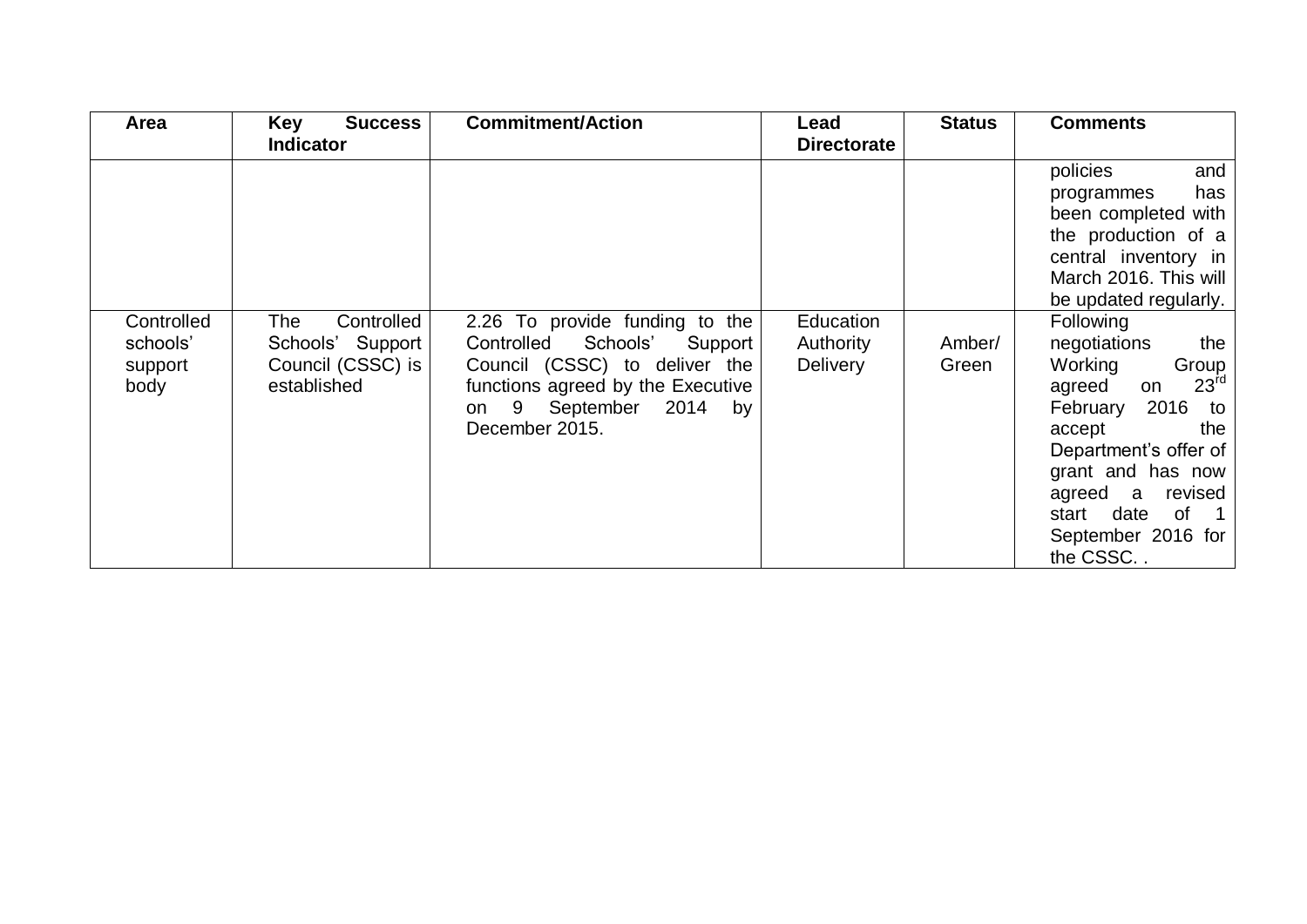## **CORPORATE GOAL 3: DEVELOPING THE EDUCATION WORKFORCE**

| Area                           | <b>Success</b><br><b>Key</b><br><b>Indicator</b> | <b>Commitment/Action</b>                                                                                                                                                                                   | Lead<br><b>Directorate</b>            | <b>Status</b> | <b>Comments</b>                                                                                                                                                                                                                                                                                                                                                                                              |
|--------------------------------|--------------------------------------------------|------------------------------------------------------------------------------------------------------------------------------------------------------------------------------------------------------------|---------------------------------------|---------------|--------------------------------------------------------------------------------------------------------------------------------------------------------------------------------------------------------------------------------------------------------------------------------------------------------------------------------------------------------------------------------------------------------------|
| Strengthening<br>the Workforce | A flexible, responsive<br>education workforce    | 3.1 Work with employers and the<br>recognised education trade unions<br>to re-shape and embed<br>new<br>negotiating machinery with a<br>flexibility<br>focus<br>on<br>and<br>accountability by April 2016. | Education<br>Workforce<br>Development | Amber         | <b>Both</b><br>the<br>Teachers'<br>Negotiating<br>Committee and<br>the<br>Joint<br>Negotiating<br>Council<br>have<br>to a<br>agreed<br>review of<br>the<br>effectiveness of<br>the respective<br>negotiating<br>machinery.<br>Draft Terms of<br>Reference<br>are<br>being<br>developed<br>for<br>agreement.<br>This objective<br>is unlikely to be<br>achieved within<br>timeframe.<br>the<br>up-dated<br>An |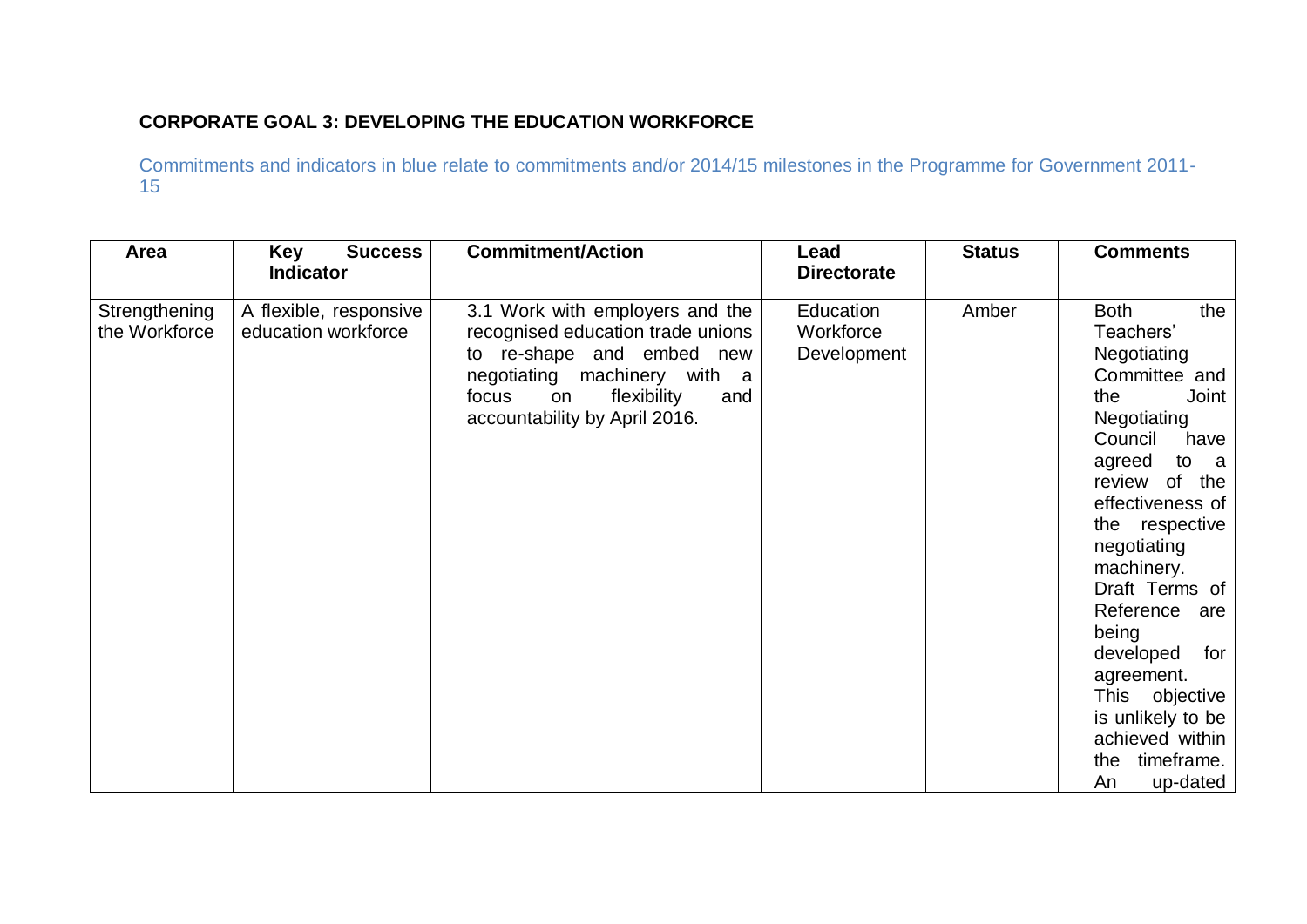| Area | <b>Success</b><br><b>Key</b> | <b>Commitment/Action</b>                                                                                                                                                                  | Lead                                  | <b>Status</b> | <b>Comments</b>                                                                                                                                                                                                                                                                                                                                                                                                               |
|------|------------------------------|-------------------------------------------------------------------------------------------------------------------------------------------------------------------------------------------|---------------------------------------|---------------|-------------------------------------------------------------------------------------------------------------------------------------------------------------------------------------------------------------------------------------------------------------------------------------------------------------------------------------------------------------------------------------------------------------------------------|
|      | <b>Indicator</b>             |                                                                                                                                                                                           | <b>Directorate</b>                    |               |                                                                                                                                                                                                                                                                                                                                                                                                                               |
|      |                              |                                                                                                                                                                                           |                                       |               | should<br>target<br>be April 2017.                                                                                                                                                                                                                                                                                                                                                                                            |
|      |                              | 3.2 Monitor the implementation of<br>the Teacher Attendance Strategy<br>and work with employers to<br>develop an overarching Education<br>Workforce Attendance Strategy by<br>April 2016. | Education<br>Workforce<br>Development | Amber         | The Managing<br>Teachers'<br>Attendance<br>Forum<br>continues<br>to<br>meet quarterly,<br>at which the<br>impact of The<br>Management<br>and Promotion<br>of<br>Teachers'<br>Attendance<br>Strategy<br>is<br>discussed. New<br>targets for the<br>next 3 years<br>have<br>been<br>communicated<br>all<br>to<br>employers.<br>Work<br>is<br>ongoing<br>to<br>develop a non-<br>teaching<br>managing<br>attendance<br>strategy. |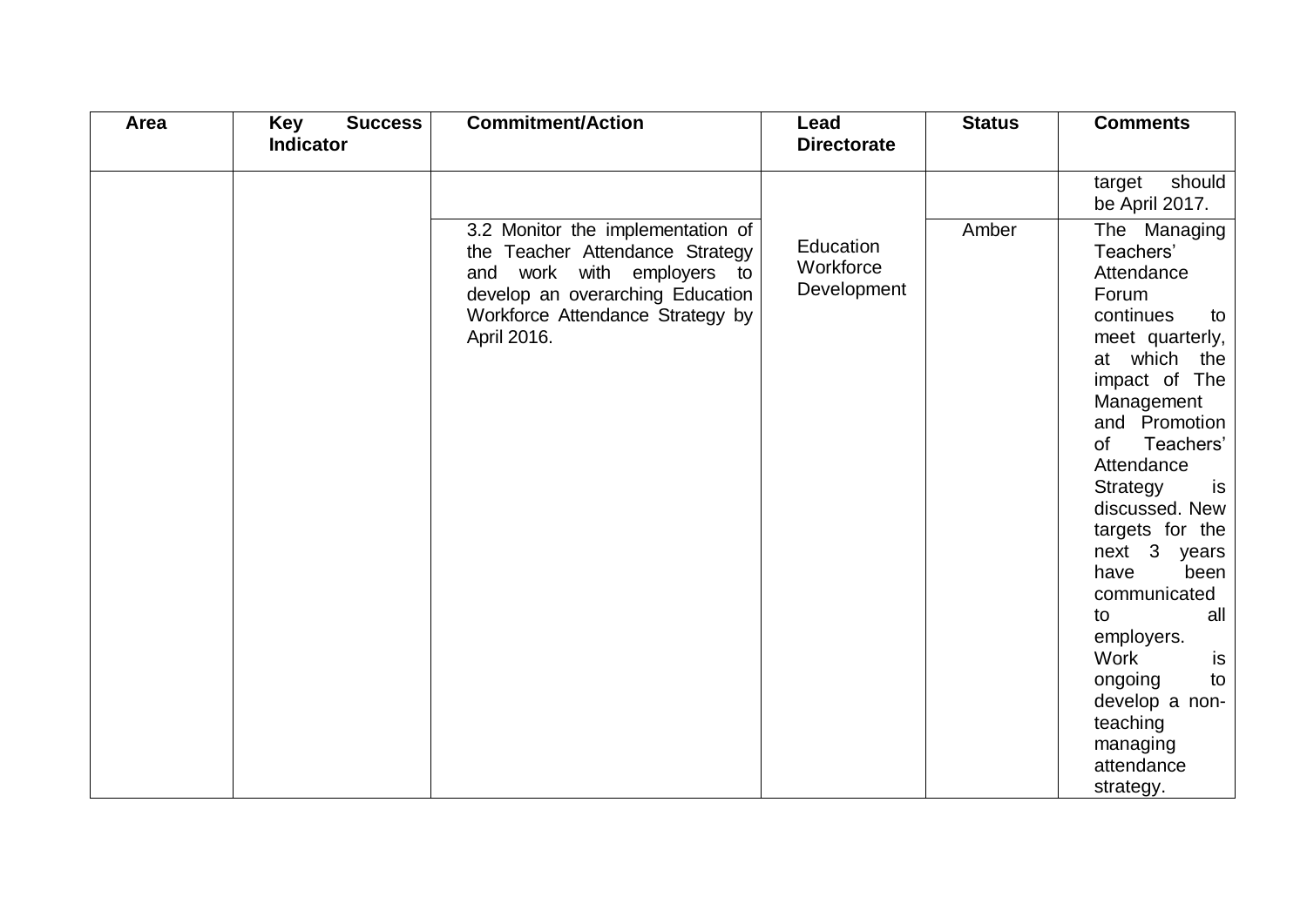| Area | Key<br><b>Success</b> | <b>Commitment/Action</b>         | Lead               | <b>Status</b> | <b>Comments</b>          |
|------|-----------------------|----------------------------------|--------------------|---------------|--------------------------|
|      | <b>Indicator</b>      |                                  | <b>Directorate</b> |               |                          |
|      |                       |                                  |                    |               |                          |
|      |                       |                                  |                    |               | This will then           |
|      |                       |                                  |                    |               | contribute to a          |
|      |                       |                                  |                    |               | strategy for EA          |
|      |                       |                                  |                    |               | non-teaching             |
|      |                       |                                  |                    |               | staff being in           |
|      |                       |                                  |                    |               | place by 31 <sup>t</sup> |
|      |                       |                                  |                    |               | March<br>2016.           |
|      |                       |                                  |                    |               | This objective           |
|      |                       |                                  |                    |               | is unlikely to be        |
|      |                       |                                  |                    |               | achieved within          |
|      |                       |                                  |                    |               | the timeframe.           |
|      |                       |                                  |                    |               | up-dated<br>An           |
|      |                       |                                  |                    |               | should<br>target         |
|      |                       |                                  |                    |               | October<br>be            |
|      |                       |                                  |                    |               | 2016. Further            |
|      |                       |                                  |                    |               | consideration            |
|      |                       |                                  |                    |               | will need to be          |
|      |                       |                                  |                    |               | given<br>to              |
|      |                       |                                  |                    |               | whether<br>an            |
|      |                       |                                  |                    |               | overarching              |
|      |                       |                                  |                    |               | strategy                 |
|      |                       |                                  |                    |               | remains as a             |
|      |                       |                                  |                    |               | practical                |
|      |                       |                                  |                    |               | objective.               |
|      |                       | 3.3 During 2015/16<br>lead the   | Education          | Green         | 195<br>teaching          |
|      |                       | Strategic Cost Base Reduction    | Workforce          |               | redundancies             |
|      |                       | Exercises across the Education   | Development        |               | at a cost of             |
|      |                       | Sector caused by the Westminster |                    |               | £8.5million              |
|      |                       | Government's cut to the Block    |                    |               | have<br>been             |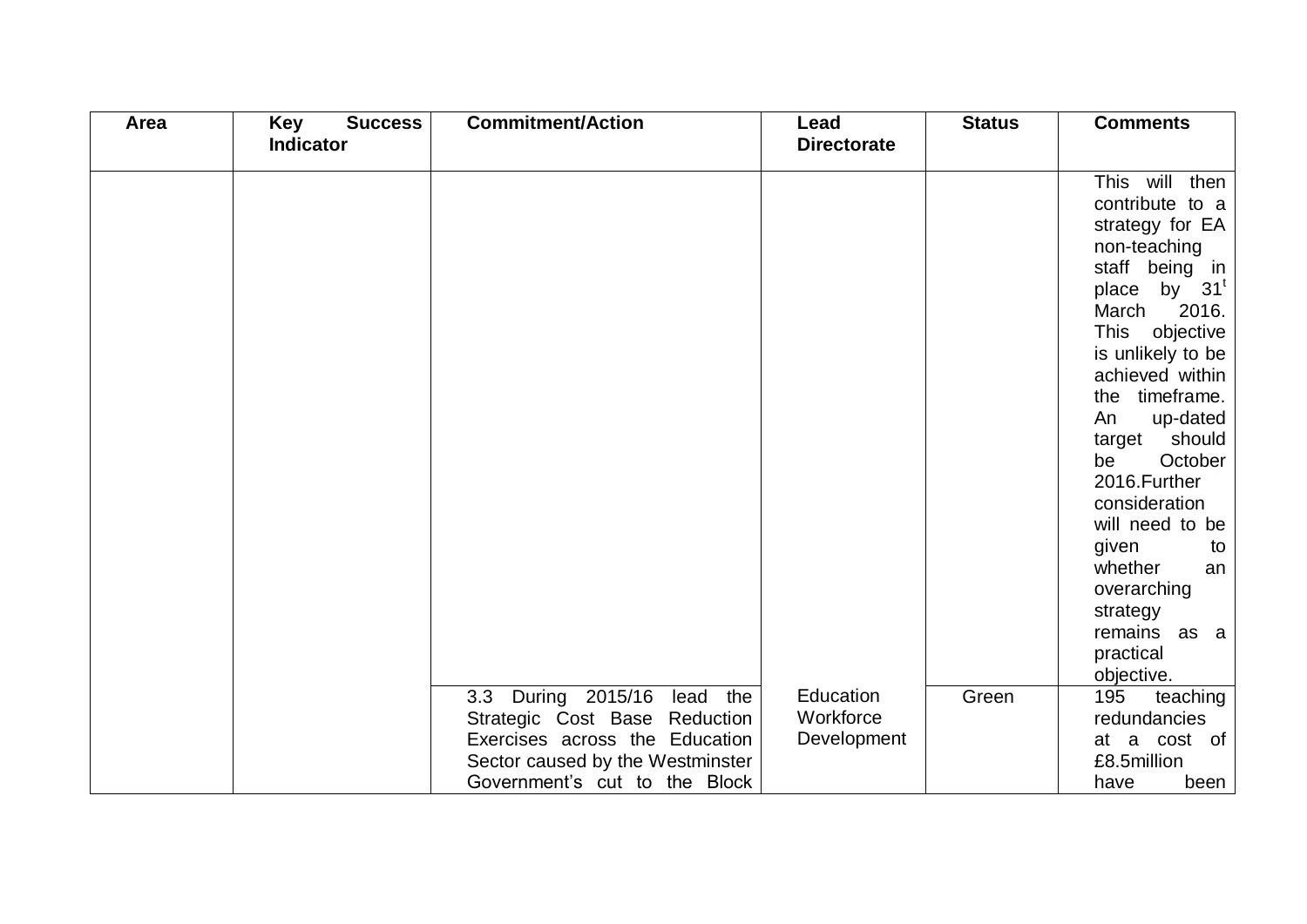| Area | <b>Key</b><br><b>Success</b> | <b>Commitment/Action</b>                                                                                                                                                                                                           | Lead               | <b>Status</b> | <b>Comments</b>                                                                                                                                                         |
|------|------------------------------|------------------------------------------------------------------------------------------------------------------------------------------------------------------------------------------------------------------------------------|--------------------|---------------|-------------------------------------------------------------------------------------------------------------------------------------------------------------------------|
|      | <b>Indicator</b>             |                                                                                                                                                                                                                                    | <b>Directorate</b> |               |                                                                                                                                                                         |
|      |                              | Grant.                                                                                                                                                                                                                             |                    |               | approved.<br>As at 16 March<br>2016 approval<br>been<br>has<br>granted for 252<br>school-based<br>non-teaching<br>redundancies<br>at a cost of                          |
|      |                              | By April 2016 introduce<br>3.4<br>legislation for the Northern Ireland<br>Teachers Pension Scheme to<br>further<br>improve the<br>reformed<br>Ireland<br>Northern<br><b>Teachers</b><br>Pension Scheme introduced 1<br>April 2015. |                    | Amber/Green   | £3.03m.<br>Teachers'<br>Superannuation<br>(Additional<br>Voluntary<br>Contributions)<br>(Amendment)<br>Regulations<br>(NI) laid in the<br>Assembly<br>on<br>06/07/2015. |
|      |                              |                                                                                                                                                                                                                                    |                    |               | Changes to the<br>Compensation<br>for Redundancy<br>and Premature<br>Retirement<br>Regulations<br>drafted<br>and<br>referred to DSO                                     |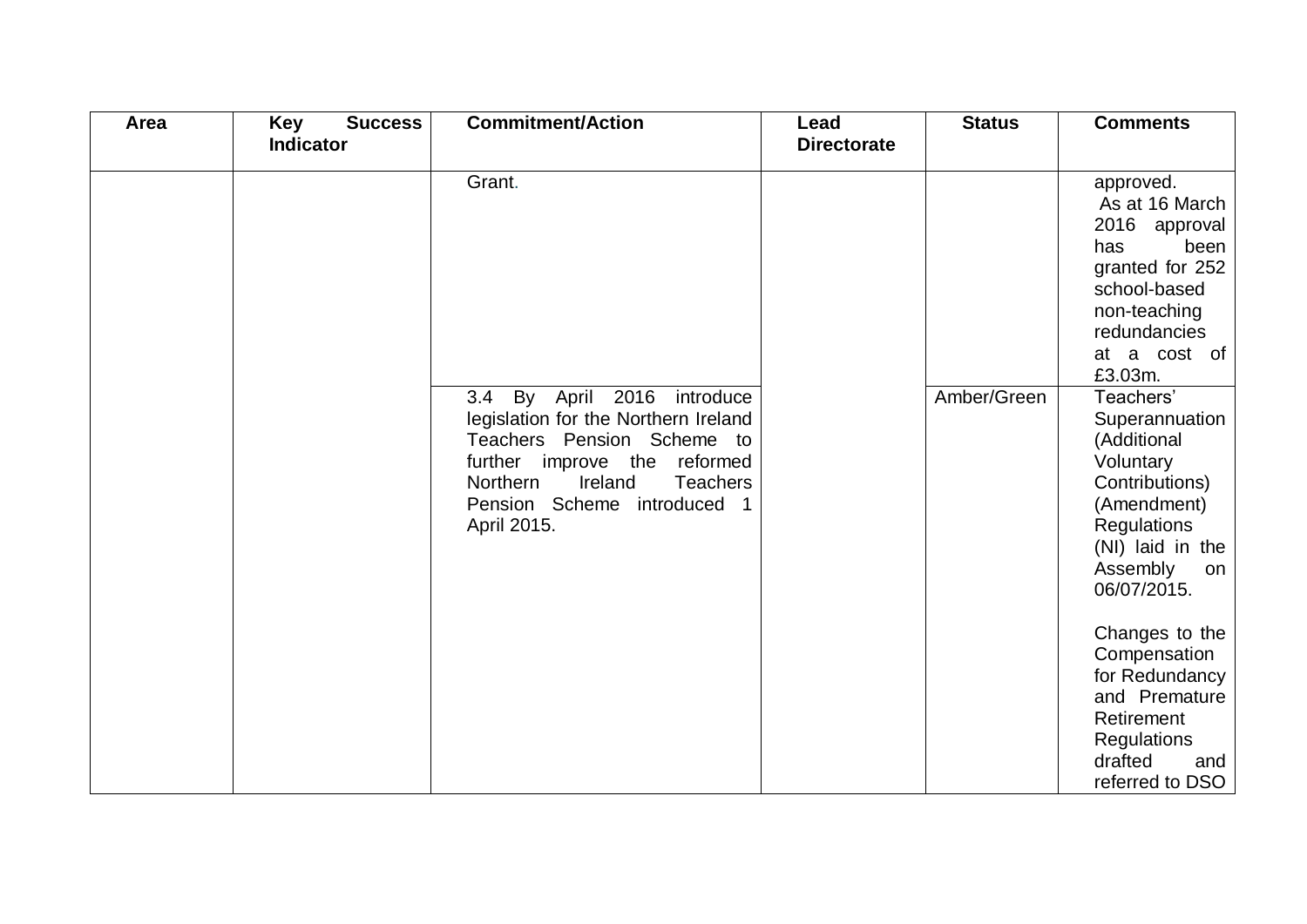| Area | Key<br><b>Success</b> | <b>Commitment/Action</b> | Lead               | <b>Status</b> | <b>Comments</b>                  |
|------|-----------------------|--------------------------|--------------------|---------------|----------------------------------|
|      | Indicator             |                          | <b>Directorate</b> |               |                                  |
|      |                       |                          |                    |               | 28/01/2016<br>on                 |
|      |                       |                          |                    |               | confirm<br>to                    |
|      |                       |                          |                    |               | compliance                       |
|      |                       |                          |                    |               | with S24 of the                  |
|      |                       |                          |                    |               | NI Act 1998, as                  |
|      |                       |                          |                    |               | required before                  |
|      |                       |                          |                    |               | being brought                    |
|      |                       |                          |                    |               | before                           |
|      |                       |                          |                    |               | Education                        |
|      |                       |                          |                    |               | Committee.                       |
|      |                       |                          |                    |               | <b>DSO</b><br>advised            |
|      |                       |                          |                    |               | workload<br>that                 |
|      |                       |                          |                    |               | progressed                       |
|      |                       |                          |                    |               | according<br>to<br>date<br>order |
|      |                       |                          |                    |               | and/or priority;                 |
|      |                       |                          |                    |               |                                  |
|      |                       |                          |                    |               | Policy<br>for                    |
|      |                       |                          |                    |               | amendments to                    |
|      |                       |                          |                    |               | Contracting-                     |
|      |                       |                          |                    |               | Out;                             |
|      |                       |                          |                    |               | Changes<br>to                    |
|      |                       |                          |                    |               | Primary                          |
|      |                       |                          |                    |               | Legislation<br>to                |
|      |                       |                          |                    |               | reflect the end                  |
|      |                       |                          |                    |               | of contracting-                  |
|      |                       |                          |                    |               | out from 6 April                 |
|      |                       |                          |                    |               | 2016                             |
|      |                       |                          |                    |               | developed and                    |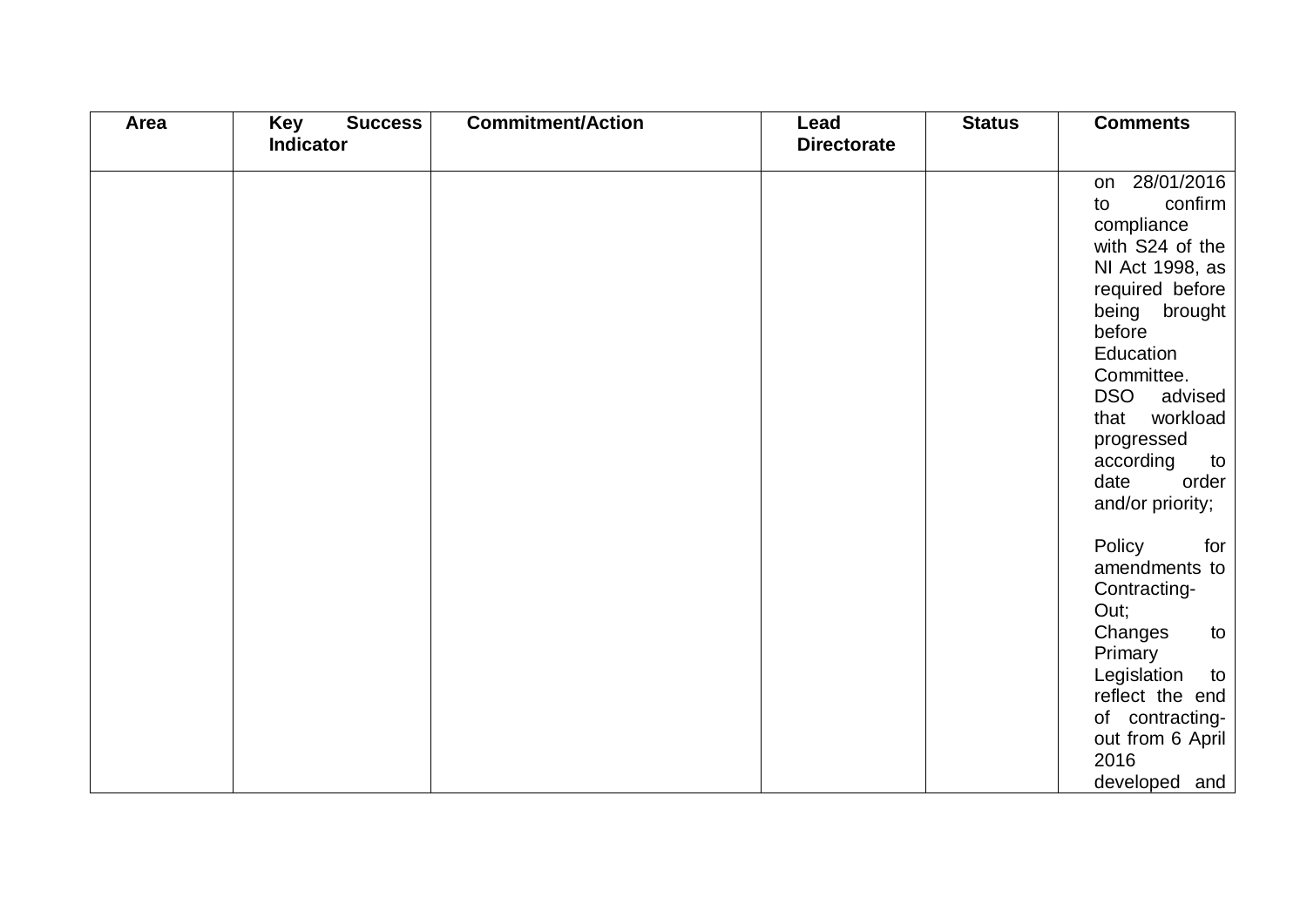| Area | <b>Key</b><br><b>Success</b>                                                                                    | <b>Commitment/Action</b>                                                                                                                                                                                                          | Lead                                  | <b>Status</b> | <b>Comments</b>                                                                                                                                                                                                                                                                                                                                                |
|------|-----------------------------------------------------------------------------------------------------------------|-----------------------------------------------------------------------------------------------------------------------------------------------------------------------------------------------------------------------------------|---------------------------------------|---------------|----------------------------------------------------------------------------------------------------------------------------------------------------------------------------------------------------------------------------------------------------------------------------------------------------------------------------------------------------------------|
|      | <b>Indicator</b>                                                                                                |                                                                                                                                                                                                                                   | <b>Directorate</b>                    |               |                                                                                                                                                                                                                                                                                                                                                                |
|      |                                                                                                                 |                                                                                                                                                                                                                                   |                                       |               | implemented,<br>with<br>the<br>Teachers'<br>Pension<br>Scheme<br>(Consequential<br>Provisions)<br>(Amendment)<br>Regulations<br>(NI) 2016 made<br>and laid in the<br>Assembly<br>on<br>09/03/2016;<br>and<br><b>Miscellaneous</b><br>Amendments to<br>scheme<br>main<br>regulations<br>$(2014)$ not yet<br>required. To be<br>carried over to<br>year 2016/17. |
|      | Positive Industrial<br><b>Relations</b><br>environment<br>enabling<br>workforce<br>development to be<br>managed | 3.5 During 2015/16 maintain and<br>build upon the good working<br>relations established with internal<br>stakeholders<br>and<br>external<br>particularly through the agreed<br>negotiating machinery, and the<br>Strategic Forum. | Education<br>Workforce<br>Development | Green         | Ongoing                                                                                                                                                                                                                                                                                                                                                        |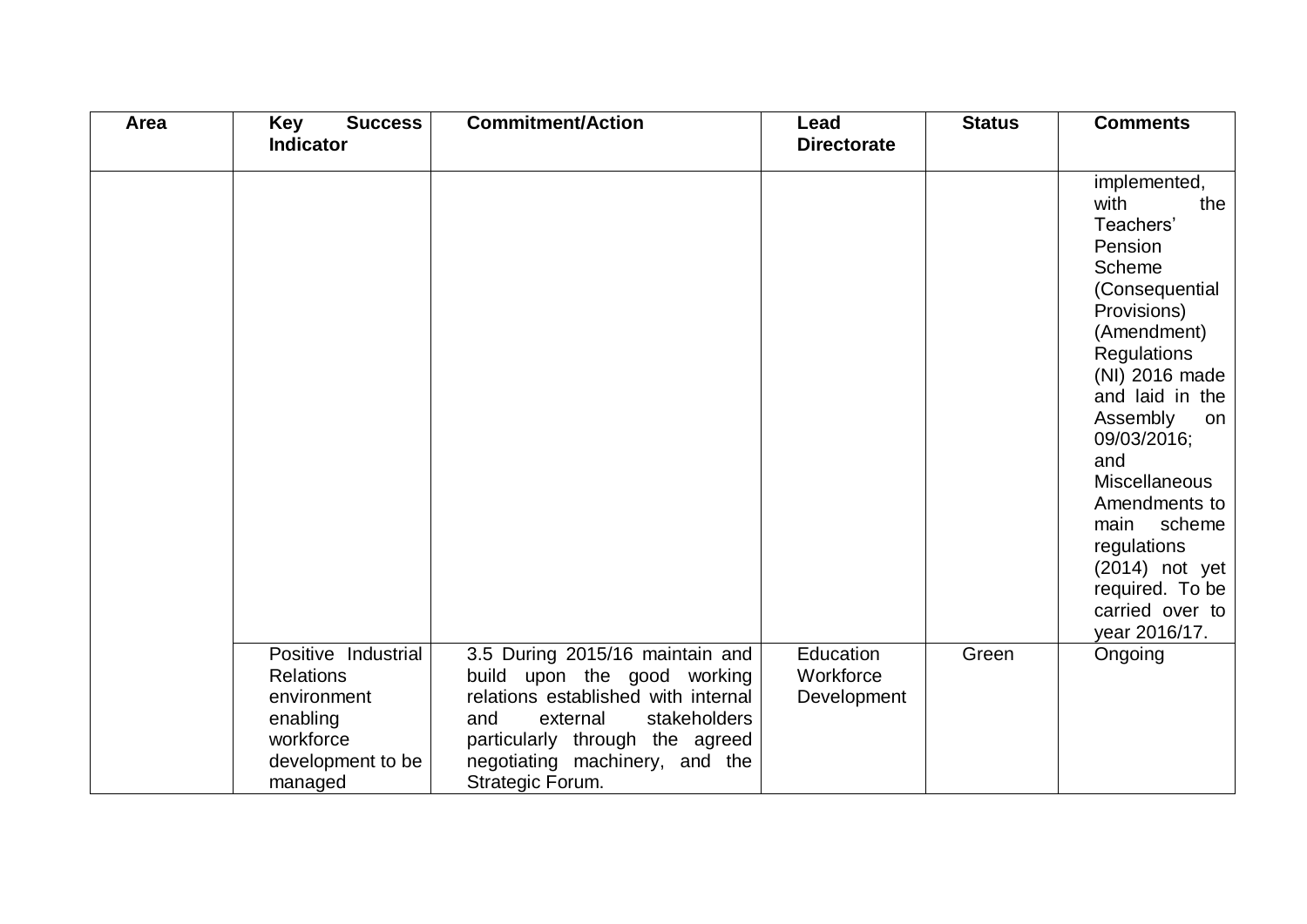| Area | <b>Success</b><br>Key | <b>Commitment/Action</b>                                                                                                                                           | Lead                                  | <b>Status</b> | <b>Comments</b>                                                                                                                                                                                                                                        |
|------|-----------------------|--------------------------------------------------------------------------------------------------------------------------------------------------------------------|---------------------------------------|---------------|--------------------------------------------------------------------------------------------------------------------------------------------------------------------------------------------------------------------------------------------------------|
|      | <b>Indicator</b>      |                                                                                                                                                                    | <b>Directorate</b>                    |               |                                                                                                                                                                                                                                                        |
|      | effectively           | 3.6 During 2015/16 further refine<br>the pay remit process to enable<br>education sector staff to receive<br>their contractual entitlements in a<br>timely manner. | Education<br>Workforce<br>Development | Green         | <b>The</b><br>Department<br>continues<br>to<br>work with DFP<br>colleagues<br>to<br>refine the pay<br>remit<br>process<br>enable<br>to<br>education<br>sector staff to<br>their<br>receive<br>contractual<br>entitlements in<br>timely<br>a<br>manner. |
|      |                       |                                                                                                                                                                    |                                       |               | Following<br>discussions<br>between<br>DE<br><b>DFP</b><br>and<br>officials,<br>the<br>Finance<br>Minister agreed<br>September<br>in<br>2015 to extend<br>temporary<br>approval<br>to<br>enable<br>education                                           |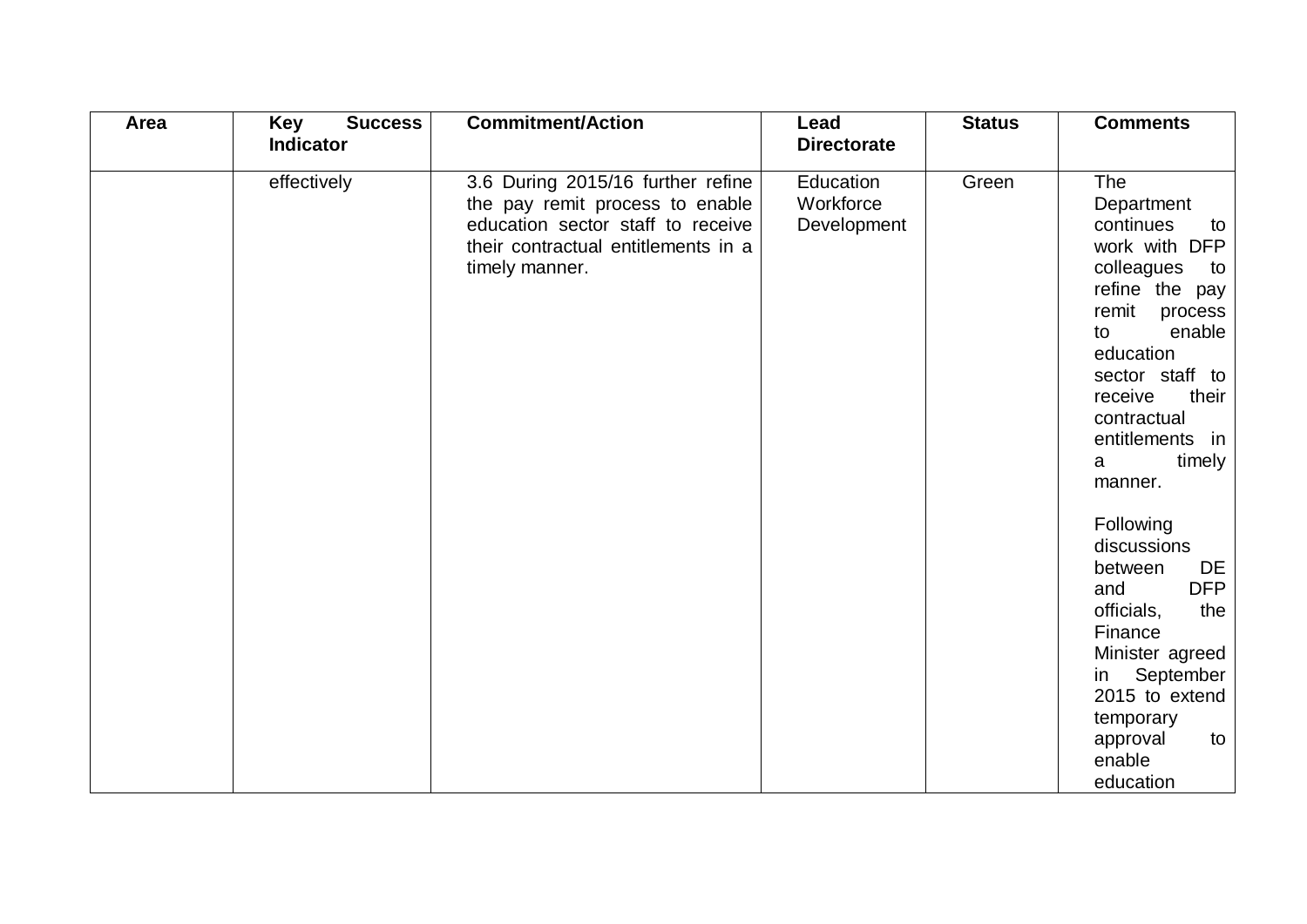| Area | <b>Success</b><br>Key | <b>Commitment/Action</b> | Lead                                  | <b>Status</b> | <b>Comments</b>                                                                                                                                                                                                                                                        |
|------|-----------------------|--------------------------|---------------------------------------|---------------|------------------------------------------------------------------------------------------------------------------------------------------------------------------------------------------------------------------------------------------------------------------------|
|      | <b>Indicator</b>      |                          | <b>Directorate</b>                    |               |                                                                                                                                                                                                                                                                        |
|      |                       |                          | Education<br>Workforce<br>Development |               | sector staff to<br>receive<br>contractual/lega<br>entitlements<br>when they fall<br>due, rather than<br>having to wait<br>for pay remit<br>business cases<br>to be approved<br>before<br>payments<br>are                                                               |
|      |                       |                          |                                       |               | made.<br>Finance<br><b>The</b><br>Minister will still<br>have<br>to<br>approve<br>pay<br>remit business<br>cases but this<br>approach<br>means eligible<br>education<br>sector staff will<br>their<br>receive<br>contractual<br>entitlements<br>when they fall<br>due. |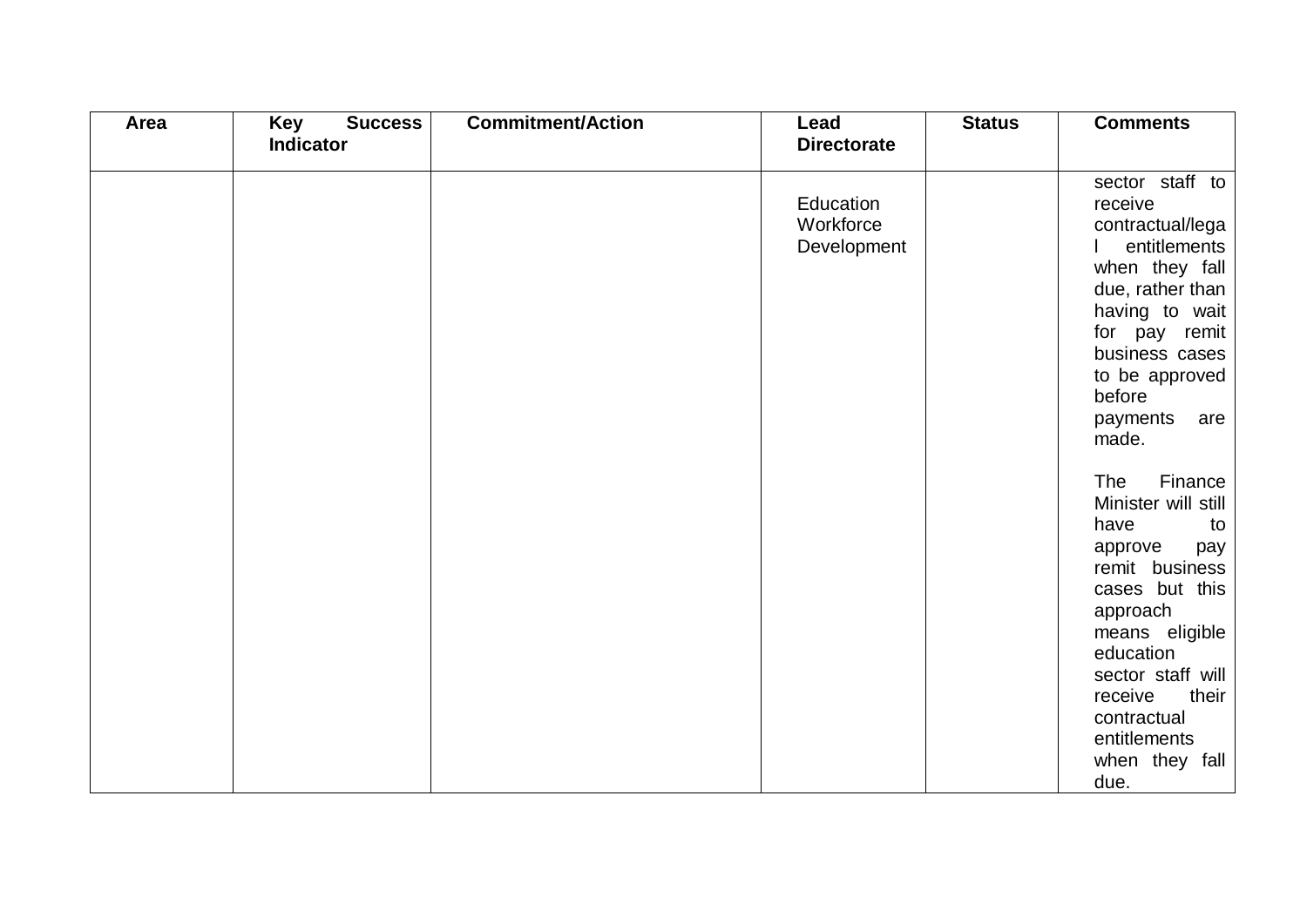| <b>Area</b> | Key<br><b>Success</b><br><b>Indicator</b> | <b>Commitment/Action</b>                                                                                                             | Lead<br><b>Directorate</b> | <b>Status</b> | <b>Comments</b>                                                                                                                                                                                                                                                   |
|-------------|-------------------------------------------|--------------------------------------------------------------------------------------------------------------------------------------|----------------------------|---------------|-------------------------------------------------------------------------------------------------------------------------------------------------------------------------------------------------------------------------------------------------------------------|
|             |                                           |                                                                                                                                      |                            |               |                                                                                                                                                                                                                                                                   |
|             |                                           |                                                                                                                                      |                            |               | further<br>To<br>refine<br>the<br>in<br>process,<br>November<br>2015, DE and<br><b>DFP</b><br>officials<br>that<br>agreed<br>Education<br>Workforce<br>Development<br><b>Directorate</b><br>would<br>submit<br>remit<br>pay<br>business cases<br>directly to DFP. |
|             |                                           | 3.7 During 2015/16 pay teachers<br>and pensioners accurately and on<br>time, in accordance with statutory<br>and audit requirements. |                            | Green         | Ongoing<br>Teachers'<br>pay<br>award paid in<br>August<br>2015<br>with<br>pay<br>increments paid<br>September<br>in<br>and<br>October 2015.<br>As at end of<br>September<br>2015,<br>411<br>August                                                                |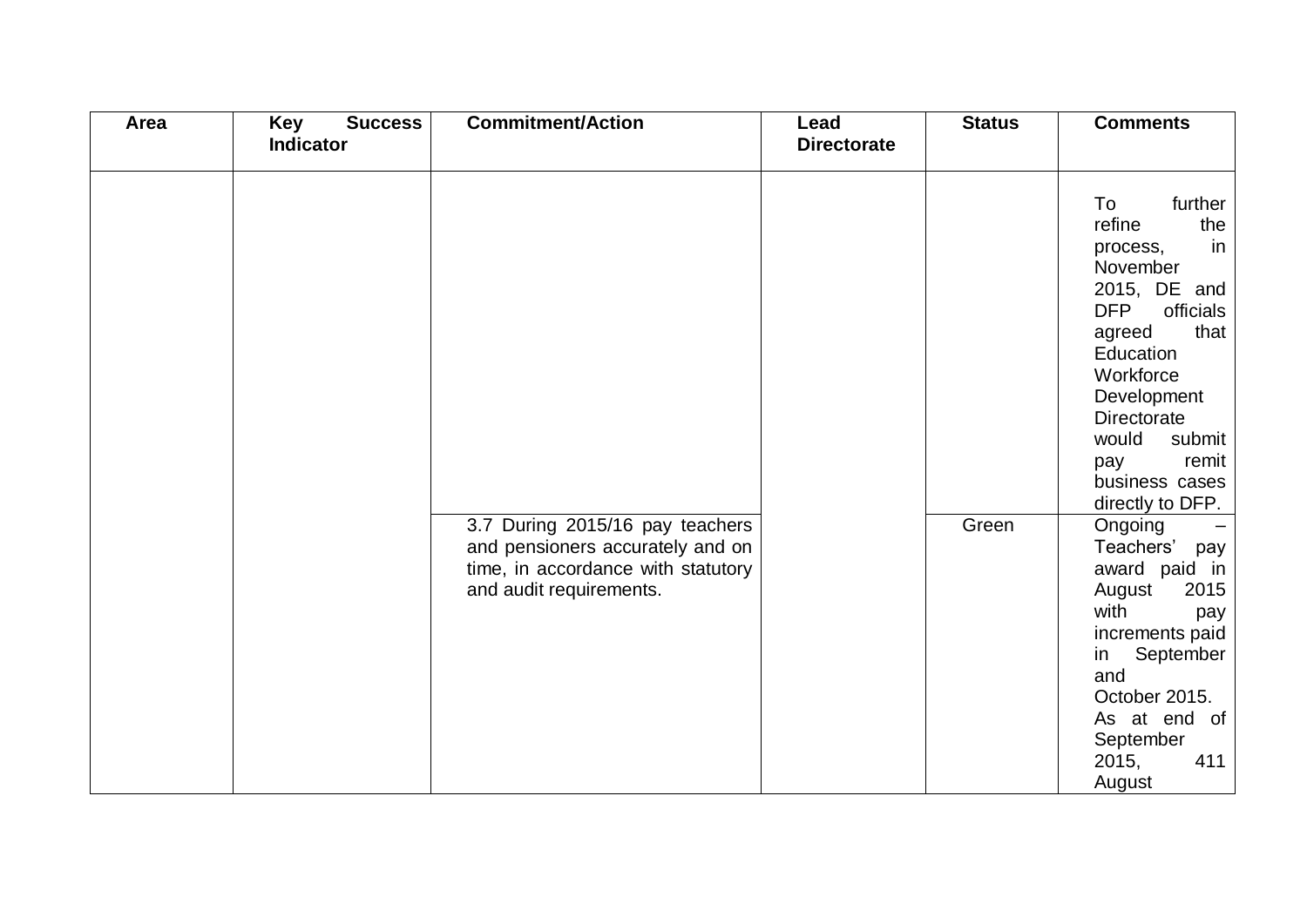| Area                                                  | <b>Key</b><br><b>Success</b><br><b>Indicator</b>             | <b>Commitment/Action</b>                                                                                                                                                                                                                                                                                   | Lead<br><b>Directorate</b>                 | <b>Status</b> | <b>Comments</b>                                                                                                                                                                    |
|-------------------------------------------------------|--------------------------------------------------------------|------------------------------------------------------------------------------------------------------------------------------------------------------------------------------------------------------------------------------------------------------------------------------------------------------------|--------------------------------------------|---------------|------------------------------------------------------------------------------------------------------------------------------------------------------------------------------------|
|                                                       |                                                              |                                                                                                                                                                                                                                                                                                            |                                            |               | Retirement<br>Applications<br>have<br>been<br>processed<br>resulting<br>in<br>approximately<br>£29<br>million<br>being paid out<br>in lump sums.<br><b>YTD</b> payments<br>issued. |
| Professional<br>Development /<br>School<br>leadership | improved<br>An<br>focus<br>on<br>professional<br>development | 3.8 In autumn 2015 finalise and<br>publish a new strategy for teacher<br>professional<br>development<br>to<br>include an implementation plan for<br>the first phase of a 10 year<br>programme to<br>strengthen<br>professional learning for teachers<br>and to promote strong and<br>effective leadership. | Collaborative<br>Education and<br>Practice | Green         | Teacher<br>Professional<br>Learning<br>Strategy<br>and<br>Year<br>One<br>Plan<br>Action<br>published on 14<br>March,                                                               |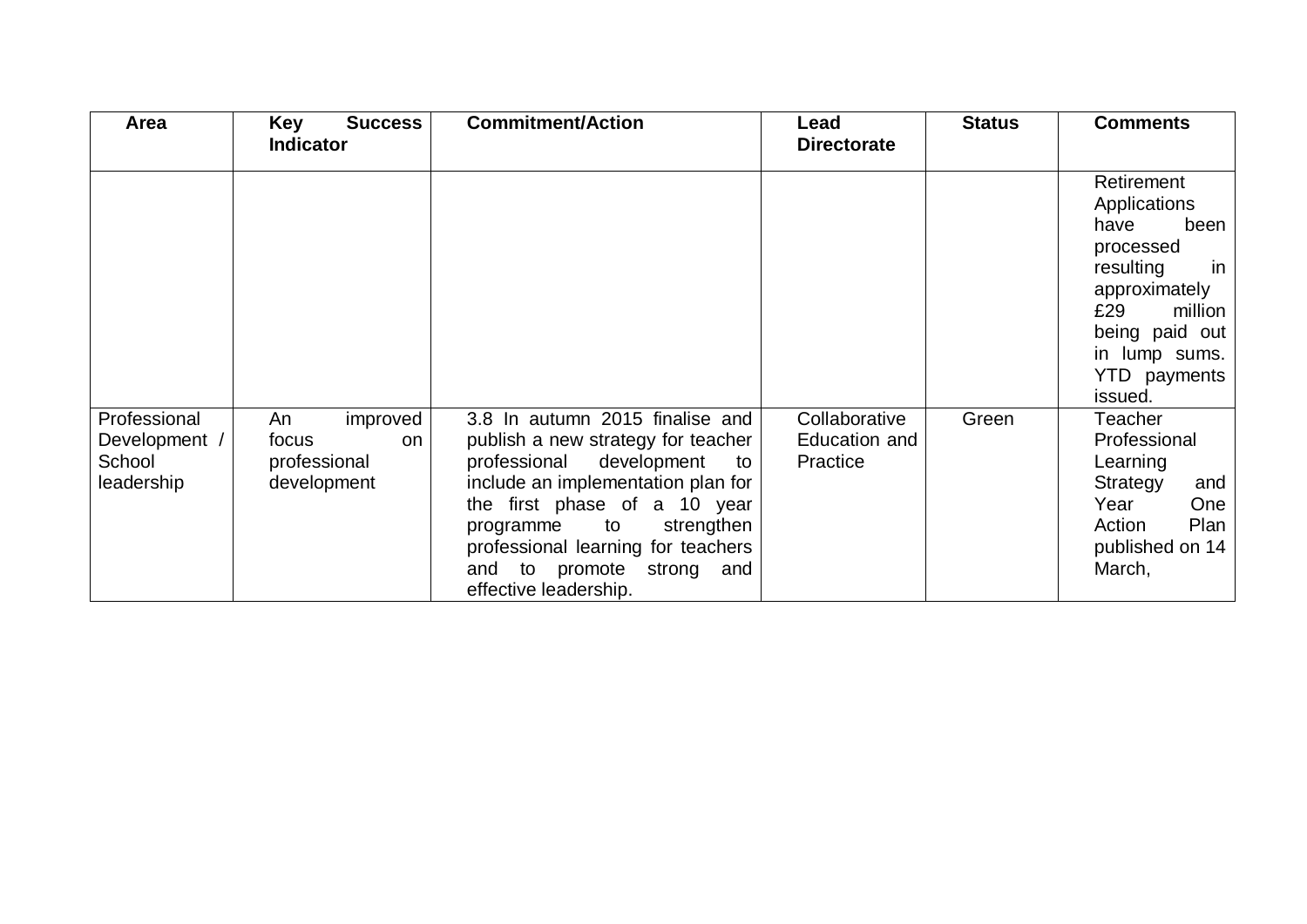## **CORPORATE GOAL 4: IMPROVING THE LEARNING ENVIRONMENT**

| Area                | <b>Success</b><br>Key<br><b>Indicator</b>                                        | <b>Commitment/Action</b>                                                                                                                                                                                                                                                                                                                                                                                                                                                                           | Lead<br><b>Directorate</b>                 | <b>Status</b> | <b>Comments</b>                                                                                                                                                           |
|---------------------|----------------------------------------------------------------------------------|----------------------------------------------------------------------------------------------------------------------------------------------------------------------------------------------------------------------------------------------------------------------------------------------------------------------------------------------------------------------------------------------------------------------------------------------------------------------------------------------------|--------------------------------------------|---------------|---------------------------------------------------------------------------------------------------------------------------------------------------------------------------|
| Shared<br>Education | <b>Shared</b><br><b>Bill</b><br><b>Education</b><br>introduced<br>to<br>Assembly | 4.1 Bring forward legislation to define<br>shared education and place powers<br>on Department and relevant ALBs to<br>encourage and facilitate shared<br>education in line with the following<br>timescale:<br>Introduce the Bill by May 2015;<br>Achieve second reading before<br><b>Summer Recess:</b><br>Conclude Committee stage by end of<br>November 2015;<br>Obtain Executive agreement to Bill<br>by end of December 2015; and<br>Complete Consideration stages by<br>end of January 2016. | Collaborative<br>Education<br>and Practice | Green         | The Bill completed<br>final stage on 8<br>March 16 and is<br>awaiting<br>Royal<br>Assent.                                                                                 |
|                     | $\%$<br>increase<br>-in<br>pupils engaged<br>shared<br>in.<br>education          | 4.2 Progress a second call for<br>schools to apply for funding through<br><b>DSC</b><br><b>Shared</b><br><b>Education</b><br>the<br>Signature Project to further extend<br>and embed opportunities for shared<br>education.                                                                                                                                                                                                                                                                        |                                            | Green         | Second<br>call<br>completed<br>in<br>June.<br><b>Third</b><br>call<br>completed<br>in<br>December.<br>Non-<br>participation<br>due<br>to industrial action<br>has<br>been |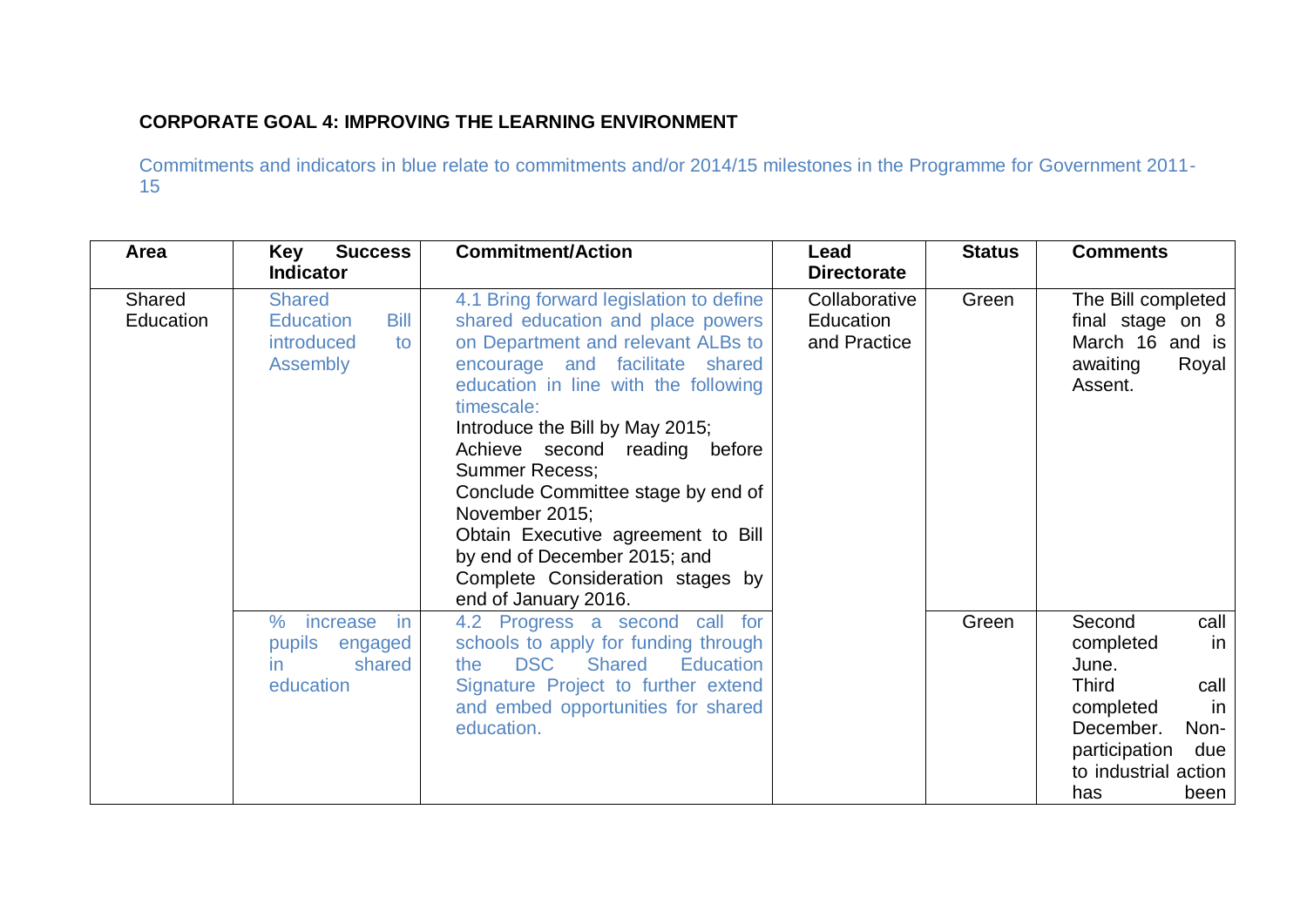| Area | <b>Success</b><br>Key                                    | <b>Commitment/Action</b>                                                                                                                                                                      | Lead                                                         | <b>Status</b> | <b>Comments</b>                                                                                                                                                                                                                                                                                                                                     |
|------|----------------------------------------------------------|-----------------------------------------------------------------------------------------------------------------------------------------------------------------------------------------------|--------------------------------------------------------------|---------------|-----------------------------------------------------------------------------------------------------------------------------------------------------------------------------------------------------------------------------------------------------------------------------------------------------------------------------------------------------|
|      | <b>Indicator</b>                                         |                                                                                                                                                                                               | <b>Directorate</b>                                           |               |                                                                                                                                                                                                                                                                                                                                                     |
|      |                                                          |                                                                                                                                                                                               | Collaborative<br>Education<br>and Practice                   |               | resolved, although<br>this has resulted<br>a delay to<br>in<br>implementation of<br>school<br>action<br>plans.                                                                                                                                                                                                                                      |
|      | $\%$<br>increase<br>in.<br>schools sharing<br>facilities | 4.3 Identify successful second call<br>shared campus projects under the<br>Executive's TBUC strategy to be<br>announced by the Minister by June<br>2015.                                      | Area<br>Planning                                             | Red           | Not achieved in<br>timescale due to<br><b>Start</b><br>Fresh<br>Agreement<br>discussions<br>but<br>announcement<br>23<br>made<br>on<br>March 2016.                                                                                                                                                                                                  |
|      |                                                          | <b>Following</b><br>$4.4^{\circ}$<br>announcement,<br>progress business cases and act as<br>project board members for first and<br>second call shared campus projects<br>throughout the year. | Area<br>Planning/<br>Investment<br>and<br>Infrastructur<br>e | Green         | Achieved<br><b>Business</b><br>cases<br>first<br>phase<br>for<br>projects<br>being<br>progressed,<br>EA<br>Limavady<br>approved by DFP,<br>Moy EA<br>being<br>considered<br>and<br>EA<br><b>Ballycastle</b><br>feasibility<br>study<br>completed and EA<br>being progressed.<br>Project<br><b>Boards</b><br>attended.<br>Second<br>Call<br>projects |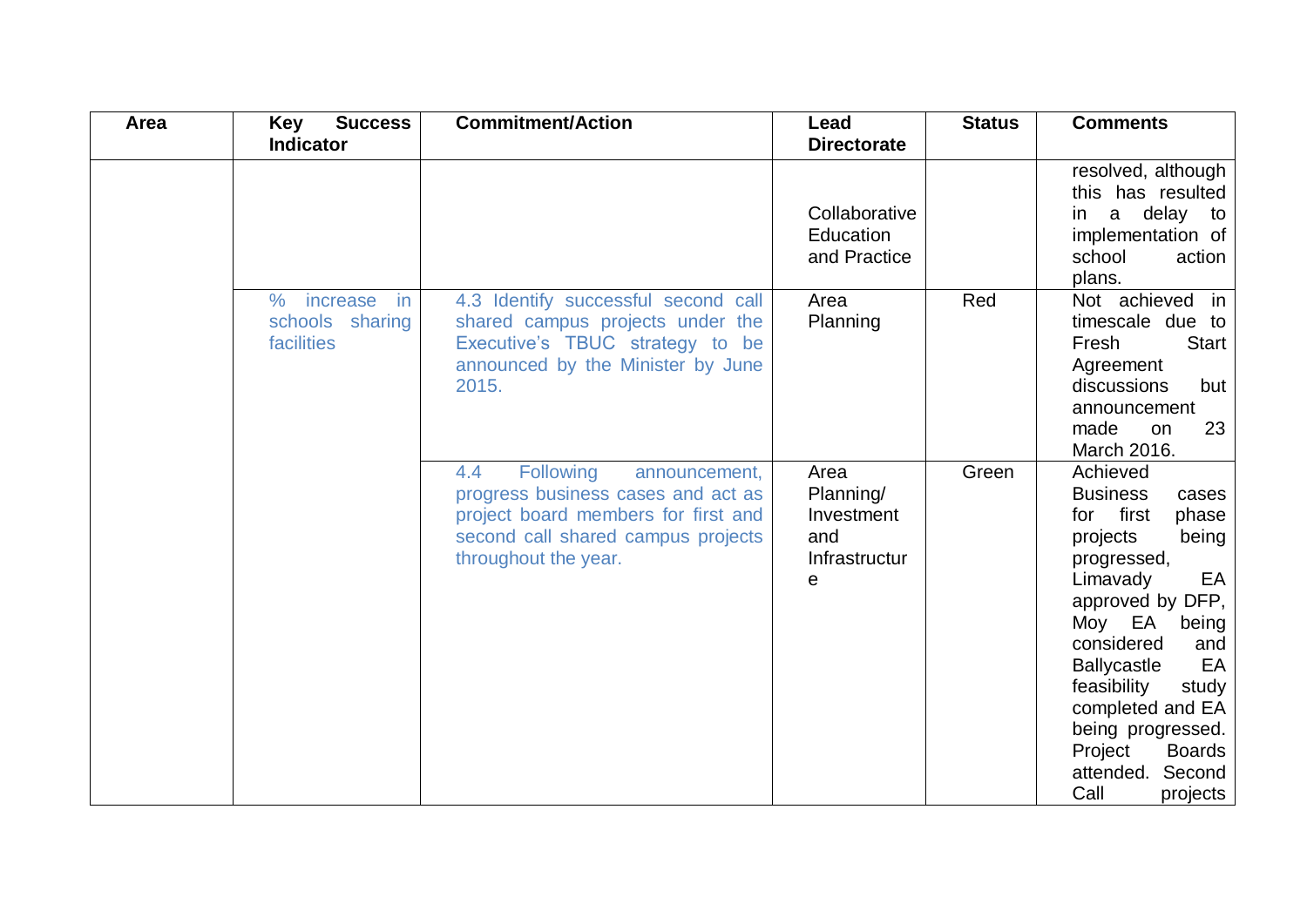| Area | <b>Key</b><br><b>Success</b><br><b>Indicator</b>                                                         | <b>Commitment/Action</b>                                                                                                                                                                          | Lead<br><b>Directorate</b>                     | <b>Status</b>   | <b>Comments</b>                                                                                                                                                                                     |
|------|----------------------------------------------------------------------------------------------------------|---------------------------------------------------------------------------------------------------------------------------------------------------------------------------------------------------|------------------------------------------------|-----------------|-----------------------------------------------------------------------------------------------------------------------------------------------------------------------------------------------------|
|      |                                                                                                          |                                                                                                                                                                                                   |                                                |                 | 23<br>announced<br>March 2016.                                                                                                                                                                      |
|      | <b>Phase</b><br>$\mathbf{1}$<br>substantially<br>complete<br>and<br>Phase 2 designs<br>for<br>progressed | 4.5 Substantially complete Phase<br>1(Arvalee School and Resource<br>Centre) by year end.                                                                                                         | <b>Strule</b><br>Shared<br>Education<br>Campus | Green           | Construction<br>remains on track<br>for delivery within<br>planned<br>timescales.                                                                                                                   |
|      | <b>Strule</b><br>the<br><b>Shared</b><br><b>Education</b>                                                | 4.6 Appoint Integrated Consultancy<br>Team by September 2015.                                                                                                                                     |                                                | Green           | <b>ICT</b><br>Team<br>appointed<br>November 2015.                                                                                                                                                   |
|      | Campus, Omagh                                                                                            | 4.7 Complete the review of the Stage<br>C design by the next Integrated<br>Consultancy Team by December<br>2015.                                                                                  |                                                | Amber/<br>Green | $\mathsf{C}$<br>(2)<br>Stage<br>designs underway<br>and due to be<br>completed<br>May<br>2016.                                                                                                      |
|      |                                                                                                          | Commence Royal Institute of<br>4.8<br>British Architects Stage 3 design by<br>January 2016.                                                                                                       |                                                | Amber/<br>Green | Stage 3 designs<br>due to begin May<br>2016.                                                                                                                                                        |
|      |                                                                                                          | Memorandum<br><b>of</b><br>4.9<br>Agree<br>with<br>school<br>Agreement<br>authorities<br>trustees/managing<br>covering<br>ownership,<br>campus<br>governance and management by<br>September 2015. |                                                | Amber/<br>Green | <b>Discussions</b><br>continuing<br>with<br>school authorities<br>to agree preferred<br>model<br>for<br>ownership,<br>governance<br>and<br>0f<br>management<br>the campus. MoA<br>expected to<br>be |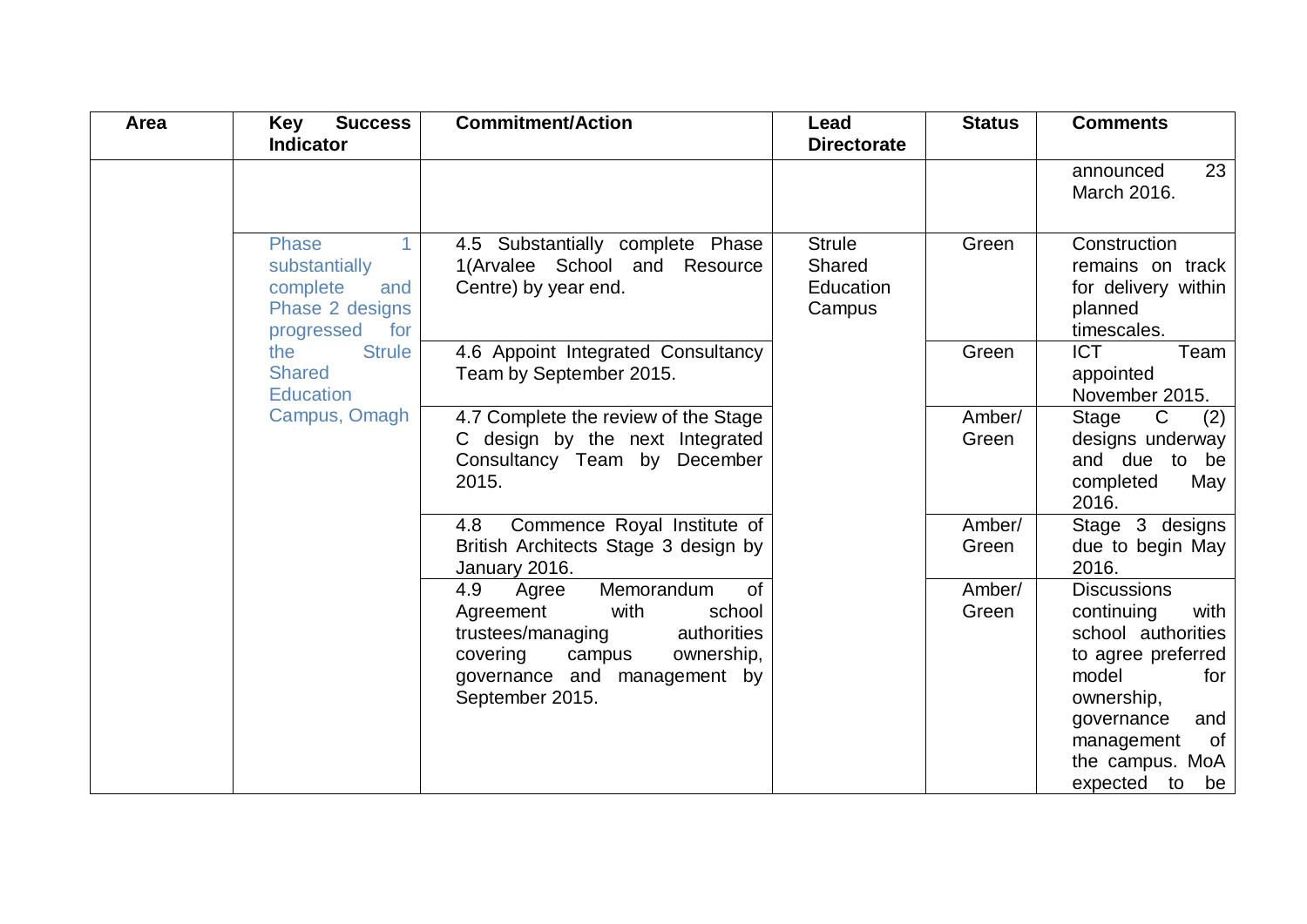| Area | <b>Success</b><br><b>Key</b> | <b>Commitment/Action</b>                                                                                                                                                                                                                                                               | Lead                                           | <b>Status</b> | <b>Comments</b>                                                                                                                                                                                                                                                                                                                                                                                                                                          |
|------|------------------------------|----------------------------------------------------------------------------------------------------------------------------------------------------------------------------------------------------------------------------------------------------------------------------------------|------------------------------------------------|---------------|----------------------------------------------------------------------------------------------------------------------------------------------------------------------------------------------------------------------------------------------------------------------------------------------------------------------------------------------------------------------------------------------------------------------------------------------------------|
|      | <b>Indicator</b>             |                                                                                                                                                                                                                                                                                        | <b>Directorate</b>                             |               |                                                                                                                                                                                                                                                                                                                                                                                                                                                          |
|      |                              |                                                                                                                                                                                                                                                                                        |                                                |               | agreed in May<br>2016 although this<br>will not impact on<br>overall<br>Programme<br>timescales                                                                                                                                                                                                                                                                                                                                                          |
|      |                              | 4.10 Throughout the year, progress<br>the development of the Campus<br>Model<br>Educational<br>include<br>to<br>developing a vision and associated<br>workstreams,<br>carrying<br>out<br>a<br>curriculum review, developing<br>a<br>timetable<br>staff<br>and<br>common<br>engagement. | <b>Strule</b><br>Shared<br>Education<br>Campus | Green         | <b>Schools</b><br>have<br>agreed a common<br>school<br>day<br>which<br>structure<br>will<br>be<br>implemented<br>in<br>advance<br>of<br>opening<br>campus<br>in 2020.<br>A campus vision/<br>ethos<br>statement<br>been<br>has<br>developed.<br>A STEM Assured<br>proposal has been<br>developed.<br>Development<br>of<br>curriculum in a<br>shared education<br>context is being<br>progressed,<br>including potential<br>shared education<br>projects. |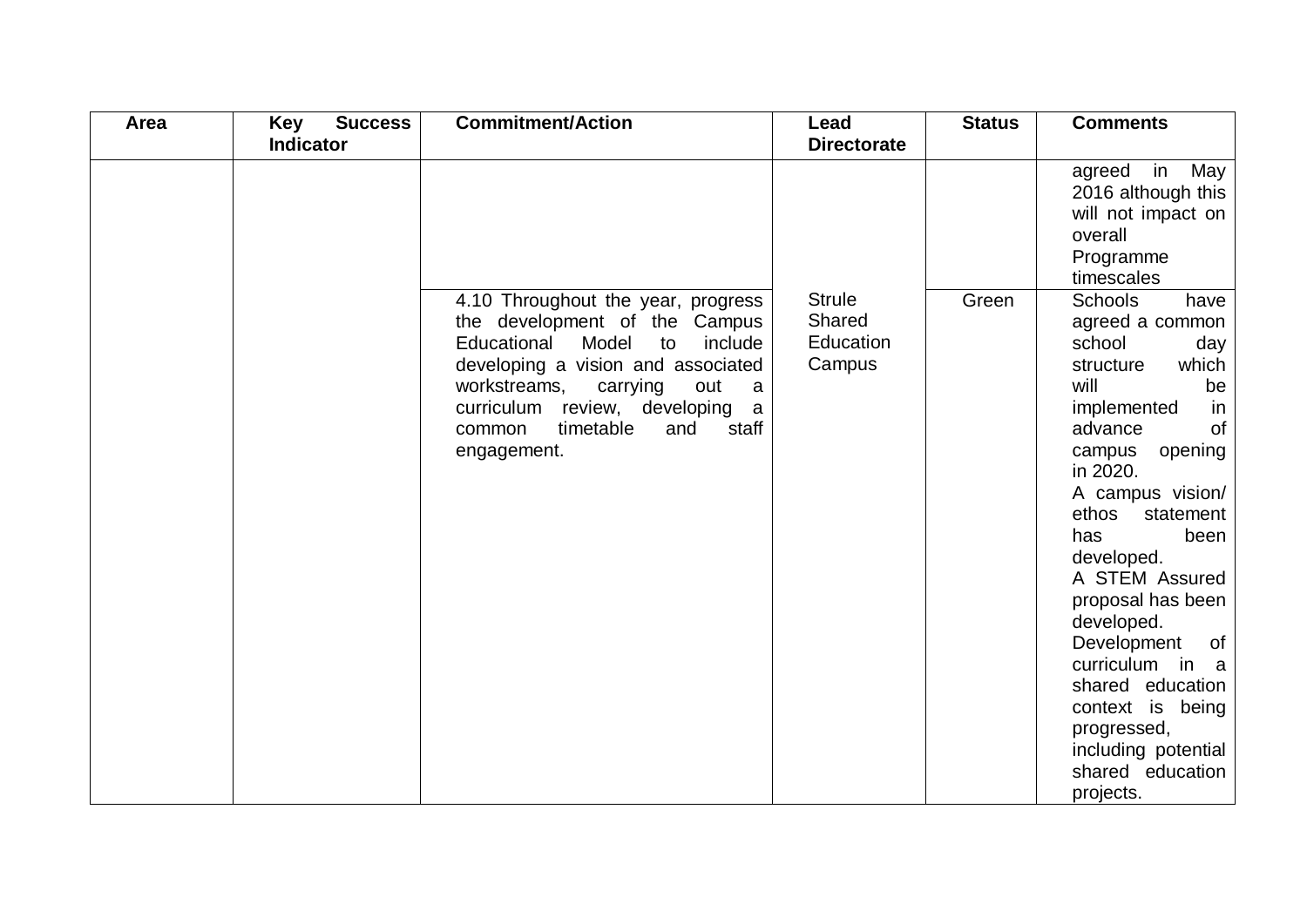| Area                    | Key<br><b>Success</b>                                                                          | <b>Commitment/Action</b>                                                                                                                                                                                                                                                                                   | Lead                                           | <b>Status</b>   | <b>Comments</b>                                                                                                                                                                                                                                                                                                                                                                                              |
|-------------------------|------------------------------------------------------------------------------------------------|------------------------------------------------------------------------------------------------------------------------------------------------------------------------------------------------------------------------------------------------------------------------------------------------------------|------------------------------------------------|-----------------|--------------------------------------------------------------------------------------------------------------------------------------------------------------------------------------------------------------------------------------------------------------------------------------------------------------------------------------------------------------------------------------------------------------|
|                         | <b>Indicator</b>                                                                               |                                                                                                                                                                                                                                                                                                            | <b>Directorate</b>                             |                 |                                                                                                                                                                                                                                                                                                                                                                                                              |
|                         |                                                                                                | 4.11 Work with the Department for<br>Regional Development (DRD) to<br>the Vesting<br>Order<br>ensure<br>is<br>progressed and detailed design and<br>contract documentation is completed<br>for the Strathroy Link Road in line<br>with DRD programme (construction<br>contract award expected early 2016). | <b>Strule</b><br>Shared<br>Education<br>Campus | Amber/<br>Green | Transport NI has<br>published<br>the<br>Notice of Intention<br>to make a Vesting<br>for<br>Order<br>the<br>Strathroy<br>Link<br>Road.<br>Contract<br>award<br>expected<br>early 2017.                                                                                                                                                                                                                        |
| Strategic<br>Investment | Prioritised capital<br>works<br>programme<br>within<br>delivered<br>timescale<br>and<br>budget | 4.12 At 31<br>March 2016 have<br>successfully delivered, in conjunction<br>with the EA, a programme of<br>prioritised capital works covering<br>Major Works, Schools Enhancement<br>Programme and Minor Works.                                                                                             | Investment and<br>Infrastructure               | Amber           | $\overline{7}$<br>Major<br>work<br>schemes<br>have<br>been completed<br>11<br>projects are<br>currently on site<br>with a further 8 to<br>move on site early<br>financial<br>next<br>year.<br>The<br>remaining<br>announced major<br>works projects are<br>at various stages<br>design<br>of<br>and<br>development.<br>10 SEP schemes<br>have<br>been<br>completed.<br>further<br>20<br>A<br>projects<br>are |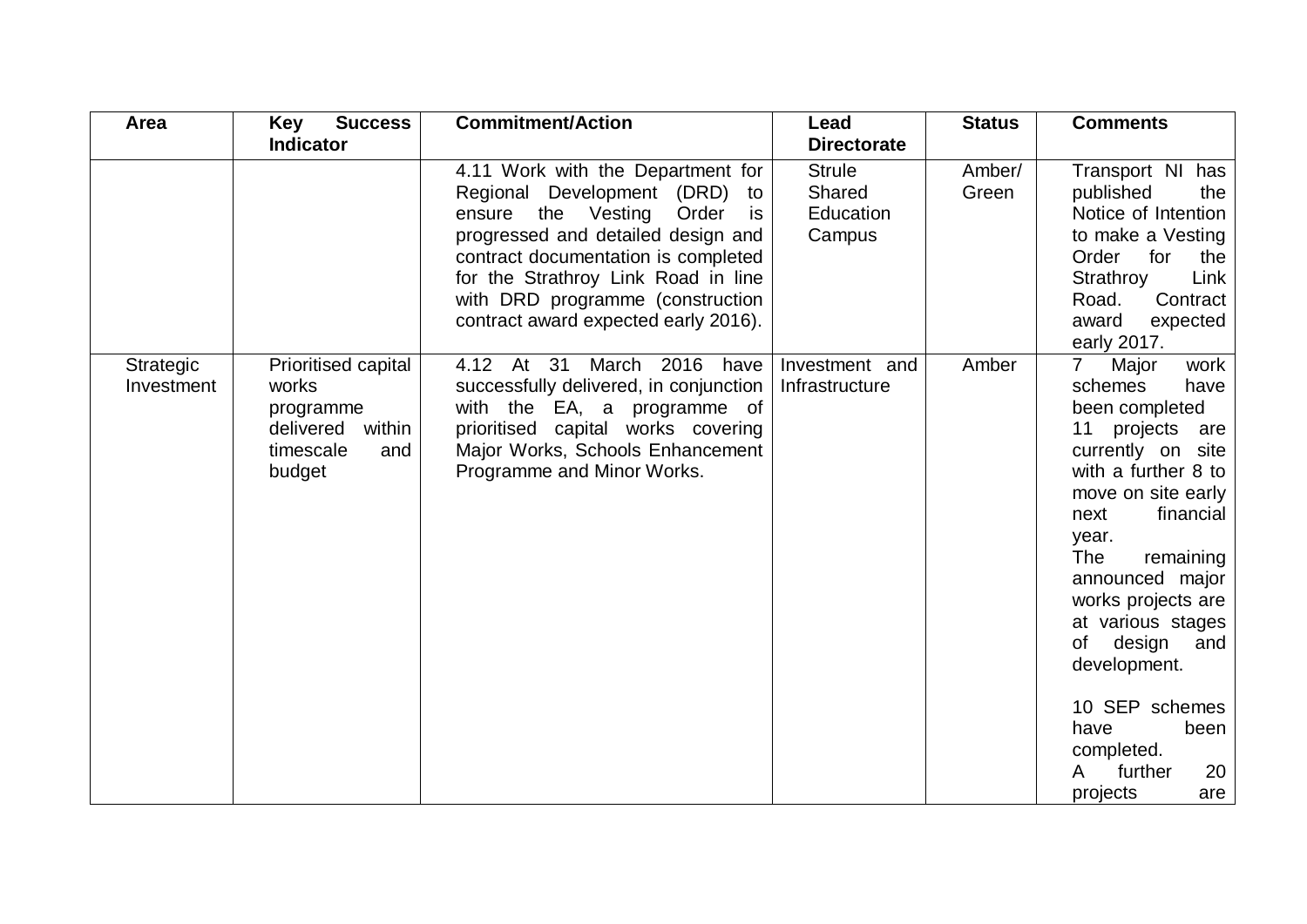| Area | <b>Success</b><br>Key | <b>Commitment/Action</b> | Lead               | <b>Status</b> | <b>Comments</b>             |
|------|-----------------------|--------------------------|--------------------|---------------|-----------------------------|
|      | <b>Indicator</b>      |                          | <b>Directorate</b> |               |                             |
|      |                       |                          |                    |               | currently on site           |
|      |                       |                          |                    |               | with another 16             |
|      |                       |                          |                    |               | approved to move            |
|      |                       |                          |                    |               | construction<br>to          |
|      |                       |                          |                    |               | and expected on             |
|      |                       |                          |                    |               | site early in the           |
|      |                       |                          |                    |               | financial<br>new            |
|      |                       |                          |                    |               | The<br>year.                |
|      |                       |                          |                    |               | $\overline{7}$<br>remaining |
|      |                       |                          |                    |               | schemes<br>are              |
|      |                       |                          |                    |               | continuing<br>to            |
|      |                       |                          |                    |               | advance<br>in               |
|      |                       |                          |                    |               | planning to<br>the          |
|      |                       |                          |                    |               | final design stage.         |
|      |                       |                          |                    |               | A programme of              |
|      |                       |                          |                    |               | capital<br>Minor            |
|      |                       |                          |                    |               | Works<br>was                |
|      |                       |                          |                    |               | delivered<br>in             |
|      |                       |                          |                    |               | conjunction<br>with         |
|      |                       |                          |                    |               | Education<br>the            |
|      |                       |                          |                    |               | Authority<br>and            |
|      |                       |                          |                    |               | Central                     |
|      |                       |                          |                    |               | Procurement                 |
|      |                       |                          |                    |               | Directorate.<br>All         |
|      |                       |                          |                    |               | works<br>minor              |
|      |                       |                          |                    |               | applications were           |
|      |                       |                          |                    |               | assessed against            |
|      |                       |                          |                    |               | Ministerial                 |
|      |                       |                          |                    |               | priorities<br>before        |
|      |                       |                          |                    |               | progression.                |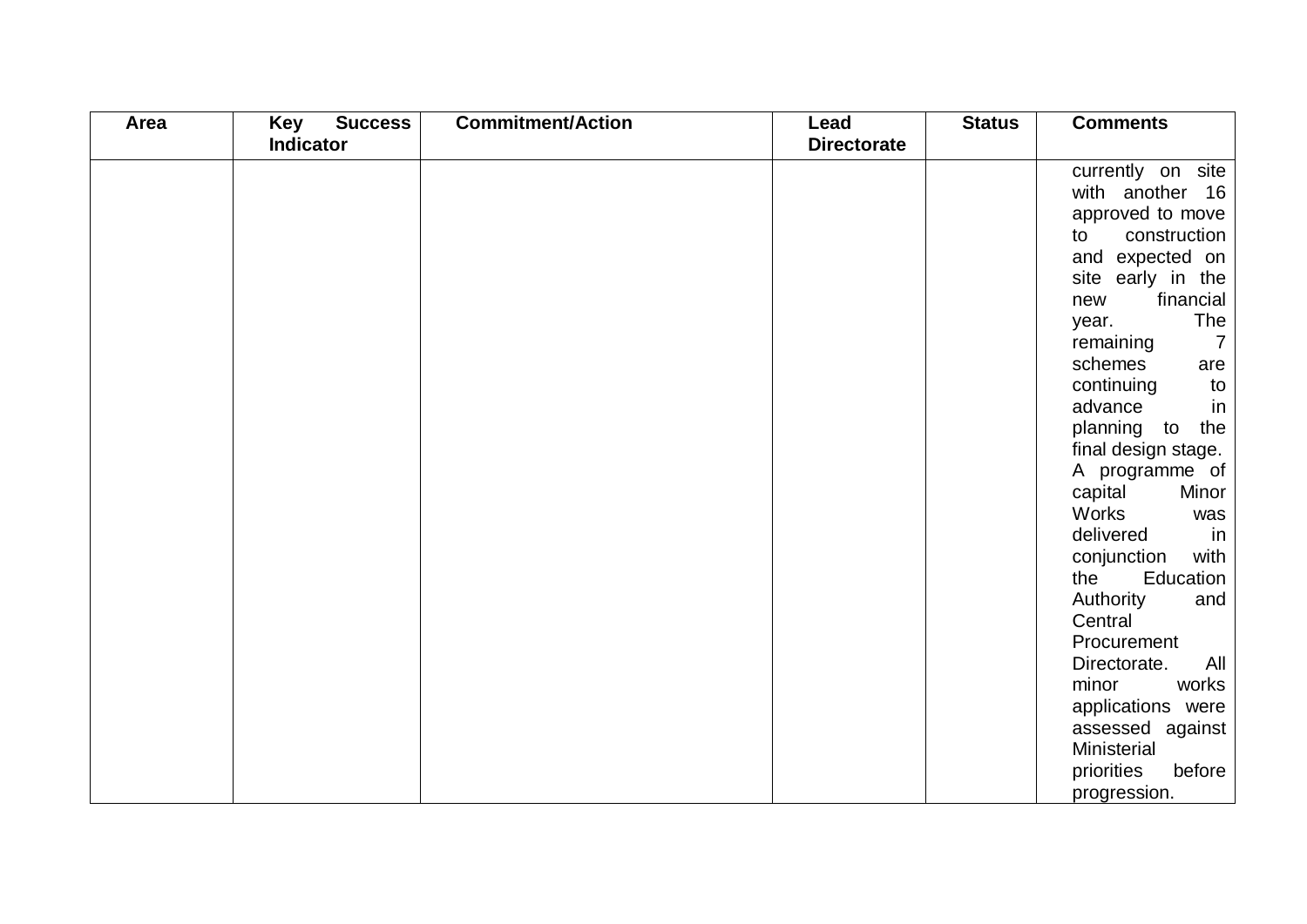| Area                                           | <b>Success</b><br><b>Key</b><br><b>Indicator</b>                                                        | <b>Commitment/Action</b>                                                                                                                                                                                                                       | Lead<br><b>Directorate</b>                     | <b>Status</b>   | <b>Comments</b>                                                                                                                                                                                                                            |
|------------------------------------------------|---------------------------------------------------------------------------------------------------------|------------------------------------------------------------------------------------------------------------------------------------------------------------------------------------------------------------------------------------------------|------------------------------------------------|-----------------|--------------------------------------------------------------------------------------------------------------------------------------------------------------------------------------------------------------------------------------------|
|                                                | Publication<br>of<br>DE<br>Asset<br>Management<br>Plan                                                  | 4.13 Publish DE Asset Management<br>Plan by 31 October 2015.                                                                                                                                                                                   | Investment and<br>Infrastructure               | Amber/<br>Green | with<br>Completed<br>slippage.<br>some<br>Plan<br>was<br>approved by the<br>DE Board at its<br>meeting<br><sub>In</sub><br>2015<br>December<br>and submitted to<br>the<br>Strategic<br><b>Investment Board</b><br>(SIB) in January<br>2016 |
| medium<br>Irish<br>post<br>primary<br>planning | Provision<br>of<br>additional<br>Irish<br>medium<br>post-<br>primary schools                            | Throughout 2015/16<br>4.14<br>take<br>forward agreed actions following the<br>review of Irish medium post primary<br>education.                                                                                                                | Collaborative<br>Education<br>and Practice     | Green           | Gaelcholáiste<br><b>Dhoire</b><br>was<br>established<br>on $1$<br>September<br>2015<br>creating a second<br>Irish-medium<br>Primary School.                                                                                                |
| <b>Digital</b><br>Technologies                 | All<br>grant-aided<br>schools<br>continuing<br>to<br>have access to a<br>high level of ICT<br>provision | 4.15 Throughout 2015/16 ensure the<br>provision<br>effective,<br>centrally<br>of<br>managed digital services to assist<br>teaching,<br>educational<br>learning,<br>and<br>improvement<br>management<br>(contract in place providing services). | Curriculum,<br>Qualifications<br>and Standards | Green           | All<br>teacher<br>devices<br>portable<br>were delivered to<br>schools on time<br>with<br>positive<br>feedback.<br>An                                                                                                                       |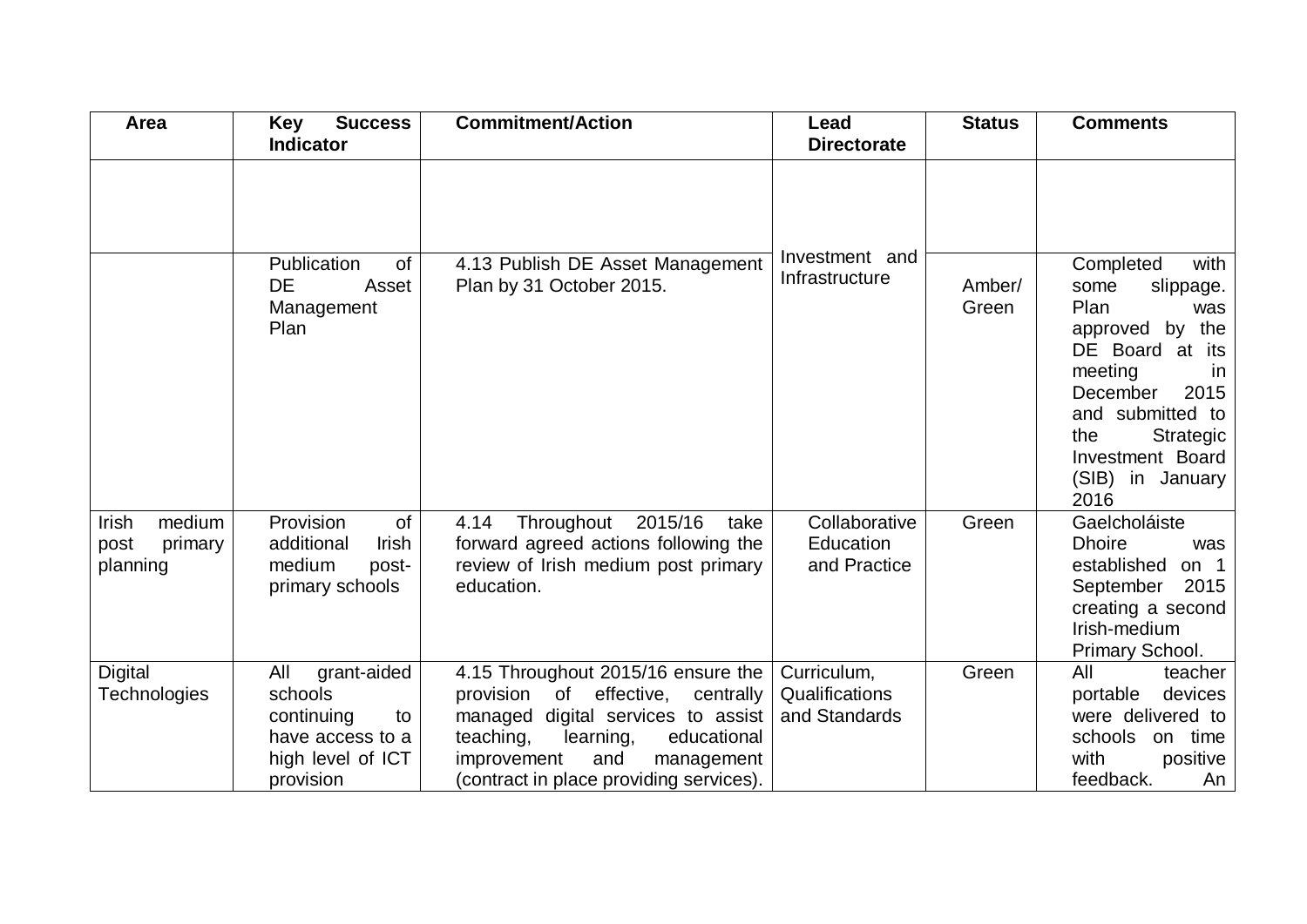| Area | <b>Success</b><br>Key | <b>Commitment/Action</b>                                                                                                | Lead               | <b>Status</b>   | <b>Comments</b>                                                                                                                                                                                                                                                                                                                                                         |
|------|-----------------------|-------------------------------------------------------------------------------------------------------------------------|--------------------|-----------------|-------------------------------------------------------------------------------------------------------------------------------------------------------------------------------------------------------------------------------------------------------------------------------------------------------------------------------------------------------------------------|
|      | <b>Indicator</b>      |                                                                                                                         | <b>Directorate</b> |                 |                                                                                                                                                                                                                                                                                                                                                                         |
|      |                       | By June 2015 secure the provision to<br>schools of 15,400 teacher portable<br>devices.                                  |                    |                 | additional<br>19%<br>funding was made<br>available by DE to<br>C2k in the Autumn<br>which<br>term<br>enabled<br>the<br>purchase of the<br>2,947<br>remaining<br>teacher<br>portable<br>devices.<br><b>These</b><br>been<br>have<br>successfully<br>delivered<br>to<br>schools,<br>thus<br>the<br>completing<br>of<br>replacement<br>original<br>the<br>teacher laptops. |
|      |                       | By September 2015 secure the<br>provision of C2k Services to all<br>Education Other Than At School<br>(EOTAS) settings. |                    | Amber/<br>Green | The final centre<br>which had been<br>delayed due to a<br>wayleave<br>issue<br>was completed in<br>mid March 2016.<br>Two centres are<br>due<br>to<br>be                                                                                                                                                                                                                |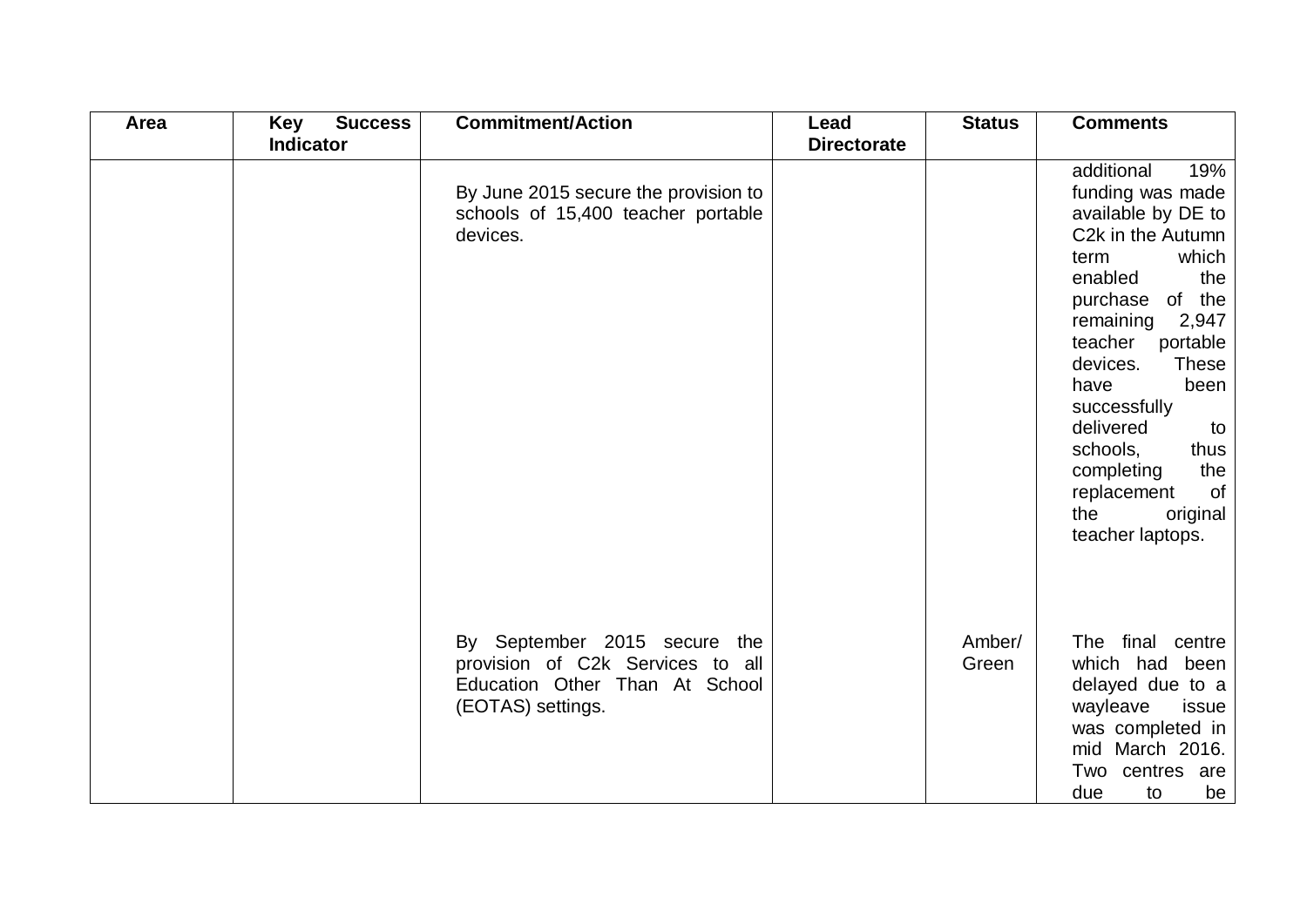| Area    | <b>Success</b><br><b>Key</b> | <b>Commitment/Action</b>                                                                                                                                                                 | Lead               | <b>Status</b> | <b>Comments</b>                                                                                                                                                                                                                                                                                                                                                                                                                         |
|---------|------------------------------|------------------------------------------------------------------------------------------------------------------------------------------------------------------------------------------|--------------------|---------------|-----------------------------------------------------------------------------------------------------------------------------------------------------------------------------------------------------------------------------------------------------------------------------------------------------------------------------------------------------------------------------------------------------------------------------------------|
|         | <b>Indicator</b>             |                                                                                                                                                                                          | <b>Directorate</b> |               |                                                                                                                                                                                                                                                                                                                                                                                                                                         |
|         |                              |                                                                                                                                                                                          |                    |               | relocated<br>and<br>installation will be<br>re-instigated.                                                                                                                                                                                                                                                                                                                                                                              |
|         |                              | During the 2014/15 academic year<br>provide 325 schools with access to<br>new library software (the remainder<br>of schools receiving the software<br>during the 2015/16 academic year). |                    | Green         | Currently<br>470<br>schools are using<br>the new<br>library<br>software<br>and<br>feedback<br>has<br>been<br>very<br>positive. A total of<br>145 new schools<br>have<br>been<br>installed this year.<br>All<br>remaining<br>schools are able<br>to request training<br>and installation at<br>time<br>to<br>suit<br>a<br>C <sub>2</sub> k and<br>them.<br>EA Library<br>the<br>Service continue<br>to advertise the<br>library product. |
| School  | Arrangements                 | 4.16 By the end of November 2015                                                                                                                                                         | Finance            | Green         | Final Review of                                                                                                                                                                                                                                                                                                                                                                                                                         |
| Funding | delegating<br>for            | complete a review of the Funding                                                                                                                                                         |                    |               | VGS/GMI<br>the                                                                                                                                                                                                                                                                                                                                                                                                                          |
|         | funding<br>to                | Authority arrangements for voluntary                                                                                                                                                     |                    |               | Funding Authority                                                                                                                                                                                                                                                                                                                                                                                                                       |
|         | schools that are             | grammar and grant maintained                                                                                                                                                             |                    |               | was issued to the                                                                                                                                                                                                                                                                                                                                                                                                                       |
|         | transparent,                 | integrated schools and identify the                                                                                                                                                      |                    |               | <b>Minister</b><br>on.                                                                                                                                                                                                                                                                                                                                                                                                                  |
|         | equitable<br>and             | most appropriate way for them to be                                                                                                                                                      |                    |               | 10 February 2016.                                                                                                                                                                                                                                                                                                                                                                                                                       |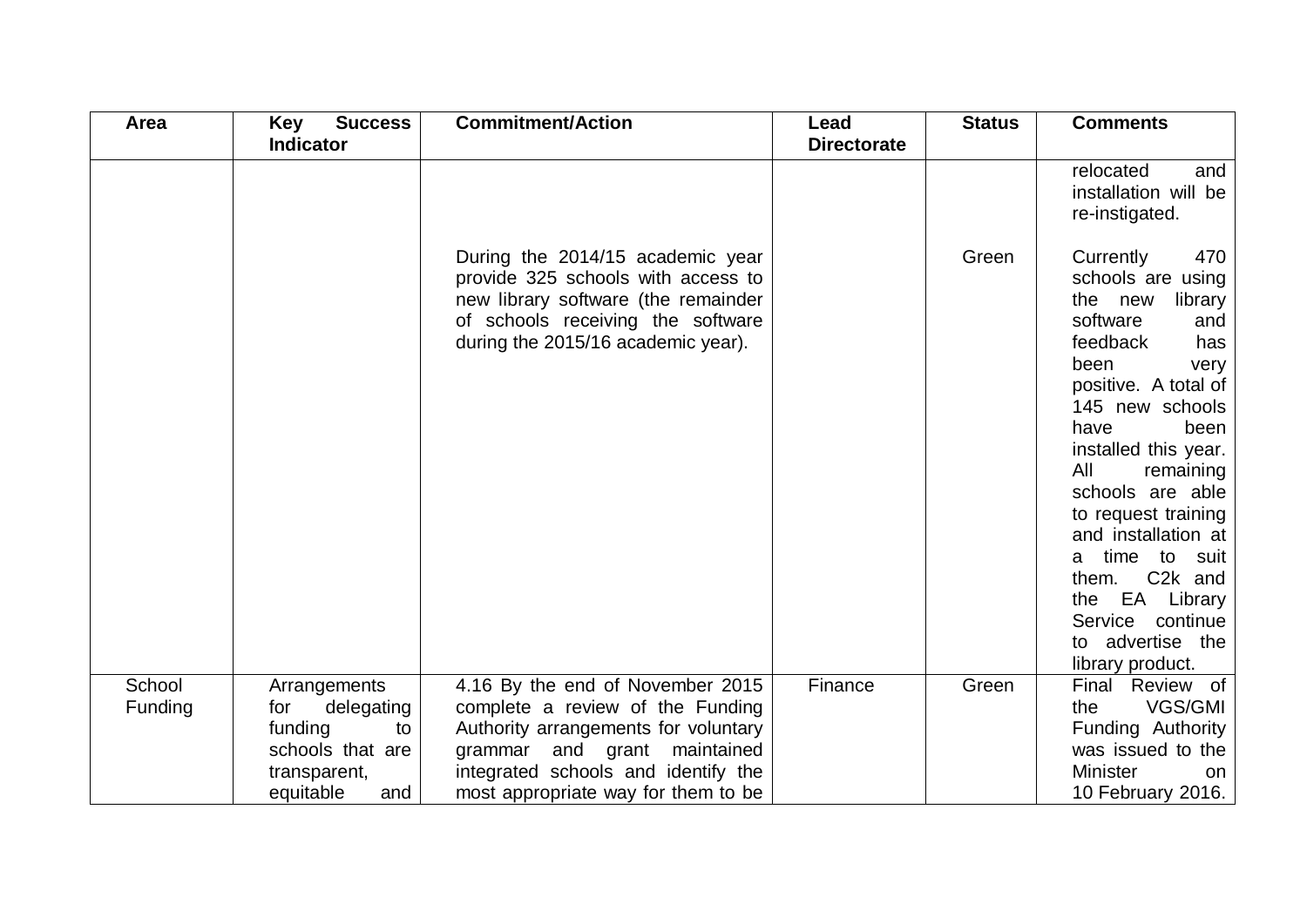| Area | Key<br><b>Success</b> | <b>Commitment/Action</b>                                                   | Lead               | <b>Status</b> | <b>Comments</b>             |
|------|-----------------------|----------------------------------------------------------------------------|--------------------|---------------|-----------------------------|
|      | <b>Indicator</b>      |                                                                            | <b>Directorate</b> |               |                             |
|      | supportive of the     | funded.                                                                    |                    |               | On 23 March, the            |
|      | Department's          |                                                                            |                    |               | Minister<br>decided         |
|      | wider<br>policy       |                                                                            |                    |               | that<br>the                 |
|      | objectives            |                                                                            |                    |               | corresponding               |
|      |                       |                                                                            |                    |               | Commencement                |
|      |                       |                                                                            |                    |               | Order be signed,            |
|      |                       |                                                                            |                    |               | to facilitate the           |
|      |                       |                                                                            |                    |               | transfer of<br>the          |
|      |                       |                                                                            |                    |               | Funding Authority           |
|      |                       |                                                                            |                    |               | function to the EA.         |
|      |                       | 4.17 Keep the funding arrangements                                         | Area               | Green/        | Funding<br>Review           |
|      |                       | for schools under review, to ensure                                        | Planning           | Amber         | Project<br>was              |
|      |                       | they continue to deliver the                                               | Finance            |               | hampered<br>by              |
|      |                       | Department's policy objectives,                                            |                    |               | workstream                  |
|      |                       | including area based planning and<br>sustainability, and demonstrate value |                    |               | and<br>progress<br>resource |
|      |                       | for<br>money.                                                              |                    |               | commitment.                 |
|      |                       |                                                                            |                    |               | Project<br>Board            |
|      |                       |                                                                            |                    |               | considered a near           |
|      |                       |                                                                            |                    |               | final report on 23          |
|      |                       |                                                                            |                    |               | March<br>2016,              |
|      |                       |                                                                            |                    |               | report issued to            |
|      |                       |                                                                            |                    |               | Minister 25 April.          |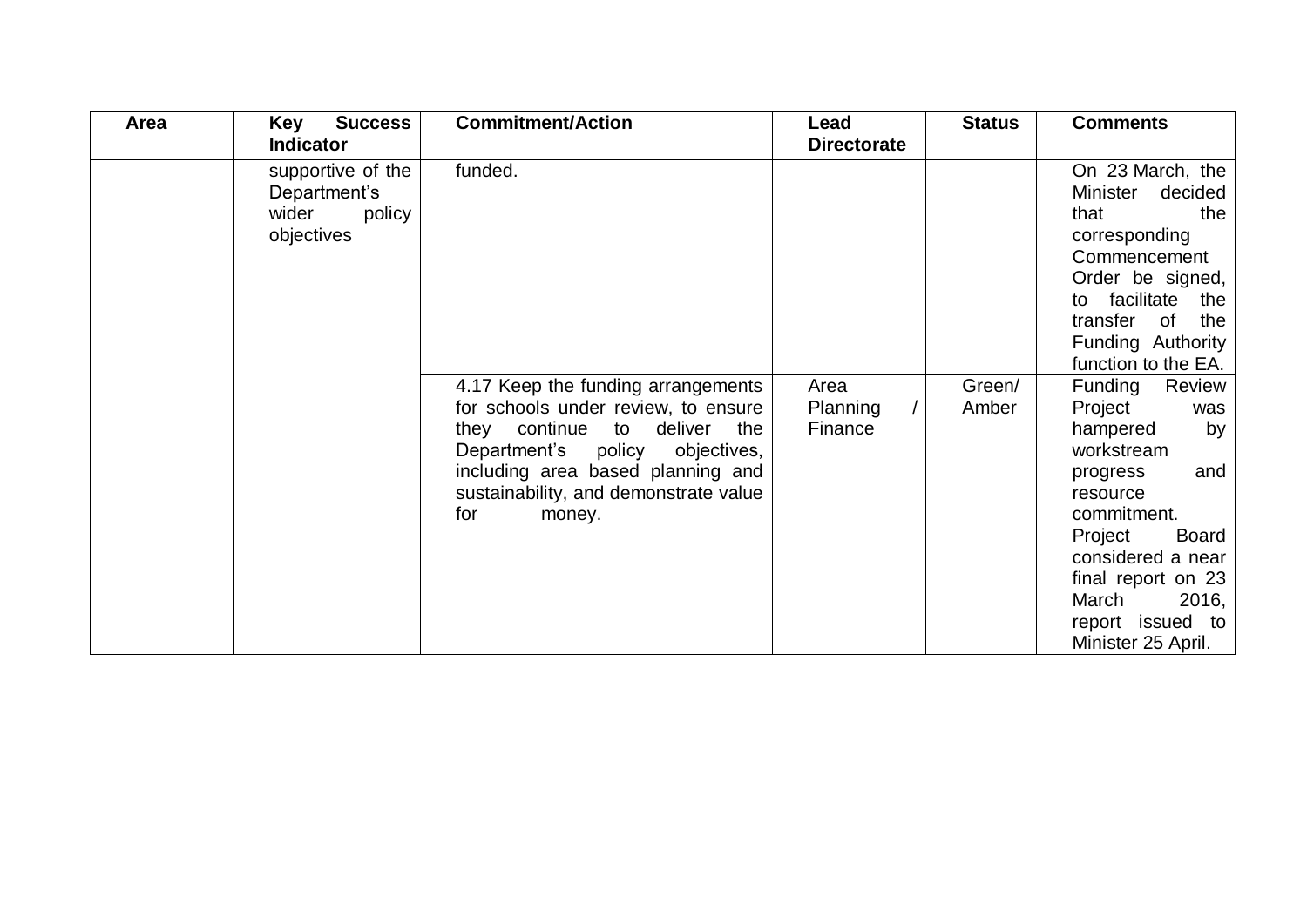## **CORPORATE GOAL 5: TRANSFORMING THE GOVERNANCE AND MANAGEMENT OF EDUCATION**

| Area                                        | <b>Key Success</b><br><b>Indicator</b>                                       | <b>Commitment/Action</b>                                                                                                                                                                                                                                                                                                                 | Lead<br><b>Directorate</b>                | <b>Status</b>   | <b>Comments</b>                                                                                                                                                                                                                                                                                                                                                                                                                                                                                              |
|---------------------------------------------|------------------------------------------------------------------------------|------------------------------------------------------------------------------------------------------------------------------------------------------------------------------------------------------------------------------------------------------------------------------------------------------------------------------------------|-------------------------------------------|-----------------|--------------------------------------------------------------------------------------------------------------------------------------------------------------------------------------------------------------------------------------------------------------------------------------------------------------------------------------------------------------------------------------------------------------------------------------------------------------------------------------------------------------|
| of<br>Reform<br>Education<br>Administration | Effective education<br>administration and<br>support in place for<br>2015/16 | 5.1<br>that<br>the<br>Ensure<br>agreed<br>programme of work is progressed by<br>31 March 2016 in accordance with the<br>Department of Finance and Personnel<br>Central<br>Procurement<br>Directorate's<br>best practice guidance on programme<br>management, by DE and EA to<br>support the establishment<br>and<br>operation of the EA. | Education<br>Authority<br><b>Delivery</b> | Amber/<br>Green | The<br>existing<br>operational<br>structures<br>and<br>procedures of the<br>former ELBs were<br>retained<br>for<br>an<br>interim period as<br>the EA sought to<br>business<br>ensure<br>whist<br>continuity<br>managing a large-<br>scale<br>voluntary<br>severance<br>programme.<br>robust<br>$\mathsf{A}$<br>and<br>governance<br>accountability<br>framework<br>has<br>developed<br>been<br>within which DE's<br>relationship<br>with<br>EA<br>the<br><b>is</b><br>and<br>managed;<br>interim<br>regional |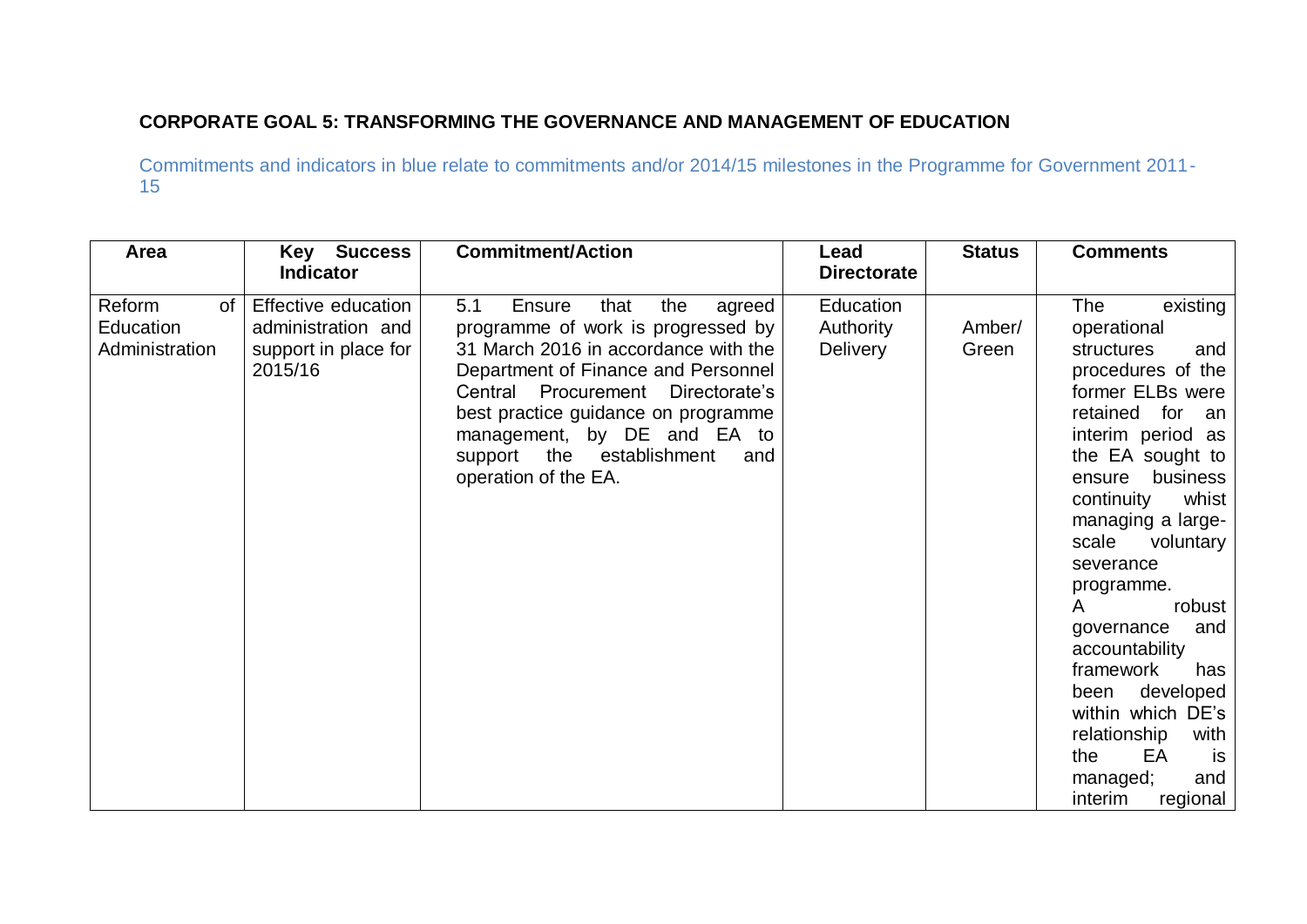| Area                          | <b>Key Success</b>                                                            | <b>Commitment/Action</b>                                                                                                                                                                                                        | Lead                                         | <b>Status</b> | <b>Comments</b>                                                                                                                                                                                                                                                                                                                                                                                              |
|-------------------------------|-------------------------------------------------------------------------------|---------------------------------------------------------------------------------------------------------------------------------------------------------------------------------------------------------------------------------|----------------------------------------------|---------------|--------------------------------------------------------------------------------------------------------------------------------------------------------------------------------------------------------------------------------------------------------------------------------------------------------------------------------------------------------------------------------------------------------------|
|                               | <b>Indicator</b>                                                              |                                                                                                                                                                                                                                 | <b>Directorate</b>                           |               |                                                                                                                                                                                                                                                                                                                                                                                                              |
|                               |                                                                               |                                                                                                                                                                                                                                 |                                              |               | structures are now<br>place in a<br>in<br>number of key EA<br>business<br>areas<br>Following<br>the<br>appointment<br>0f<br>2 <sup>nd</sup><br>five<br>tier<br><b>Directors</b><br>in.<br>March/April 2016,<br>work<br>will<br>be<br>progressed<br>to<br>review<br>and<br>the<br>redesign<br>delivery<br>0f<br>services within a<br>single<br>structure,<br>building on best<br>practice within the<br>ELBs. |
| Children's<br><b>Services</b> | <b>Work</b><br>in<br>progressed<br>accordance<br>with<br>agreed<br>timescales | 5.2 Progress the work needed to<br>create a new Department of Education<br>includes<br>that<br>responsibility<br>for<br>children's services as part of the wider<br>reform of Northern Ireland<br>Civil<br>Service departments. | Equality<br>All<br>and<br>Ireland            | Green         | Completed.                                                                                                                                                                                                                                                                                                                                                                                                   |
| <b>Other ALBs</b>             | Governance<br>and<br>accountability<br>arrangements<br>in<br>the              | 2016<br>5.3<br>By<br>March<br>implement<br>recommendations arising from the<br><b>of</b><br><b>ALB</b><br>Review<br>Governance<br>Framework<br>and<br>Management<br>Information.                                                | Planning<br>and<br>Performance<br>Management | Green         | Two<br>awareness<br>sessions for staff<br>the<br>new<br>on<br>arrangements<br>were held in June                                                                                                                                                                                                                                                                                                              |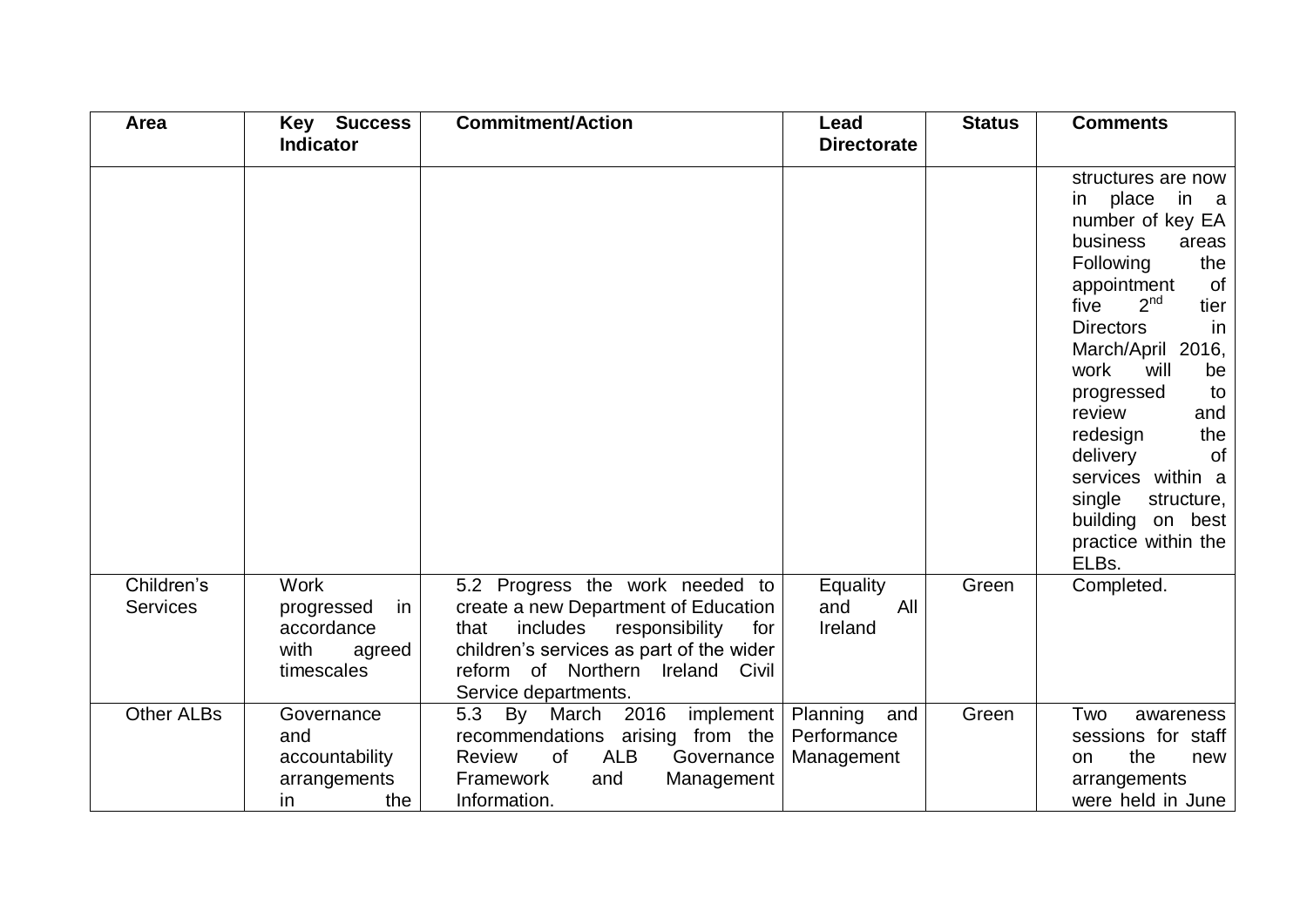| Area | <b>Key Success</b>                                                 | <b>Commitment/Action</b>                                                                                                                                                                                                                                                                                                   | Lead                                         | <b>Status</b> | <b>Comments</b>                                                                                                                                                               |
|------|--------------------------------------------------------------------|----------------------------------------------------------------------------------------------------------------------------------------------------------------------------------------------------------------------------------------------------------------------------------------------------------------------------|----------------------------------------------|---------------|-------------------------------------------------------------------------------------------------------------------------------------------------------------------------------|
|      | <b>Indicator</b>                                                   |                                                                                                                                                                                                                                                                                                                            | <b>Directorate</b>                           |               |                                                                                                                                                                               |
|      | Department's<br>remaining ALBs<br>are appropriate<br>and effective |                                                                                                                                                                                                                                                                                                                            |                                              |               | 2015.<br>New Governance<br>Accountability<br>&<br>Manual<br>was<br>published on the<br>DE Intranet on 24<br>February 2016.                                                    |
|      |                                                                    |                                                                                                                                                                                                                                                                                                                            | Planning<br>and<br>Performance<br>Management |               | Consideration<br>is<br>being given to in-<br>house<br>training<br>needs.                                                                                                      |
|      |                                                                    |                                                                                                                                                                                                                                                                                                                            |                                              |               | <b>New</b><br>Data<br>Analysis<br>and<br>Policy<br>Support<br>Project<br>Team<br>established<br>to<br>assist<br>policy<br>teams<br>-in<br>ALBs<br>challenging<br>on delivery. |
|      |                                                                    | 5.4 Monitor the implementation of the<br>new arrangements for governance<br>and business planning for Comhairle<br>na Gaelscolaíochta and the Northern<br>Council<br>Ireland<br>for<br>Integrated<br>Education to satisfy the Department's<br>duty to encourage and facilitate the<br>development of both Irish medium and | Collaborative<br>Education and<br>Practice   | Green         | Ongoing<br>arrangements are<br>place<br>for<br>in<br>monitoring<br>and<br>scrutiny of NICIE<br>CnaG<br>and<br>as<br>NDPBs.                                                    |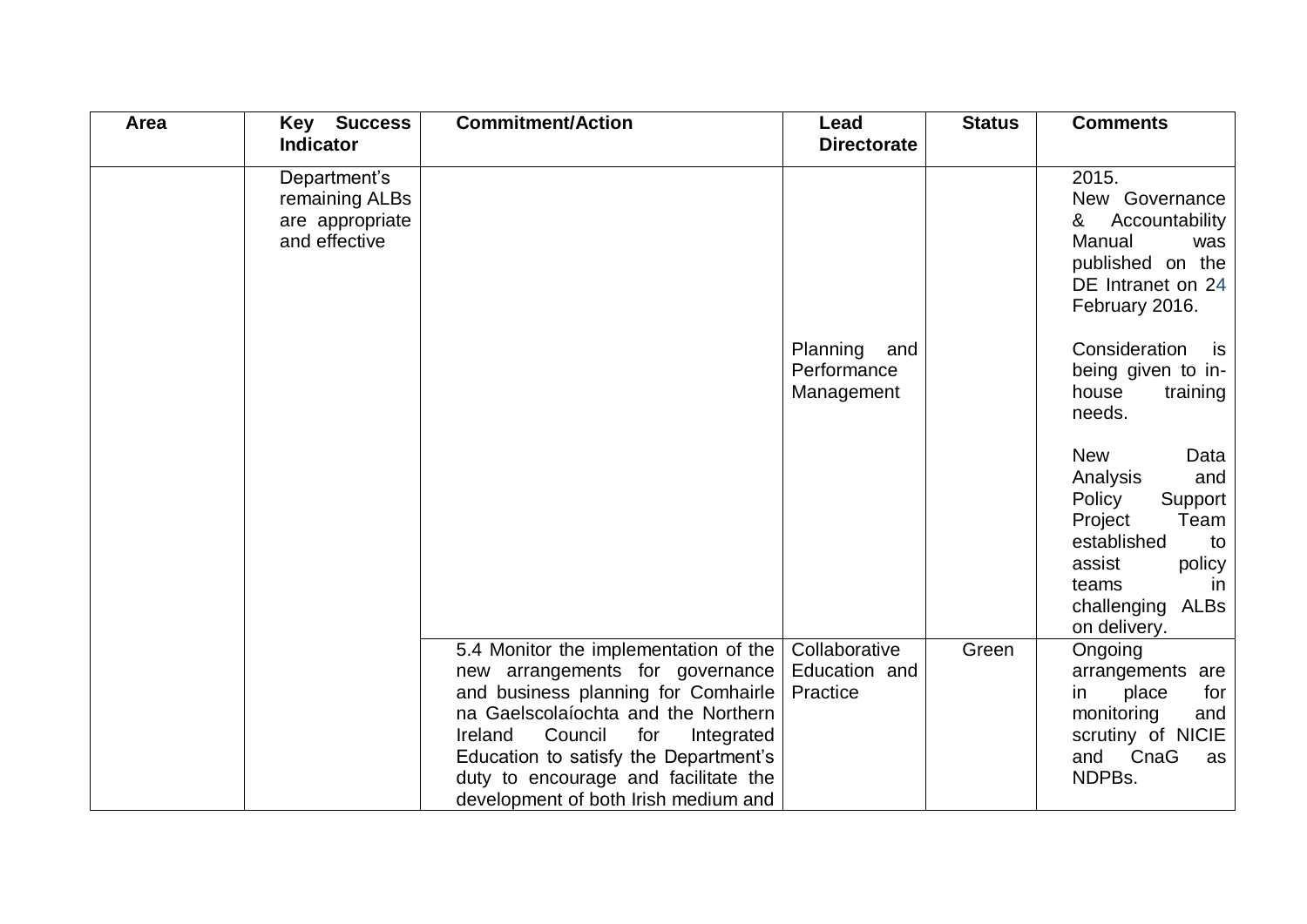| Area | <b>Key Success</b><br><b>Indicator</b> | <b>Commitment/Action</b> | Lead<br><b>Directorate</b> | <b>Status</b> | <b>Comments</b>                                                                                                                                                                                                  |
|------|----------------------------------------|--------------------------|----------------------------|---------------|------------------------------------------------------------------------------------------------------------------------------------------------------------------------------------------------------------------|
|      |                                        | Integrated education.    |                            |               | Business plans for<br>both organisations<br>been<br>have<br>agreed.                                                                                                                                              |
|      |                                        |                          |                            |               | <b>Minister</b><br>has<br>agreed CnaG and<br><b>NICIE</b><br>Action<br>Plans<br>for<br>implementation of<br>the<br>recommendations<br>of the Deloitte<br><b>Reviews</b><br>of<br>Organisation and<br>Governance. |
|      |                                        |                          |                            |               | DE Internal Audit<br>review of CnaG<br>progress<br>was<br>carried<br>out in<br>November 2015.<br>The outcome is<br>awaited.                                                                                      |
|      |                                        |                          |                            |               | of<br>In respect<br>CnaG while<br>the  <br>November<br>2015<br>DE Internal Audit                                                                                                                                 |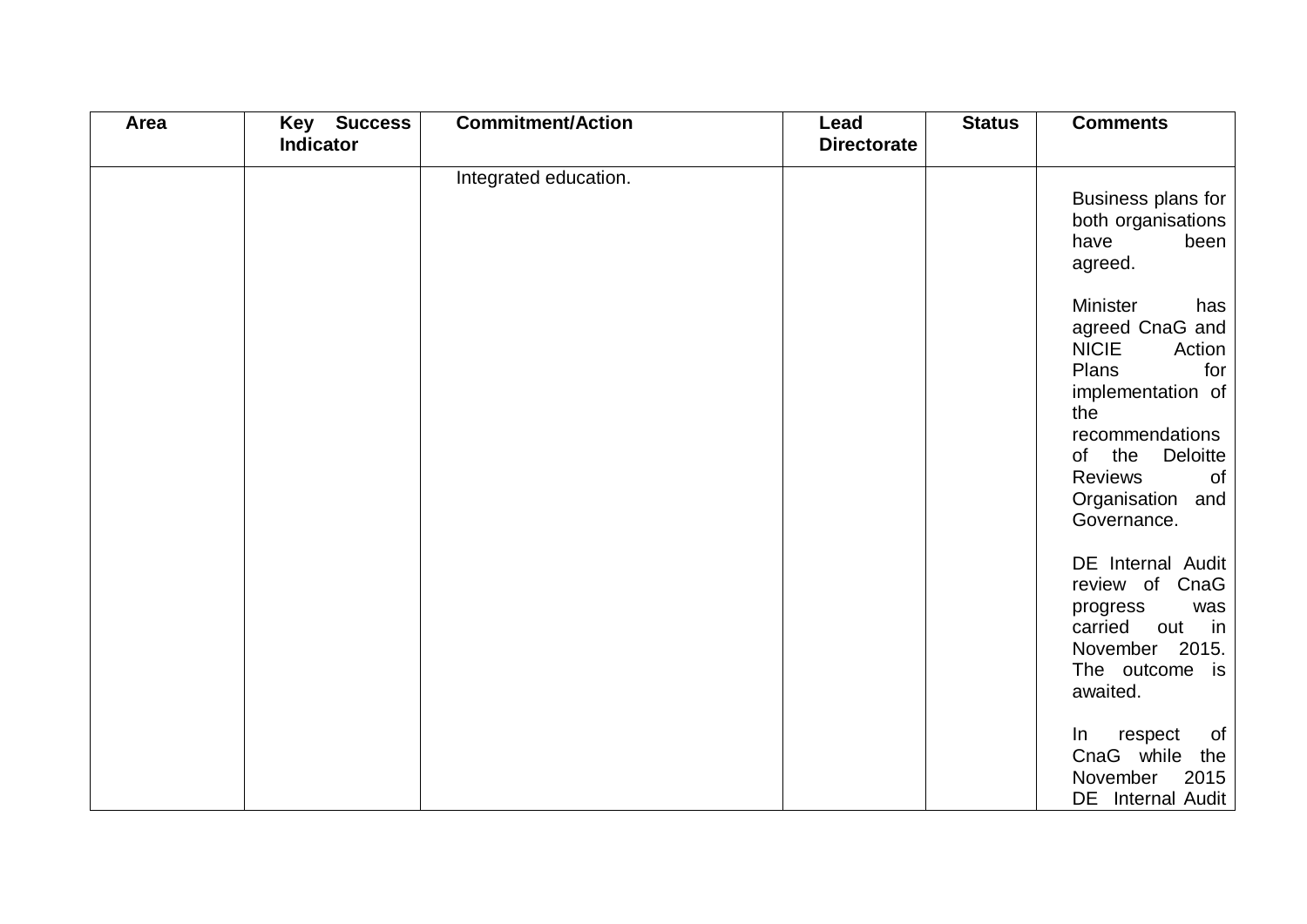| Area                         | <b>Key Success</b><br><b>Indicator</b>                    | <b>Commitment/Action</b>                                                                                                                                                      | Lead<br><b>Directorate</b>        | <b>Status</b> | <b>Comments</b>                                                                                                                                                                                                                                                                                                                     |
|------------------------------|-----------------------------------------------------------|-------------------------------------------------------------------------------------------------------------------------------------------------------------------------------|-----------------------------------|---------------|-------------------------------------------------------------------------------------------------------------------------------------------------------------------------------------------------------------------------------------------------------------------------------------------------------------------------------------|
|                              |                                                           |                                                                                                                                                                               |                                   |               | reported<br>review<br>progress<br>regarding<br>implementation of<br><b>Deloitte</b><br>the<br>reviews<br>recommendations,<br>Department<br>the<br>determined<br>has<br>additional<br>that<br>measures,<br>to<br>include bi-monthly<br><b>GAR</b><br>meetings,<br>will help monitor<br>progress against<br>the agreed action<br>plan |
| North-south<br>joint working | Improved cross<br>border<br>collaboration<br>and delivery | 5.5 Continue to work effectively and<br>collaboratively with DES in taking<br>forward the priorities agreed by both<br>Ministers at the NSMC Educational<br>Sectoral meeting. | Equality<br>and<br>All<br>Ireland | Green         | Positive<br><b>North</b><br>South<br>working<br>throughout<br>the<br>Senior<br>year.<br>Management from<br>both<br>education<br>departments met<br>in June 2015 to<br>refresh joint work<br>programme.<br>NSMC Education                                                                                                            |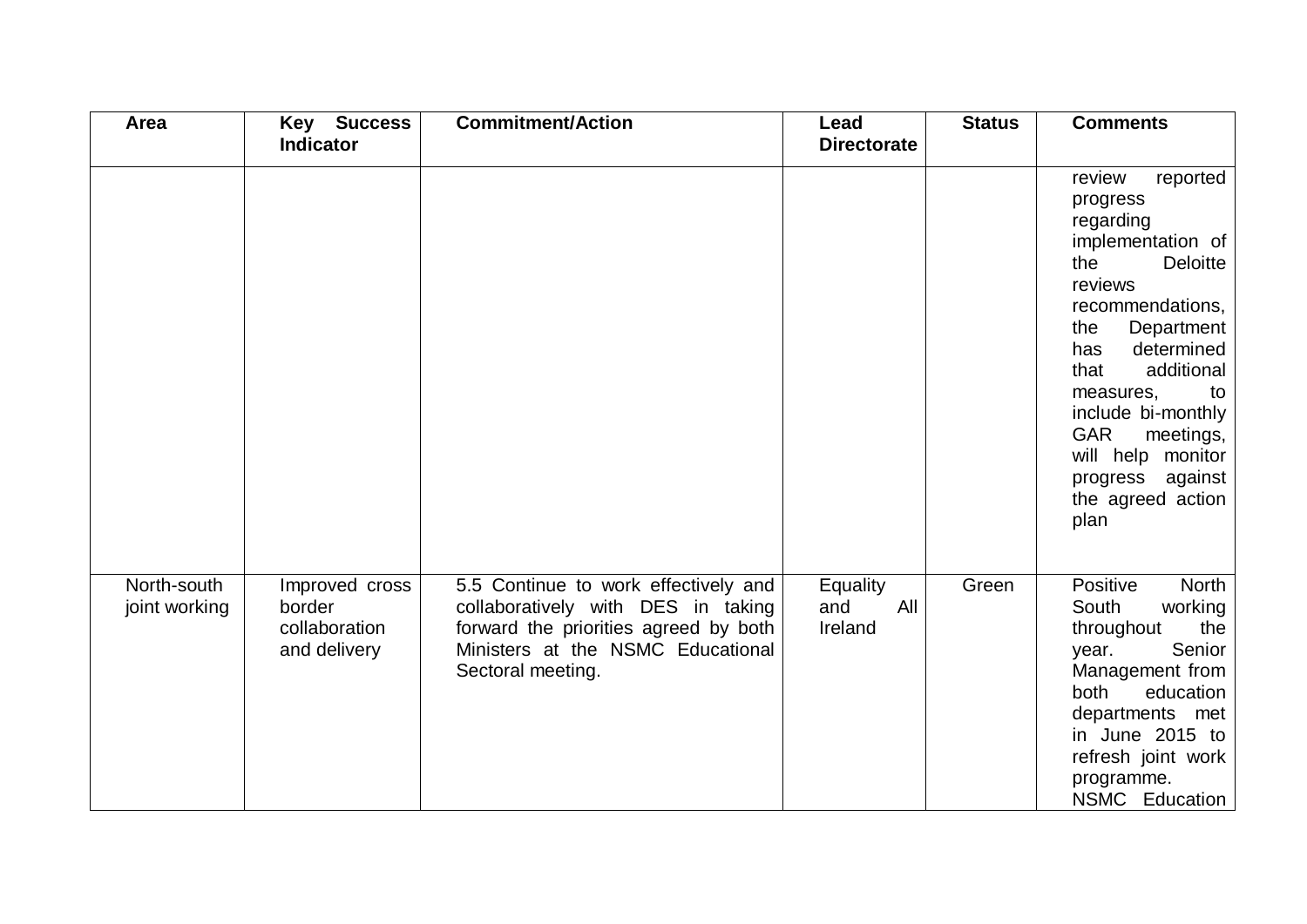| Area        | <b>Key Success</b>                                                                                                        | <b>Commitment/Action</b>                                                                                                                                                                                                                         | Lead                                         | <b>Status</b>   | <b>Comments</b>                                                                                                                                                                                                                                                                                             |
|-------------|---------------------------------------------------------------------------------------------------------------------------|--------------------------------------------------------------------------------------------------------------------------------------------------------------------------------------------------------------------------------------------------|----------------------------------------------|-----------------|-------------------------------------------------------------------------------------------------------------------------------------------------------------------------------------------------------------------------------------------------------------------------------------------------------------|
|             | <b>Indicator</b>                                                                                                          |                                                                                                                                                                                                                                                  | <b>Directorate</b>                           |                 |                                                                                                                                                                                                                                                                                                             |
| Procurement | of<br>Centre<br>Procurement<br>Expertise (CoPE)<br>Accreditation<br>achieved<br>for<br>education<br>sector<br>procurement | 5.6 Engage with key stakeholders to<br>oversee the implementation of agreed<br>proposals for new procurement<br>arrangements for the education sector<br>to ensure CoPE accreditation is<br>achieved at the earliest practicable<br>opportunity. | Planning<br>and<br>Performance<br>Management | Amber/<br>Green | meeting<br>Sector<br>held<br>11<br>on<br>December 2015.<br>The EA submitted<br>concerns<br>and<br>counterproposals<br>respect<br>in<br>of<br>CoPE<br>coverage<br>for Supplies<br>_&<br><b>Services</b><br>procurement<br>in<br>December 2015.<br>information<br>This<br>has underpinned<br>an update to the |
|             |                                                                                                                           |                                                                                                                                                                                                                                                  |                                              |                 | Minister sent in<br>December 2015,<br>which<br>recommended<br>the<br>EA<br>that<br>continue to act as<br>CoPE and pursue<br>CoPE<br>re-<br>accreditation.<br>DE<br>currently<br>is.<br>awaiting<br>the<br>Minister's<br>response.<br>In respect of the                                                      |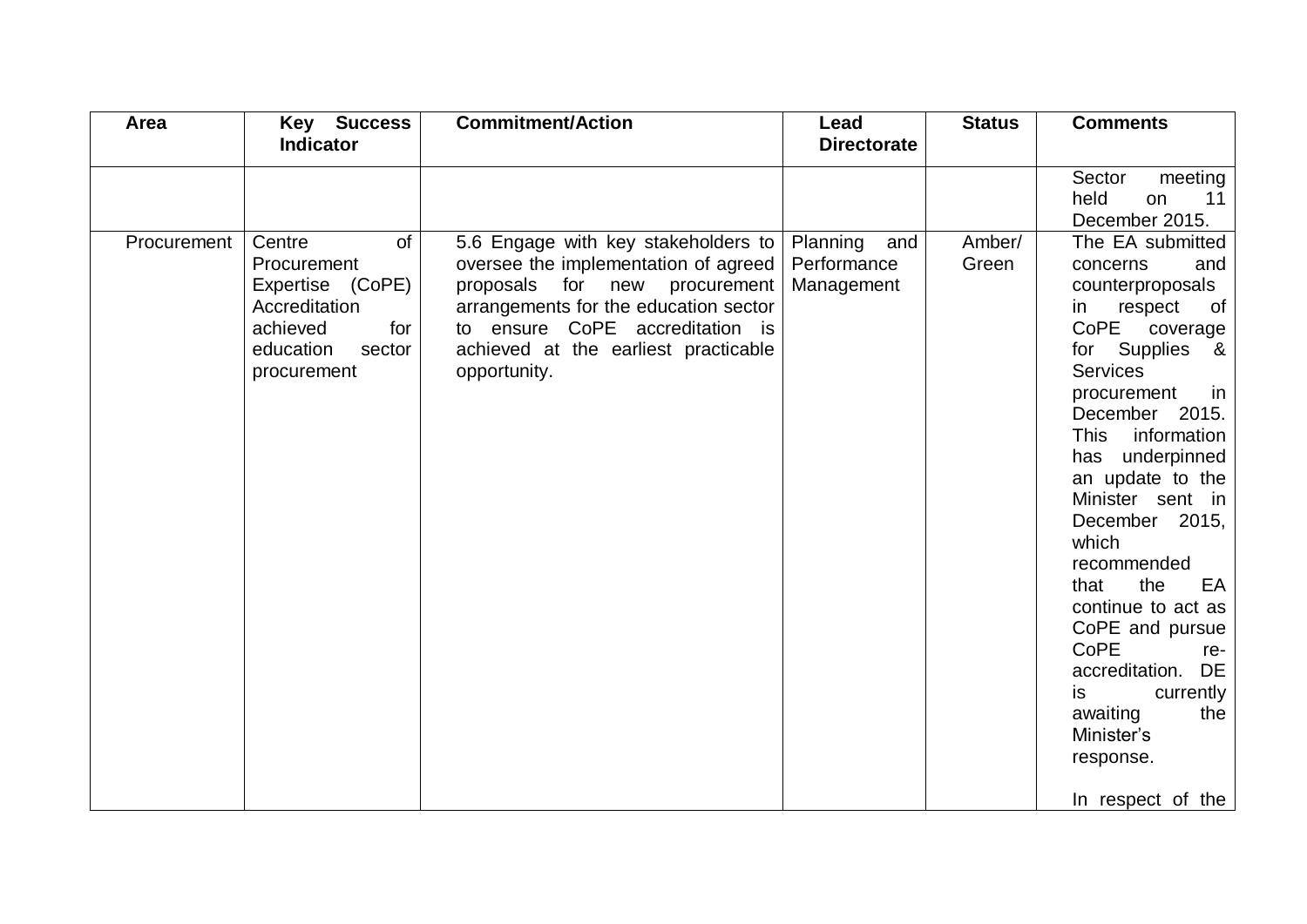| Area | <b>Key Success</b> | <b>Commitment/Action</b> | Lead                                      | <b>Status</b> | <b>Comments</b>                                                                                                                                                                                                                                                                                                                                               |
|------|--------------------|--------------------------|-------------------------------------------|---------------|---------------------------------------------------------------------------------------------------------------------------------------------------------------------------------------------------------------------------------------------------------------------------------------------------------------------------------------------------------------|
|      | <b>Indicator</b>   |                          | <b>Directorate</b>                        |               |                                                                                                                                                                                                                                                                                                                                                               |
|      |                    |                          | Planning and<br>Performance<br>Management |               | timeline for CoPE<br>for<br>assessment<br>Construction<br>Works & Services<br>the revised target<br>date is 30 June<br>2017. The EA is<br>in the process of<br>appointing<br>a a<br>temporary Project<br>Manager to lead<br>on the exercise.<br>CoPE<br>The<br>accreditation<br>process will be<br>by an<br>overseen<br>EA<br>Project<br>Management<br>Board. |
|      |                    |                          |                                           |               |                                                                                                                                                                                                                                                                                                                                                               |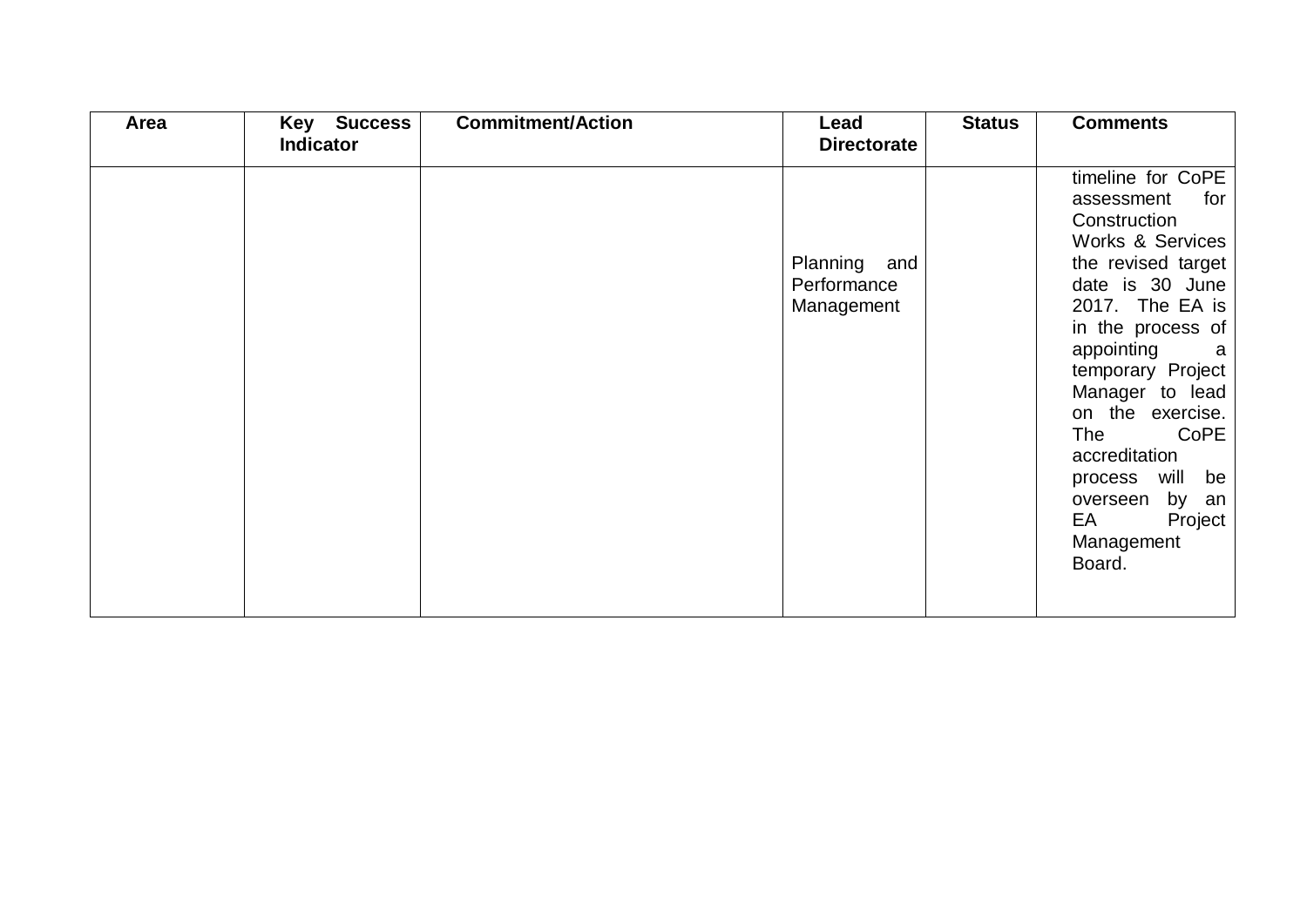## **CORPORATE GOAL 6: DISCHARGING OUR CORPORATE RESPONSIBILITIES EFFECTIVELY**

| <b>Commitment/Action</b>                                                                                                                                                                                                                                                           | Lead<br><b>Directorate</b>        | <b>Status</b> | <b>Comments</b>                                                                                                                                                                                                                                                                                                                           |
|------------------------------------------------------------------------------------------------------------------------------------------------------------------------------------------------------------------------------------------------------------------------------------|-----------------------------------|---------------|-------------------------------------------------------------------------------------------------------------------------------------------------------------------------------------------------------------------------------------------------------------------------------------------------------------------------------------------|
| 6.1 Continue the implementation of the Department's Human Resources<br>(HR) Strategy 2014-17 by taking forward agreed initiatives in the 2015/16 HR<br>Action Plan and measuring and evaluating impacts.                                                                           | Equality<br>All<br>and<br>Ireland | Green         | Substantive<br>achievement of 2015-<br>16 targets in<br>HR.<br>Plan. Some<br>Action<br>carry forward<br>into<br>2016-17                                                                                                                                                                                                                   |
| 6.2 Fulfil effectively our statutory duties in relation to equality and good<br>relations.                                                                                                                                                                                         |                                   | Green         | Achieved                                                                                                                                                                                                                                                                                                                                  |
| 6.3 Provide an efficient and effective service to the Minister in relation to<br>Ministerial, Executive, Assembly, NSMC and British Irish Council business.<br>This includes providing a high quality and responsive communications<br>service to the Minister and the Department. |                                   | Green         | Achieved                                                                                                                                                                                                                                                                                                                                  |
| 6.4 Throughout the year manage the Department's budget to optimise the<br>use of available resources and ensure that education bodies are not in<br>breach of the financial control framework.                                                                                     | Finance                           | Green         | <b>The</b><br>2015-16<br>Outturn<br>Provisional<br>finalised<br>and<br>was<br>issued to DFP in May<br>2016.<br><b>The</b><br>had a<br>Department<br>Resource underspend<br>of £10.9m (0.55%)<br>and<br>Capital<br>a<br>underspend of £0.4m<br>(0.3%). Neither the<br>Department nor any of<br>its ALBs overspend<br>their 2015-16 Budget. |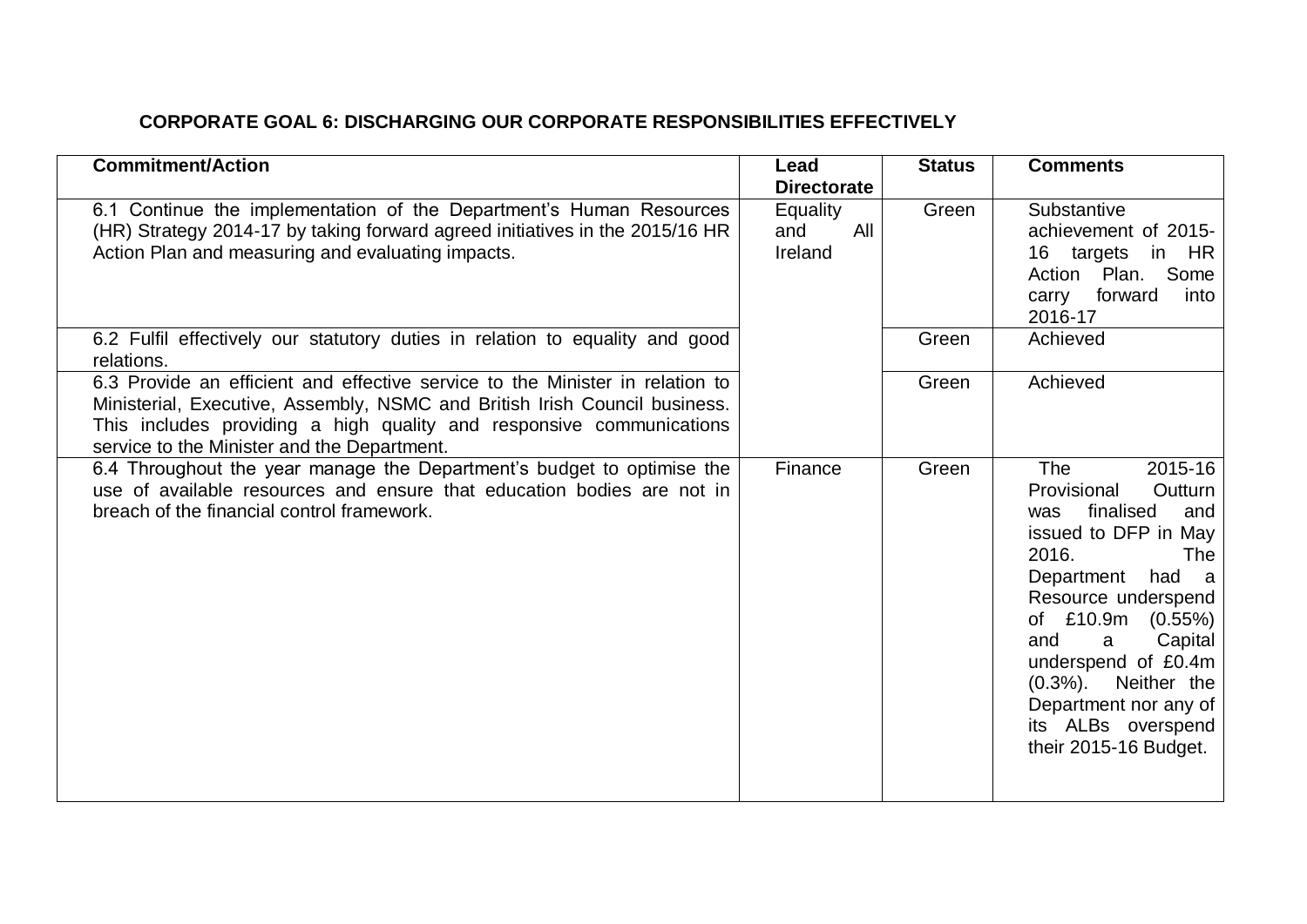| 6.5 Effectively manage Departmental sickness absence to ensure an<br>average of no more than 7.8 days per employee.                                   | Equality<br>All<br>and<br>Ireland | Red   | Estimated outturn for<br>2015-16 is 9.days lost<br>per staff year against<br>target of 7.8.<br><b>This</b><br>represents<br>an<br>improvement on<br>the<br>2014/15<br>outturn<br>_of<br>10.2<br>days.<br>Management action to<br>address performance<br>in this area is ongoing.<br><b>This</b><br>includes<br>compliance reporting<br>and monitoring and<br>continued robust case<br>management. |
|-------------------------------------------------------------------------------------------------------------------------------------------------------|-----------------------------------|-------|---------------------------------------------------------------------------------------------------------------------------------------------------------------------------------------------------------------------------------------------------------------------------------------------------------------------------------------------------------------------------------------------------|
| 6.6 Throughout the year ensure that robust fraud management arrangements<br>are in place within the Department and its ALBs to identify, evaluate and | Planning<br>and<br>Performance    | Green | risk analysis<br>Fraud<br>has been completed.                                                                                                                                                                                                                                                                                                                                                     |
| appropriately manage the risk of fraud and if fraud does occur to take firm<br>action against the perpetrators.                                       | Management                        |       | relevant fraud<br><b>The</b><br>risks are now included<br>in the appropriate risk<br>register. A template<br>whistleblowing policy<br>and a fraud prevention<br>policy<br>has<br>been<br>which<br>developed<br>Schools<br>Finance                                                                                                                                                                 |